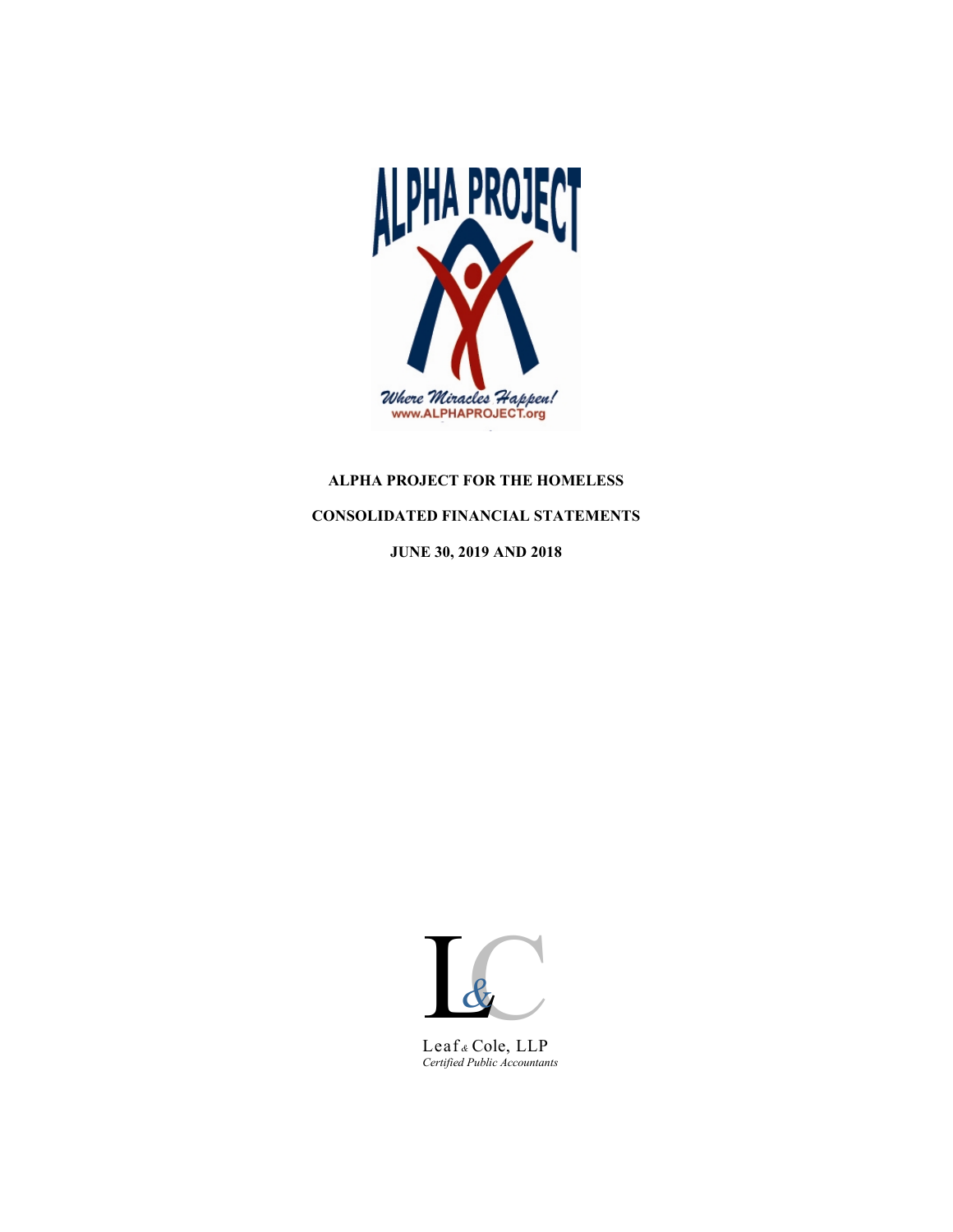# **TABLE OF CONTENTS**

Page

| Independent Auditor's Report                                                                                                                                                                                                | $1 - 2$        |
|-----------------------------------------------------------------------------------------------------------------------------------------------------------------------------------------------------------------------------|----------------|
| <b>Consolidated Statements of Financial Position</b>                                                                                                                                                                        | $\overline{3}$ |
| <b>Consolidated Statements of Activities</b>                                                                                                                                                                                | $\overline{4}$ |
| <b>Consolidated Statements of Functional Expenses</b>                                                                                                                                                                       | $5 - 6$        |
| Consolidated Statements of Cash Flows                                                                                                                                                                                       | $\tau$         |
| Notes to Consolidated Financial Statements                                                                                                                                                                                  | $8 - 25$       |
| Supplementary Information:<br>Consolidating Schedule of Financial Position - 2019<br>Consolidating Schedule of Activities - 2019                                                                                            | 26<br>27       |
| Schedule of Expenditures of Federal Awards                                                                                                                                                                                  | $28 - 29$      |
| Independent Auditor's Report on Internal Control Over<br>Financial Reporting and on Compliance and Other Matters<br>Based on an Audit of Financial Statements Performed<br>in Accordance With Government Auditing Standards | $30 - 31$      |
| Independent Auditor's Report on Compliance for the Major<br>Program and on Internal Control Over Compliance<br>Required by the Uniform Guidance                                                                             | $32 - 33$      |
| Schedule of Findings and Questioned Costs                                                                                                                                                                                   | 34             |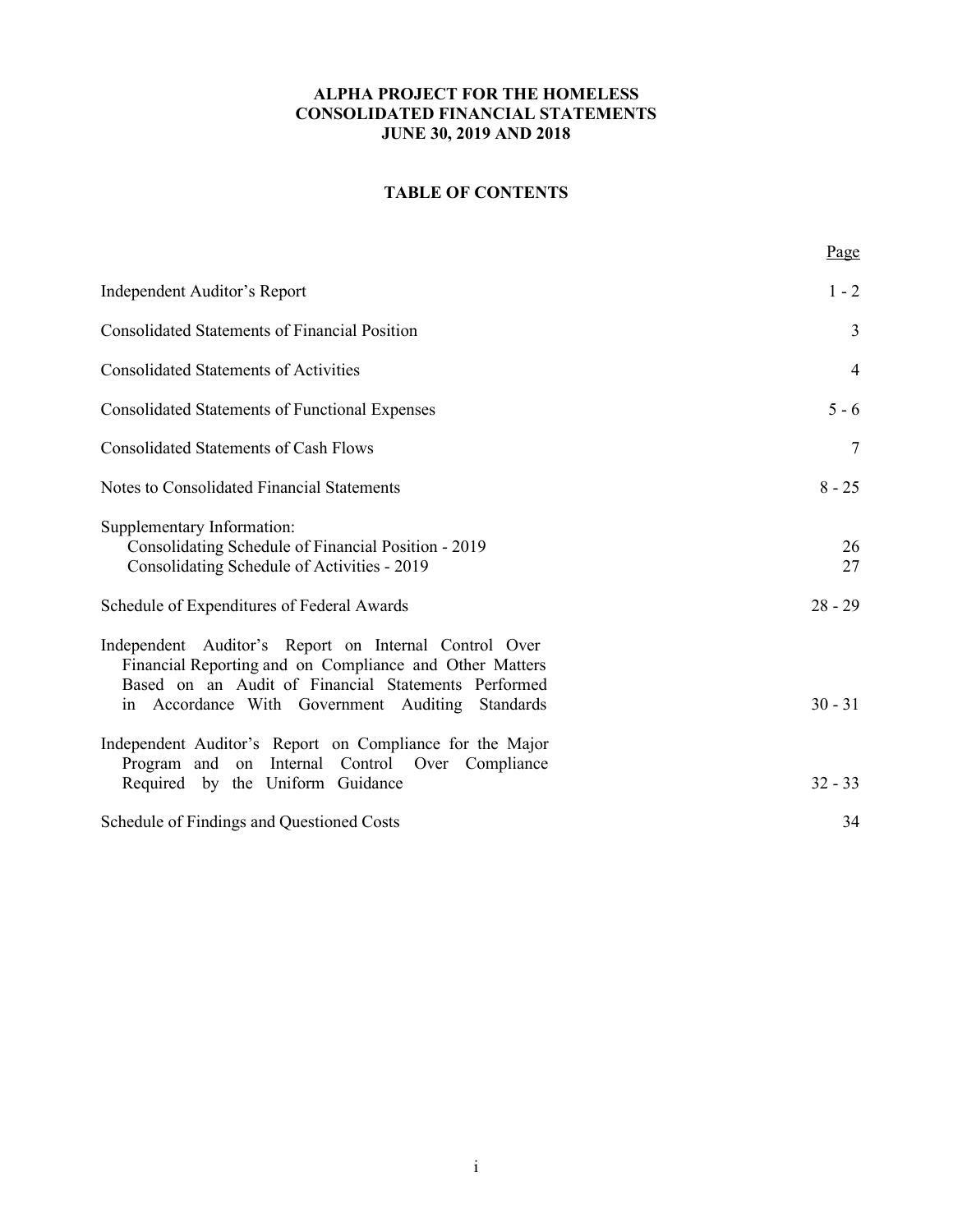

*Certified Public Accountants A Partnership of Professional Corporations* Leaf *&* Cole, LLP

### **Independent Auditor's Report**

To the Board of Directors Alpha Project for the Homeless

#### **Report on the Consolidated Financial Statements**

We have audited the accompanying consolidated financial statements of Alpha Project for the Homeless, which comprise the consolidated statements of financial position as of June 30, 2019 and 2018, and the related consolidated statements of activities, functional expenses and cash flows for the years then ended, and the related notes to the consolidated financial statements.

#### *Management's Responsibility for the Consolidated Financial Statements*

Management is responsible for the preparation and fair presentation of these consolidated financial statements in accordance with accounting principles generally accepted in the United States of America; this includes the design, implementation, and maintenance of internal control relevant to the preparation and fair presentation of consolidated financial statements that are free from material misstatement, whether due to fraud or error.

#### *Auditor's Responsibility*

Our responsibility is to express an opinion on these consolidated financial statements based on our audits. We conducted our audits in accordance with auditing standards generally accepted in the United States of America and the standards applicable to financial audits contained in *Government Auditing Standards*, issued by the Comptroller General of the United States. Those standards require that we plan and perform the audit to obtain reasonable assurance about whether the consolidated financial statements are free from material misstatement.

An audit involves performing procedures to obtain audit evidence about the amounts and disclosures in the consolidated financial statements. The procedures selected depend on the auditor's judgment, including the assessment of the risks of material misstatement of the consolidated financial statements, whether due to fraud or error. In making those risk assessments, the auditor considers internal control relevant to the entity's preparation and fair presentation of the consolidated financial statements in order to design audit procedures that are appropriate in the circumstances, but not for the purpose of expressing an opinion on the effectiveness of the entity's internal control. Accordingly, we express no such opinion. An audit also includes evaluating the appropriateness of accounting policies used and the reasonableness of significant accounting estimates made by management, as well as evaluating the overall presentation of the consolidated financial statements.

We believe that the audit evidence we have obtained is sufficient and appropriate to provide a basis for our audit opinion.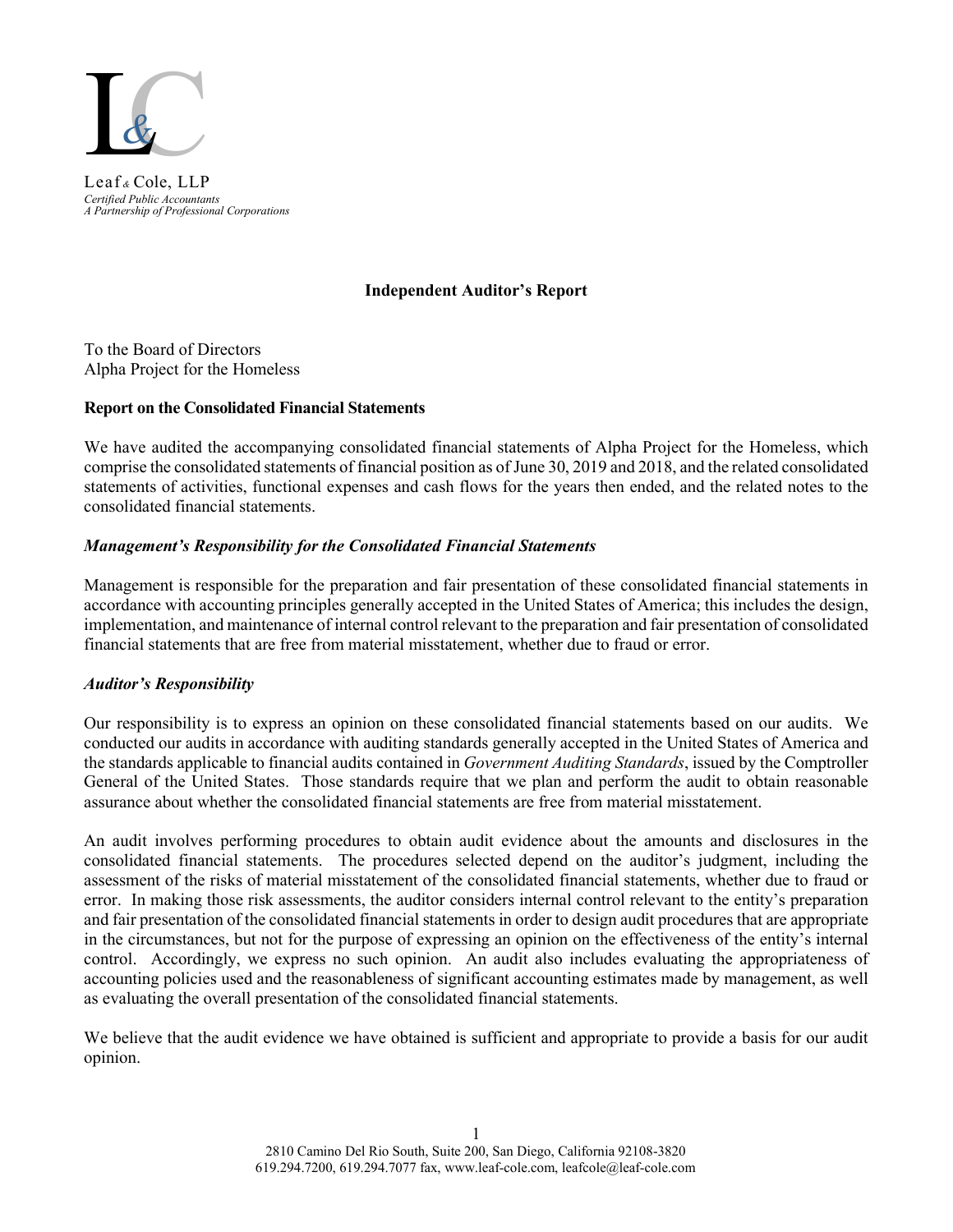#### *Opinion*

In our opinion, the consolidated financial statements referred to above present fairly, in all material respects, the consolidated financial position of Alpha Project for the Homeless as of June 30, 2019 and 2018, and the changes in their net assets and their cash flows for the years then ended in accordance with accounting principles generally accepted in the United States of America.

### *Other Matters*

#### *Other Information*

Our audits were conducted for the purpose of forming an opinion on the consolidated financial statements as a whole. The accompanying supplementary information on pages 26 to 27 is presented for purposes of additional analysis and is not a required part of the consolidated financial statements. The accompanying schedule of expenditures of federal awards, as required by Title 2 U.S. *Code of Federal Regulations* Part 200, *Uniform Administrative Requirements, Cost Principles, and Audit Requirements for Federal Awards*, is also not a required part of the consolidated financial statements*.* Such information is the responsibility of management and was derived from and relates directly to the underlying accounting and other records used to prepare the consolidated financial statements. The information has been subjected to the auditing procedures applied in the audit of the consolidated financial statements and certain additional procedures, including comparing and reconciling such information directly to the underlying accounting and other records used to prepare the consolidated financial statements or to the consolidated financial statements themselves, and other additional procedures in accordance with auditing standards generally accepted in the United States of America. In our opinion, the information is fairly stated, in all material respects, in relation to the consolidated financial statements as a whole.

#### **Other Reporting Required by** *Government Auditing Standards*

In accordance with *Government Auditing Standards*, we have also issued our report dated January 7, 2020, on our consideration of Alpha Project for the Homeless' internal control over financial reporting and on our tests of its compliance with certain provisions of laws, regulations, contracts, and grant agreements and other matters. The purpose of that report is to describe the scope of our testing of internal control over financial reporting and compliance and the results of that testing, and not to provide an opinion on the effectiveness of Alpha Project for the Homeless' internal control over financial reporting or on compliance. That report is an integral part of an audit performed in accordance with *Government Auditing Standards* in considering Alpha Project for the Homeless' internal control over financial reporting and compliance.

 $L$ eafi $q$ cole  $L L \rho$ 

San Diego, California January 7, 2020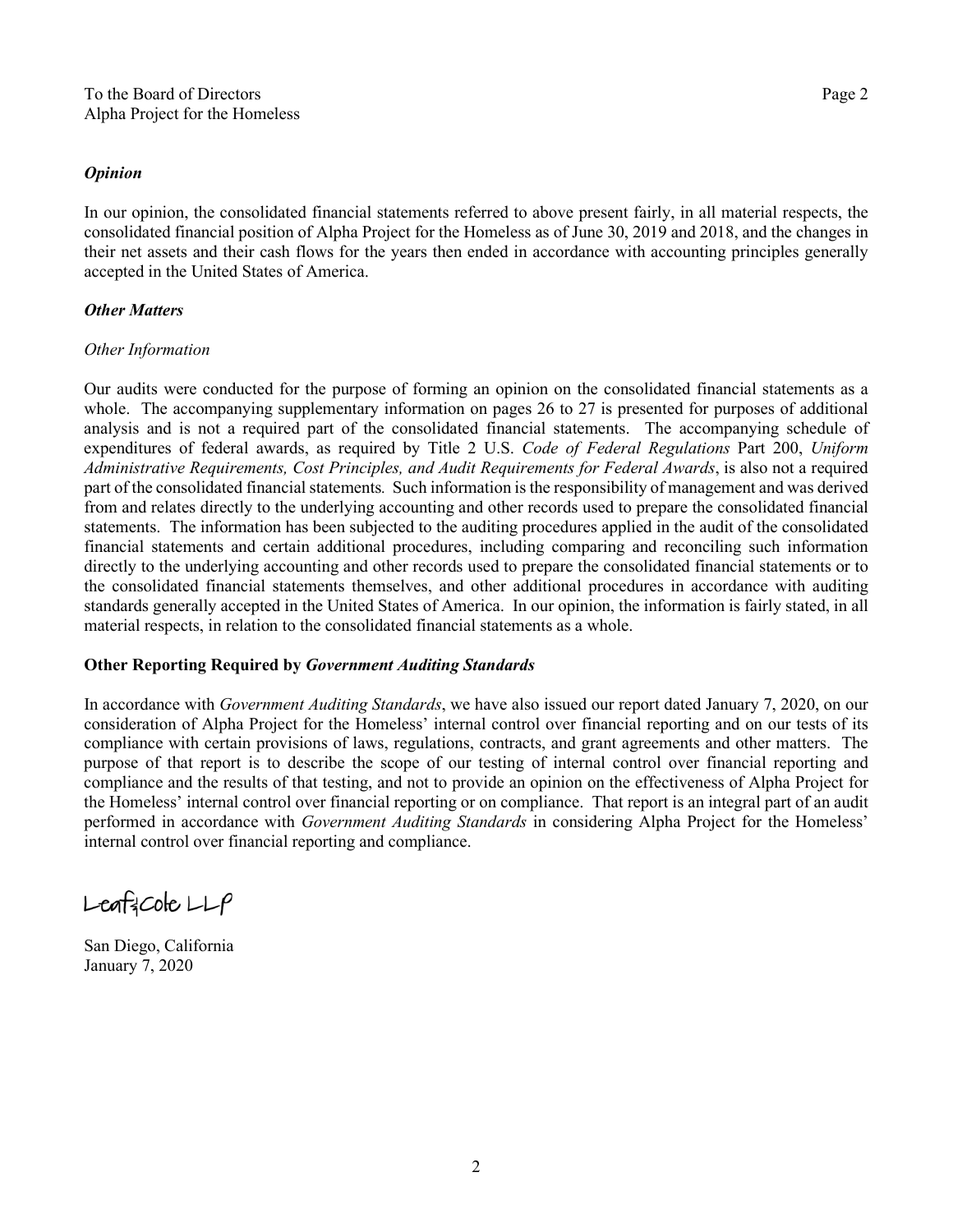### **ALPHA PROJECT FOR THE HOMELESS CONSOLIDATED STATEMENTS OF FINANCIAL POSITION JUNE 30, 2019 AND 2018**

|                                                      |             | 2019                 | 2018            |
|------------------------------------------------------|-------------|----------------------|-----------------|
| <b>Current Assets:</b> (Notes 2, 4 and 5)            |             |                      |                 |
| Cash and cash equivalents                            | \$          | 4,485,227            | \$<br>3,565,052 |
| Investments                                          |             | 380,049              | 340,983         |
| Grants and contracts receivable                      |             | 1,981,508            | 1,020,797       |
| Prepaid expenses                                     |             | 180,930              | 23,246          |
| <b>Total Current Assets</b>                          |             | 7,027,714            | 4,950,078       |
| <b>Noncurrent Assets:</b> (Notes 2, 6, 7 and 9)      |             |                      |                 |
| Deposits                                             |             | 1,189                | 1,189           |
| Property and equipment, net                          |             | 2,217,177            | 2,154,845       |
| Beneficial interest in endowment funds               |             | 56,170               | 56,593          |
| <b>Total Noncurrent Assets</b>                       |             | 2,274,536            | 2,212,627       |
| <b>TOTAL ASSETS</b>                                  | \$          | 9,302,250            | \$<br>7,162,705 |
| <b>LIABILITIES AND NET ASSETS</b>                    |             |                      |                 |
| <b>Current Liabilities:</b> (Notes 2, 8 and 9)       |             |                      |                 |
| Accounts payable                                     | $\mathbb S$ | 120,155              | \$<br>150,330   |
| Accrued expenses                                     |             | 339,933              | 386,925         |
| Deferred revenue                                     |             | 38,430               | 108,746         |
| Line-of-credit payable                               |             |                      | 28,318          |
| Client trust                                         |             | 1,251                | 18,654          |
| Current portion of notes payable                     |             | 365,769              | 379,846         |
| <b>Total Current Liabilities</b>                     |             | 865,538              | 1,072,819       |
| <b>Noncurrent Liabilities:</b> (Note 9)              |             |                      |                 |
| Notes payable, net of current portion                |             | 504,871              | 540,901         |
| Interest payable                                     |             | 78,438               | 74,687          |
| <b>Total Noncurrent Liabilities</b>                  |             | 583,309              | 615,588         |
| <b>Total Liabilities</b>                             |             | 1,448,847            | 1,688,407       |
| <b>Commitments and Contingency</b> (Notes 12 and 13) |             |                      |                 |
| Net Assets: (Notes 2, 10 and 11)                     |             |                      |                 |
| <b>Without Donor Restrictions</b>                    |             | 7,637,079            | 5,385,893       |
| With Donor Restrictions:                             |             |                      |                 |
| Purpose restriction                                  |             | 160,154              | 31,812          |
| Time restriction                                     |             | 6,070                | 6,593           |
| Perpetual in nature                                  |             | 50,100               | 50,000          |
| <b>Total Net Assets With Donor Restrictions</b>      |             | $\overline{216,324}$ | 88,405          |
| <b>Total Net Assets</b>                              |             | 7,853,403            | 5,474,298       |
| <b>TOTAL LIABILITIES AND NET ASSETS</b>              | \$          | 9,302,250            | \$<br>7,162,705 |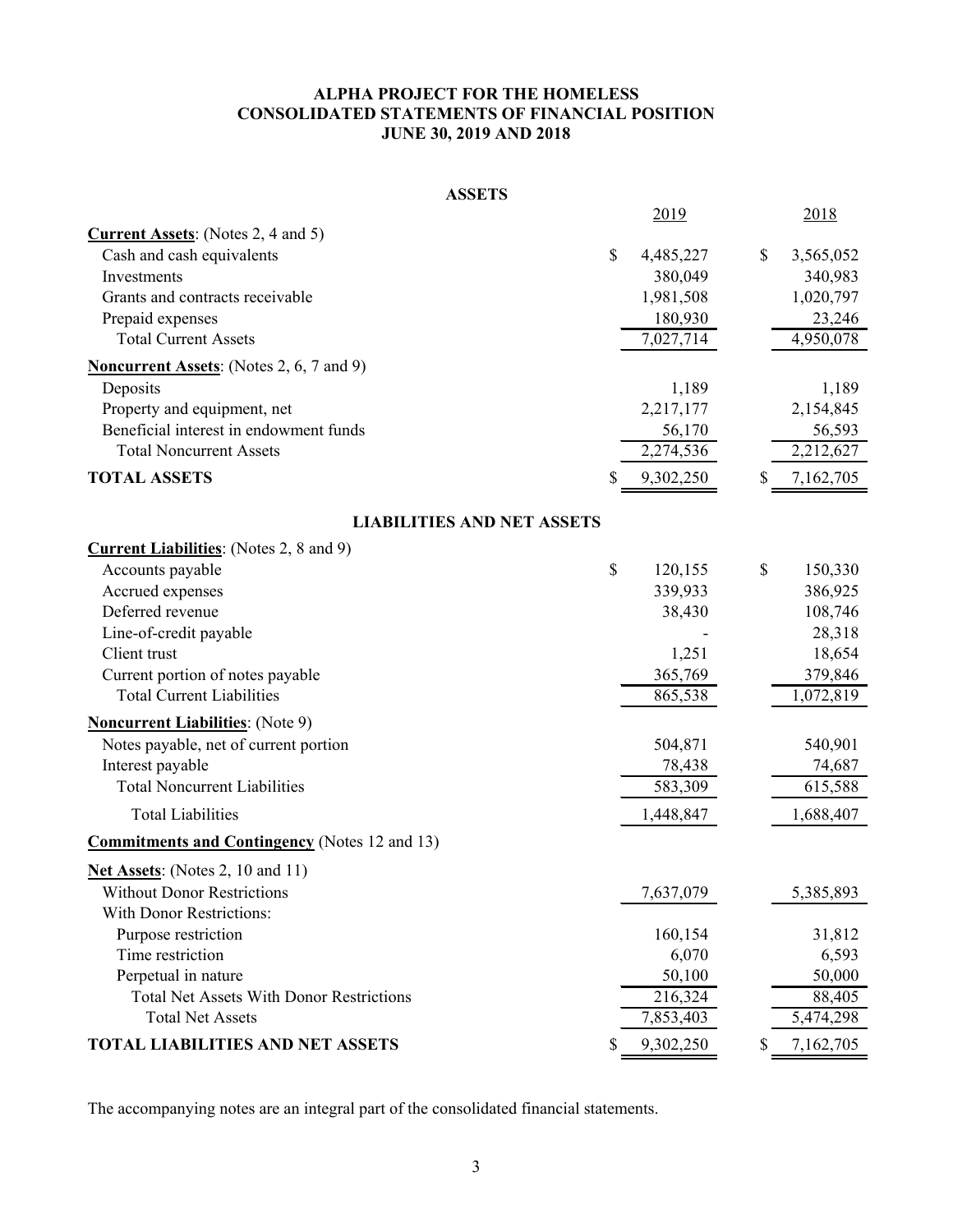### **ALPHA PROJECT FOR THE HOMELESS CONSOLIDATED STATEMENTS OF ACTIVITIES FOR THE YEARS ENDED JUNE 30, 2019 AND 2018**

|                                       |                  | 2019                |            | 2018            |                     |            |  |  |  |
|---------------------------------------|------------------|---------------------|------------|-----------------|---------------------|------------|--|--|--|
|                                       | Without          | With                |            | Without         | With                |            |  |  |  |
|                                       | Donor            | Donor               |            | Donor           | Donor               |            |  |  |  |
|                                       | Restrictions     | Restrictions        | Total      | Restrictions    | Restrictions        | Total      |  |  |  |
| <b>Support and Revenues:</b>          |                  |                     |            |                 |                     |            |  |  |  |
| Grants and contracts                  | \$<br>14,010,350 | - \$<br>\$.         | 14,010,350 | \$<br>7,888,924 | \$<br><sup>\$</sup> | 7,888,924  |  |  |  |
| Program revenues                      | 1,959,051        |                     | 1,959,051  | 2,265,248       |                     | 2,265,248  |  |  |  |
| In-kind contributions                 | 1,757,375        |                     | 1,757,375  | 1,743,782       |                     | 1,743,782  |  |  |  |
| Contributions                         | 836,226          | 149,105             | 985,331    | 1,390,664       | 29,540              | 1,420,204  |  |  |  |
| Development and other fees            | 873,427          |                     | 873,427    | 1,754,682       |                     | 1,754,682  |  |  |  |
| Investment income                     | 38,643           | 1,859               | 40,502     | 43,121          | 3,470               | 46,591     |  |  |  |
| Miscellaneous income                  | 20,019           |                     | 20,019     | 29,049          |                     | 29,049     |  |  |  |
| Net assets released from restrictions | 23,045           | (23, 045)           |            | 18,915          | (18, 915)           |            |  |  |  |
| <b>Total Support and Revenues</b>     | 19,518,136       | 127,919             | 19,646,055 | 15, 134, 385    | 14,095              | 15,148,480 |  |  |  |
| <b>Expenses:</b>                      |                  |                     |            |                 |                     |            |  |  |  |
| <b>Program Services:</b>              |                  |                     |            |                 |                     |            |  |  |  |
| Rehabilitation program services       | 5,267,648        |                     | 5,267,648  | 4,838,092       |                     | 4,838,092  |  |  |  |
| Temporary bridge shelter              | 4,585,218        |                     | 4,585,218  | 2,624,043       |                     | 2,624,043  |  |  |  |
| Housing assistance                    | 2,546,494        |                     | 2,546,494  | 2,317,598       |                     | 2,317,598  |  |  |  |
| Other programs                        | 1,935,384        |                     | 1,935,384  | 434,194         |                     | 434,194    |  |  |  |
| Special projects                      | 1,141,998        |                     | 1,141,998  | 801,815         |                     | 801,815    |  |  |  |
| Cortez Hill family center             | 442,075          |                     | 442,075    |                 |                     |            |  |  |  |
| Outreach                              | 357,768          |                     | 357,768    | 291,638         |                     | 291,638    |  |  |  |
| Alpha House                           | 62,631           |                     | 62,631     | 195,096         |                     | 195,096    |  |  |  |
| Alpha Lofts                           | 57,594           |                     | 57,594     |                 |                     |            |  |  |  |
| Alpha Square Pizzeria                 | 44,865           |                     | 44,865     | 225,876         |                     | 225,876    |  |  |  |
| <b>Total Program Services</b>         | 16,441,675       | $\blacksquare$      | 16,441,675 | 11,728,352      | $\sim$              | 11,728,352 |  |  |  |
| <b>Supporting Services:</b>           |                  |                     |            |                 |                     |            |  |  |  |
| Management and general                | 722,151          |                     | 722,151    | 819,576         |                     | 819,576    |  |  |  |
| Fundraising                           | 103,124          |                     | 103,124    | 92,873          |                     | 92,873     |  |  |  |
| <b>Total Supporting Services</b>      | 825,275          |                     | 825,275    | 912,449         | $\blacksquare$      | 912,449    |  |  |  |
| <b>Total Expenses</b>                 | 17,266,950       |                     | 17,266,950 | 12,640,801      |                     | 12,640,801 |  |  |  |
| Change in Net Assets                  | 2,251,186        | 127,919             | 2,379,105  | 2,493,584       | 14,095              | 2,507,679  |  |  |  |
| Net Assets at Beginning of Year       | 5,385,893        | 88,405              | 5,474,298  | 2,892,309       | 74,310              | 2,966,619  |  |  |  |
| <b>NET ASSETS AT END OF YEAR</b>      | 7,637,079<br>\$  | \$<br>216,324<br>\$ | 7,853,403  | 5,385,893<br>\$ | \$<br>88,405<br>S   | 5,474,298  |  |  |  |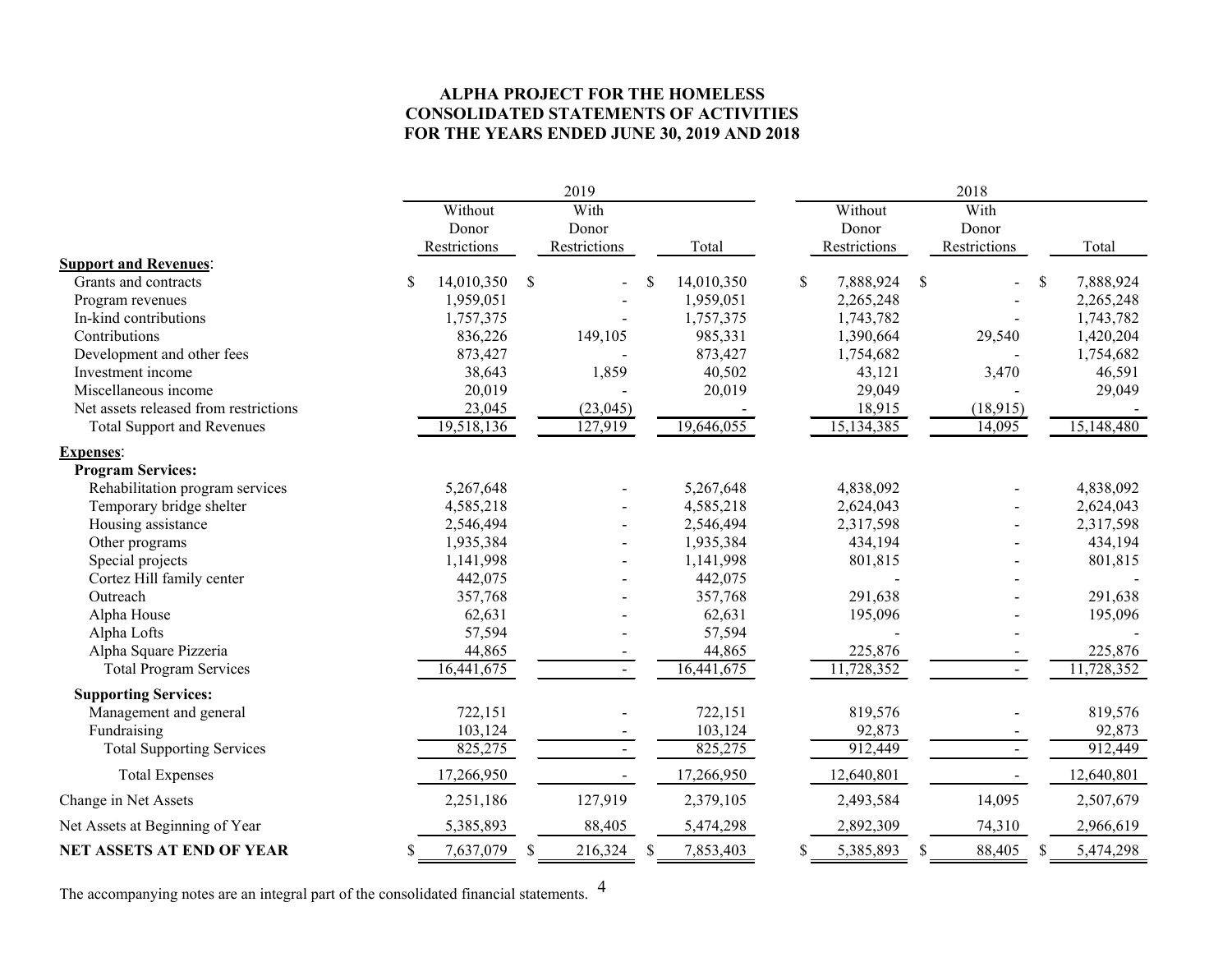### **ALPHA PROJECT FOR THE HOMELESS CONSOLIDATED STATEMENT OF FUNCTIONAL EXPENSES FOR THE YEAR ENDED JUNE 30, 2019**

|                                       |   |                     |                       |                   |     |                          |     |                              |      | Program Services         |                   |                          |      |                          |                          |                                  |    | <b>Supporting Services</b> |      |                          |                          |
|---------------------------------------|---|---------------------|-----------------------|-------------------|-----|--------------------------|-----|------------------------------|------|--------------------------|-------------------|--------------------------|------|--------------------------|--------------------------|----------------------------------|----|----------------------------|------|--------------------------|--------------------------|
|                                       |   | Rehabilitation      |                       | Temporary         |     |                          |     |                              |      |                          |                   |                          |      |                          | Alpha                    |                                  |    |                            |      |                          |                          |
|                                       |   | Program<br>Services | Housing<br>Assistance | Bridge<br>Shelter |     | Special<br>Projects      |     | Cortez Hill<br>Family Center |      | Alpha<br>Lofts           | Other<br>Programs | Outreach                 |      | Alpha House              | Square<br>Pizzeria       | <b>Total Program</b><br>Services |    | Management<br>and General  |      | Fund-<br>Raising         | Total<br><b>Expenses</b> |
| <b>Salaries and Related Expenses:</b> |   |                     |                       |                   |     |                          |     |                              |      |                          |                   |                          |      |                          |                          |                                  |    |                            |      |                          |                          |
| Salaries and wages                    | S | 2,202,281           | 993,042               | 2,665,746         | - 8 | 788,986                  | - 8 | 257,147                      | - \$ | 39,450<br>- \$           | 682,930<br>- \$   | 230,122                  | - \$ | 10,120<br>- \$           | - \$                     | 7,869,824                        | -S | 374,876                    | - \$ | 29,283<br>-8             | 8,273,983                |
| Payroll taxes and fringe benefits     |   | 501,111             | 244,055               | 541,212           |     | 203,498                  |     | 54,501                       |      | 7,942                    | 146,869           | 44,413                   |      | 1,879                    |                          | 1,745,480                        |    | (170, 356)                 |      | 7,079                    | 1,582,203                |
| Total Salaries and Related Expenses   |   | 2,703,392           | 1,237,097             | 3,206,958         |     | 992,484                  |     | 311,648                      |      | 47,392                   | 829,799           | 274,535                  |      | 11,999                   | $\sim$                   | 9,615,304                        |    | 204,520                    |      | 36,362                   | 9,856,186                |
| <b>Nonsalary Related Expenses:</b>    |   |                     |                       |                   |     |                          |     |                              |      |                          |                   |                          |      |                          |                          |                                  |    |                            |      |                          |                          |
| Advertising and marketing             |   | 331                 |                       |                   |     |                          |     | 284                          |      | $\overline{\phantom{a}}$ | 6,012             | $\sim$                   |      |                          |                          | 6,627                            |    | 55,559                     |      | 13,890                   | 76,076                   |
| Auto and truck                        |   | 20,072              | 42                    | 14,897            |     | 19,005                   |     | 810                          |      | $\overline{\phantom{a}}$ | 4,851             | 5,769                    |      |                          | $\overline{\phantom{a}}$ | 65,446                           |    | 16,428                     |      | $\overline{\phantom{a}}$ | 81,874                   |
| <b>Bank</b> fees                      |   | 72                  | 780                   |                   |     |                          |     | 12                           |      |                          | 647               |                          |      |                          | $7\phantom{.0}$          | 1,518                            |    | 6,670                      |      |                          | 8,188                    |
| Bus tokens                            |   | 65                  | 417                   | 4,158             |     |                          |     | $\sim$                       |      | $\overline{\phantom{a}}$ | 564               | $\sim$                   |      |                          |                          | 5,204                            |    |                            |      |                          | 5,204                    |
| Client assist                         |   | 1,707               | 940,702               | 156               |     |                          |     | 89                           |      | $\overline{a}$           | 491,155           | 825                      |      |                          | $\sim$                   | 1,434,634                        |    |                            |      |                          | 1,434,634                |
| Contracted services                   |   | 4,500               | 85,000                |                   |     | $\sim$                   |     | $\sim$                       |      | $\sim$                   | 102,674           |                          |      | $\overline{\phantom{a}}$ | $\overline{\phantom{a}}$ | 192,174                          |    | 7,500                      |      |                          | 199,674                  |
| Depreciation                          |   | 94,526              | 7,654                 | 16,427            |     | 1,207                    |     | 4,370                        |      | 112                      | 12,888            | 29,595                   |      | 1,225                    | 26,388                   | 194,392                          |    | 20,262                     |      | $\sim$                   | 214,654                  |
| Drug testing                          |   | 19,523              |                       |                   |     |                          |     | $\overline{\phantom{a}}$     |      |                          |                   |                          |      |                          |                          | 19,523                           |    |                            |      |                          | 19,523                   |
| Dues and subscriptions                |   | 1,440               | 441                   | 850               |     | 142                      |     | 50                           |      | $\sim$                   | 1,355             | 57                       |      | $\overline{\phantom{a}}$ | $\overline{\phantom{a}}$ | 4,335                            |    | 8,781                      |      | $\sim$                   | 13,116                   |
| Equipment rental                      |   | 33,608              | 10,874                | 15,125            |     | 5.800                    |     | 2.203                        |      | 760                      | 1,118             | 368                      |      | $\overline{\phantom{a}}$ |                          | 69,856                           |    | 65,460                     |      | $\sim$                   | 135,316                  |
| Food                                  |   | 377,780             | 4,405                 | 760,619           |     | $\sim$                   |     | 54,730                       |      | $\overline{1}$           | 216,314           | 7.172                    |      | 9,104                    | $\overline{\phantom{a}}$ | 1,430,125                        |    | 627                        |      | $\sim$                   | 1,430,752                |
| Fundraising                           |   | $\sim$              |                       |                   |     |                          |     |                              |      | $\overline{\phantom{a}}$ |                   | $\overline{\phantom{a}}$ |      |                          | $\overline{\phantom{a}}$ |                                  |    |                            |      | 46,448                   | 46,448                   |
| Gasoline                              |   | 45,328              | 3,234                 | 20,250            |     | 39,459                   |     | $\sim$                       |      | $\sim$                   | 1,590             | 18,184                   |      | $\overline{\phantom{a}}$ | $\sim$                   | 128,045                          |    | 16,654                     |      | $\sim$                   | 144,699                  |
| In-kind expenses                      |   | 1,491,209           | 13,943                | 126,000           |     | $\overline{\phantom{a}}$ |     | 784                          |      | 2,068                    | 84,869            | 2,374                    |      | 29,793                   | $\sim$                   | 1,751,040                        |    | 6,335                      |      | $\overline{\phantom{a}}$ | 1,757,375                |
| Insurance                             |   | 55,620              | 9,676                 | 16,862            |     | 19,491                   |     | 2,106                        |      | $\sim$                   | 5,737             | 5,993                    |      | 3,572                    | 3,510                    | 122,567                          |    | 46,240                     |      | $\overline{\phantom{a}}$ | 168,807                  |
| Interest                              |   | 5,502               | 1,129                 |                   |     | 15,351                   |     | $\sim$                       |      | $\overline{\phantom{a}}$ | $\overline{a}$    | 1,739                    |      | $\overline{\phantom{a}}$ | 5,990                    | 29,711                           |    |                            |      |                          | 29,711                   |
| Licenses and fees                     |   | 59,178              | 1,072                 | 2,071             |     | 5,440                    |     | 606                          |      | $\overline{\phantom{a}}$ | 1,814             | 2,385                    |      | 64                       | 1,752                    | 74,382                           |    | 5,279                      |      |                          | 79,661                   |
| Medical expense                       |   | 1,030               |                       | 273               |     | $\sim$                   |     |                              |      | $\overline{\phantom{a}}$ | 55                | $\sim$                   |      | $\sim$                   | $\sim$                   | 1,358                            |    | 46,948                     |      |                          | 48,306                   |
| Meetings                              |   | 764                 | 2,268                 | 2,979             |     | $\overline{\phantom{a}}$ |     | 1,403                        |      | 2,622                    |                   | $\sim$                   |      | $\overline{\phantom{a}}$ | $\sim$                   | 10,036                           |    | 40,693                     |      |                          | 50,729                   |
| Miscellaneous                         |   | 6,766               | 450                   | 1,610             |     | 700                      |     | 220                          |      |                          | 3,962             | $\sim$                   |      | 33                       | 2,275                    | 16,016                           |    | 53,409                     |      |                          | 69,425                   |
| Office expense                        |   | 16,922              | 6,097                 | 10,064            |     | 220                      |     | 2,887                        |      | 2,490                    | 3,577             | 1,282                    |      | $\overline{\phantom{a}}$ | $\overline{\phantom{a}}$ | 43,539                           |    | 8,108                      |      | $\overline{\phantom{a}}$ | 51,647                   |
| Parking                               |   | 1,923               | 797                   | 1,278             |     | 220                      |     |                              |      | 37                       | 481               | 113                      |      |                          | $\sim$                   | 4,849                            |    | 2,005                      |      | $\sim$                   | 6,854                    |
| Postage                               |   | 1,449               | 416                   | 948               |     | 158                      |     | $\sim$                       |      | 25                       | 190               | 63                       |      |                          | $\overline{\phantom{a}}$ | 3,249                            |    | 4,671                      |      | 246                      | 8,166                    |
| Professional fees                     |   | 31,970              | 61,619                | 10,845            |     | 1,115                    |     | 808                          |      | 55                       | 16,373            | 2.746                    |      | $\tilde{\phantom{a}}$    | 2,000                    | 127,531                          |    | 20,529                     |      | $\sim$                   | 148,060                  |
| Property taxes                        |   | 35,675              |                       |                   |     | 1.503                    |     |                              |      |                          |                   |                          |      |                          |                          | 37,178                           |    |                            |      |                          | 37,178                   |
| Rent                                  |   | 19,669              | 42,150                | 10,742            |     | 2,027                    |     | 5,707                        |      | $\sim$                   | 30,462            | 715                      |      | $\overline{\phantom{a}}$ | $\sim$                   | 111,472                          |    | 10,159                     |      | $\sim$                   | 121,631                  |
| Repairs and maintenance               |   | 27,732              | $\sim$                | 9,006             |     | 8,173                    |     | 8,596                        |      | $\sim$                   | 2,831             | $\sim$                   |      | 852                      | $\overline{\phantom{a}}$ | 57,190                           |    | 23,105                     |      | $\sim$                   | 80,295                   |
| Stipends                              |   | 8,495               | $\sim$                | 2,450             |     | $\sim$                   |     |                              |      | $\overline{\phantom{a}}$ | 62,663            | $\sim$                   |      | $\overline{\phantom{a}}$ | $\overline{\phantom{a}}$ | 73,608                           |    |                            |      | $\sim$                   | 73,608                   |
| Supplies                              |   | 66,255              | 19,060                | 292,311           |     | 17,364                   |     | 15,849                       |      | 1,444                    | 23,899            | 2,643                    |      | 241                      | $\overline{\phantom{a}}$ | 439,066                          |    | 24,322                     |      | 6,080                    | 469,468                  |
| Supplies - Books                      |   | 13,739              |                       |                   |     |                          |     |                              |      |                          |                   | $\overline{\phantom{a}}$ |      | $\overline{\phantom{a}}$ | $\sim$                   | 13,739                           |    | $\sim$                     |      | $\sim$                   | 13,739                   |
| Technology                            |   | 4.403               | 1,535                 | 3,294             |     | 489                      |     | 932                          |      | $\overline{5}$           | 584               | 182                      |      |                          | $\overline{\phantom{a}}$ | 11,424                           |    | 283                        |      | $\sim$                   | 11,707                   |
| Telephone                             |   | 20,314              | 6,460                 | 12,894            |     | 2,308                    |     | 111                          |      | $\sim$                   | 3,109             | 923                      |      |                          | $\overline{\phantom{a}}$ | 46,119                           |    | 1,857                      |      | 98                       | 48,074                   |
| Training                              |   | 3,235               | 240                   | 325               |     |                          |     |                              |      | $\overline{\phantom{a}}$ | 175               |                          |      |                          |                          | 3,975                            |    | 105                        |      |                          | 4,080                    |
| Trash                                 |   | 17,418              |                       | 26,436            |     | 6,293                    |     | 5,493                        |      | $\overline{\phantom{a}}$ | $\overline{a}$    | $\overline{\phantom{a}}$ |      |                          | $\overline{\phantom{a}}$ | 55,640                           |    | 115                        |      | $\sim$                   | 55,755                   |
| Travel                                |   | 586                 | 30,702                | 280               |     |                          |     |                              |      | 583                      | 24,607            |                          |      |                          | $\overline{\phantom{a}}$ | 56,758                           |    | 11,015                     |      |                          | 67,773                   |
| Uniforms                              |   | 6,069               |                       | 1,367             |     |                          |     |                              |      |                          |                   | $\overline{\phantom{a}}$ |      |                          | $\sim$                   | 7,436                            |    | 14,402                     |      |                          | 21,838                   |
| Utilities                             |   | 69,381              | 58,234                | 13,743            |     | 3,049                    |     | 22,377                       |      |                          | 1,029             | 105                      |      | 5,682                    | 2,943                    | 176,543                          |    | 110                        |      |                          | 176,653                  |
| Vending machine                       |   |                     |                       |                   |     |                          |     |                              |      |                          |                   |                          |      | 66                       |                          |                                  | 66 |                            |      |                          | 66                       |
| <b>Total Expenses</b>                 |   | 5,267,648           | 2,546,494             | 4,585,218         |     | 1,141,998                |     | 442,075                      |      | 57,594                   | 1,935,384         | 357,768                  |      | 62,631                   | 44,865                   | 16,441,675                       |    | 722,151                    |      | 103,124<br>-S            | 17,266,950               |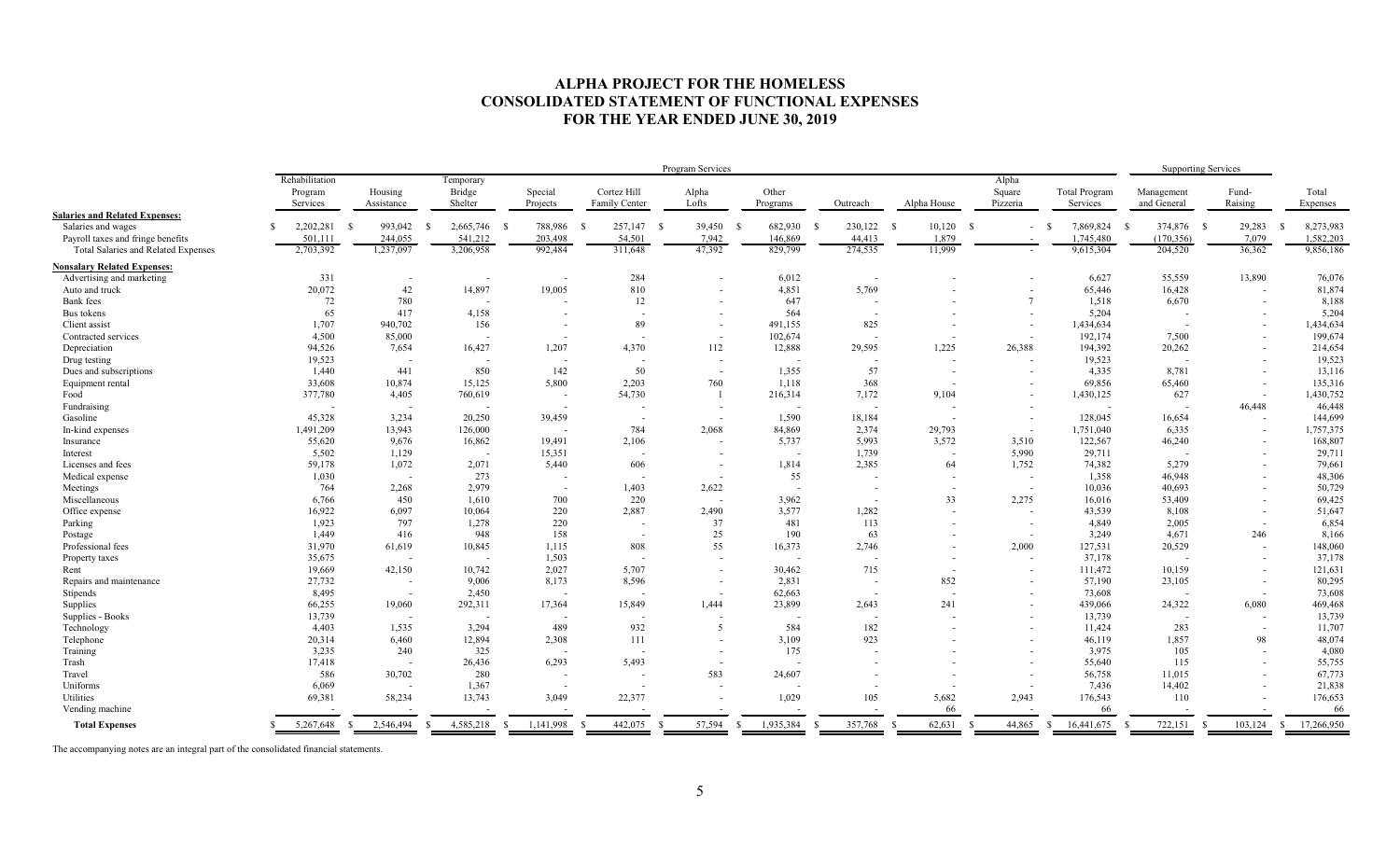### **ALPHA PROJECT FOR THE HOMELESS CONSOLIDATED STATEMENT OF FUNCTIONAL EXPENSES FOR THE YEAR ENDED JUNE 30, 2018**

|                                       |    |                     |                            |     |                            |  |                          | Program Services         |               |            |    |                          |                    |                          |                                  | <b>Supporting Services</b> |                           |     |                          |               |                          |
|---------------------------------------|----|---------------------|----------------------------|-----|----------------------------|--|--------------------------|--------------------------|---------------|------------|----|--------------------------|--------------------|--------------------------|----------------------------------|----------------------------|---------------------------|-----|--------------------------|---------------|--------------------------|
|                                       |    | Rehabilitation      |                            |     | Temporary                  |  |                          |                          |               |            |    |                          |                    | Alpha                    |                                  |                            |                           |     |                          |               |                          |
|                                       |    | Program<br>Services | Housing<br>Assistance      |     | Bridge<br>Shelters         |  | Special<br>Projects      | Other<br>Programs        |               | Outreach   |    | Alpha House              | Square<br>Pizzeria |                          | <b>Total Program</b><br>Services |                            | Management<br>and General |     | Fund-<br>Raising         |               | Total<br><b>Expenses</b> |
| <b>Salaries and Related Expenses:</b> |    |                     |                            |     |                            |  |                          |                          |               |            |    |                          |                    |                          |                                  |                            |                           |     |                          |               |                          |
| Salaries and wages                    | -S | 1,782,221           | 828,458<br>-S              | - S | 1,409,989<br>- S           |  | 474,449 \$               | $165,733$ \$             |               | 182,133 \$ |    | $16,706$ \$              | 65,029             | -8                       | 4,924,718 \$                     |                            | 314,085                   | - S | $25,614$ \$              |               | 5,264,417                |
| Payroll taxes and fringe benefits     |    | 459,130             | 221,964                    |     | 294,260                    |  | 139,912                  | 34,985                   |               | 37,573     |    | 3,179                    | 15,555             |                          | 1,206,558                        |                            | 126,287                   |     | 5,928                    |               | 1,338,773                |
| Total Salaries and Related Expenses   |    | 2,241,351           | 1,050,422                  |     | 1,704,249                  |  | 614,361                  | 200,718                  |               | 219,706    |    | 19,885                   | 80,584             |                          | 6,131,276                        |                            | 440,372                   |     | 31,542                   |               | 6,603,190                |
|                                       |    |                     |                            |     |                            |  |                          |                          |               |            |    |                          |                    |                          |                                  |                            |                           |     |                          |               |                          |
| <b>Nonsalary Related Expenses:</b>    |    |                     |                            |     |                            |  |                          |                          |               |            |    |                          |                    |                          |                                  |                            |                           |     |                          |               |                          |
| Advertising and marketing             |    | 716                 |                            |     | 781                        |  | 148                      | 70                       |               |            |    |                          | 2,260              |                          | 3,975                            |                            | 39,514                    |     | 9,786                    |               | 53,275                   |
| Auto and truck                        |    | 18,651              | 23                         |     | 8,089                      |  | 25,694                   | 177                      |               | 1,447      |    |                          |                    |                          | 54,081                           |                            | 8,527                     |     |                          |               | 62,608                   |
| Bank fees                             |    | 291                 | 60                         |     | $\overline{\phantom{a}}$   |  | 33                       | 6                        |               |            |    |                          | 3,981              |                          | 4,371                            |                            | 6,429                     |     |                          |               | 10,800                   |
| Bus tokens                            |    | 150                 | 268                        |     | 760                        |  | 296                      | 44                       |               |            |    |                          |                    |                          | 1,518                            |                            |                           |     |                          |               | 1,518                    |
| Client assist                         |    | 3,718               | 858,423                    |     | 35                         |  |                          | 15,121                   |               |            |    | $\ddot{\phantom{1}}$     |                    | $\sim$                   | 877,297                          |                            | 22                        |     |                          |               | 877,319                  |
| Contracted services                   |    | 58,000              | 121,530                    |     | $\overline{\phantom{a}}$   |  | $\sim$                   |                          |               |            |    | $\ddot{\phantom{1}}$     |                    | $\sim$                   | 179,530                          |                            | 3,500                     |     |                          |               | 183,030                  |
| Depreciation                          |    | 81,568              | 4,038                      |     | 1,334                      |  | 9,578                    | 3,576                    |               | 32,140     |    | 1,238                    | 26,389             |                          | 159,861                          |                            | 11,958                    |     |                          |               | 171,819                  |
| Drug testing                          |    | 27,891              |                            |     | $\sim$                     |  |                          |                          |               |            |    |                          |                    |                          | 27,891                           |                            | $\sim$                    |     |                          |               | 27,891                   |
| Dues and subscriptions                |    | 3,968               | 2,431                      |     | 1,950                      |  | 378                      | 162                      |               | 600        |    | $\sim$                   | 1,314              |                          | 10,803                           |                            | 5,115                     |     | $\sim$                   |               | 15,918                   |
| Equipment rental                      |    | 58,666              | 17,653                     |     | 23,048                     |  | 8,816                    |                          |               |            |    |                          | 1,075              |                          | 109,258                          |                            | 29,790                    |     |                          |               | 139,048                  |
| Food                                  |    | 363,148             | 2,083                      |     | 496,045                    |  | $\sim$                   | 134,513                  |               | 5,681      |    | 41,880                   | 48,355             |                          | 1,091,705                        |                            | 326                       |     | $\sim$                   |               | 1,092,031                |
| Fundraising                           |    |                     |                            |     |                            |  | $\overline{\phantom{a}}$ |                          |               |            |    |                          |                    |                          |                                  |                            | $\sim$                    |     | 47,494                   |               | 47,494                   |
| Gasoline                              |    | 62,305              | 5,809                      |     | 9,828                      |  | 19,786                   | 736                      |               | 11,729     |    |                          |                    | $\overline{\phantom{a}}$ | 110,193                          |                            | 15,248                    |     | ÷,                       |               | 125,441                  |
| In-kind expenses                      |    | 1,449,062           |                            |     | 123,659                    |  |                          | 32,557                   |               | 590        |    | 117,040                  |                    | $\overline{\phantom{a}}$ | 1,722,908                        |                            | 20,874                    |     |                          |               | 1,743,782                |
| Insurance                             |    | 60,423              | 6,145                      |     | 3,019                      |  | 22,661                   | 721                      |               | 5,883      |    | 3,235                    | 2,202              |                          | 104,289                          |                            | 15,192                    |     |                          |               | 119,481                  |
| Interest                              |    | 8,894               | 950                        |     |                            |  | 18,098                   | $\overline{\phantom{a}}$ |               | 2,130      |    | ٠                        | 5,468              |                          | 35,540                           |                            |                           |     |                          |               | 35,540                   |
| Licenses and fees                     |    | 10,607              | 875                        |     | 1,459                      |  | 4,997                    | 459                      |               | 2,108      |    | 64                       | 1,920              |                          | 22,489                           |                            | 5,195                     |     |                          |               | 27,684                   |
| Medical expense                       |    | 70                  | $\overline{\phantom{a}}$   |     | 159                        |  | 53                       |                          |               |            |    | $\sim$                   | 23                 |                          | 305                              |                            | 53,427                    |     | $\sim$                   |               | 53,732                   |
| Meetings                              |    | 1,954               | 1,695                      |     | 2,361                      |  | ÷,                       | 40                       |               | 409        |    | $\overline{\phantom{a}}$ |                    |                          | 6,459                            |                            | 40,405                    |     |                          |               | 46,864                   |
| Miscellaneous                         |    | 19,609              | 23,681                     |     | 1,405                      |  | 200                      | 5,916                    |               | 70         |    | 213                      | 3,638              |                          | 54,732                           |                            | 21,311                    |     | $\sim$                   |               | 76,043                   |
| Office expense                        |    | 17,658              | 6,050                      |     | 10,299                     |  | 323                      | 4,274                    |               | 507        |    | 232                      | 1,461              |                          | 40,804                           |                            | 4,583                     |     | $\sim$                   |               | 45,387                   |
| Parking                               |    | 2,688               | 3,441                      |     | 248                        |  | 626                      | $\overline{\phantom{a}}$ |               |            |    | ٠                        |                    | $\overline{a}$           | 7,003                            |                            | 4,622                     |     | $\sim$                   |               | 11,625                   |
| Postage                               |    | 1,708               | 201                        |     | 245                        |  | 264                      |                          |               |            |    |                          |                    |                          | 2,418                            |                            | 4,651                     |     | 245                      |               | 7,314                    |
| Professional fees                     |    | 20,257              | 69,443                     |     | 2,059                      |  | 5,802                    | 3,120                    |               | 2,500      |    |                          | 4,171              |                          | 107,352                          |                            | 27,134                    |     | $\sim$                   |               | 134,486                  |
| Property taxes                        |    | 36,692              |                            |     |                            |  | 1,384                    |                          |               |            |    |                          |                    |                          | 38,076                           |                            |                           |     |                          |               | 38,076                   |
| Rent                                  |    | 17,637              | 14,411                     |     | 821                        |  | 2,839                    | 9,400                    |               |            |    | $\ddot{\phantom{1}}$     |                    | ÷.                       | 45,108                           |                            | 9,510                     |     |                          |               | 54,618                   |
| Repairs and maintenance               |    | 12,514              |                            |     | 2,414                      |  | 5,094                    | 1,212                    |               |            |    | 768                      | 2,461              |                          | 24,463                           |                            |                           |     |                          |               | 24,463                   |
| Stipends                              |    | 57,715              | $\overline{a}$             |     |                            |  |                          |                          |               |            |    | $\overline{\phantom{a}}$ |                    | $\sim$                   | 57,715                           |                            | 22,638                    |     | $\overline{\phantom{a}}$ |               | 80,353                   |
| Supplies                              |    | 56,002              | 10,508                     |     | 197,307                    |  | 37,962                   | 17,102                   |               | 3,895      |    | 3,642                    | 17,263             |                          | 343,681                          |                            | 14,554                    |     | 3,638                    |               | 361,873                  |
| Supplies - Books                      |    | 3.848               |                            |     |                            |  |                          |                          |               |            |    |                          |                    |                          | 3,848                            |                            |                           |     |                          |               | 3,848                    |
| Technology                            |    | 7,129               | 3,052                      |     | 3,041                      |  | 2,201                    | $\overline{a}$           |               |            |    |                          | 195                |                          | 15,618                           |                            | 959                       |     | $\sim$                   |               | 16,577                   |
| Telephone                             |    | 24,788              | 5,914                      |     | 4,983                      |  | 5,606                    | 3,414                    |               | 2,243      |    |                          | 361                |                          | 47,309                           |                            | 3,196                     |     | 168                      |               | 50,673                   |
| Training                              |    | 6,556               | 140                        |     |                            |  |                          |                          |               |            |    |                          |                    |                          | 6,696                            |                            | $\sim$                    |     | $\sim$                   |               | 6,696                    |
| Trash                                 |    | 17,418              |                            |     | 11,616                     |  | 6,225                    |                          |               |            |    |                          |                    |                          | 35,259                           |                            |                           |     |                          |               | 35,259                   |
| Travel                                |    | 1,422               | 19,342                     |     | 974                        |  | $\overline{\phantom{a}}$ | 816                      |               |            |    |                          |                    | $\overline{a}$           | 22,554                           |                            | 7,045                     |     | $\overline{\phantom{a}}$ |               | 29,599                   |
| Uniforms                              |    | 11,913              |                            |     | 5,642                      |  |                          | 40                       |               |            |    |                          |                    |                          |                                  |                            |                           |     |                          |               | 25,545                   |
|                                       |    |                     |                            |     |                            |  | 4,757                    |                          |               |            |    |                          |                    |                          | 22,352                           |                            | 3,193                     |     |                          |               |                          |
| Utilities                             |    | 71,105              | 89,010                     |     | 6,213                      |  | 3,633                    |                          |               |            |    | 5,094                    | 22,755             |                          | 197,810                          |                            | 286                       |     |                          |               | 198,096                  |
| Vending machine                       |    |                     |                            |     |                            |  |                          |                          |               |            |    | 1,805                    |                    |                          | 1,805                            |                            |                           |     |                          |               | 1,805                    |
| <b>Total Expenses</b>                 | -S | 4,838,092           | 2,317,598<br>$\mathcal{S}$ | S   | 2,624,043<br>$\mathcal{S}$ |  | 801,815                  | 434,194                  | $\mathcal{S}$ | 291,638    | -8 | 195,096                  | 225,876            | $\mathcal{S}$            | 11,728,352                       | $\mathbf S$                | 819,576                   | -S  | 92,873                   | $\mathcal{S}$ | 12,640,801               |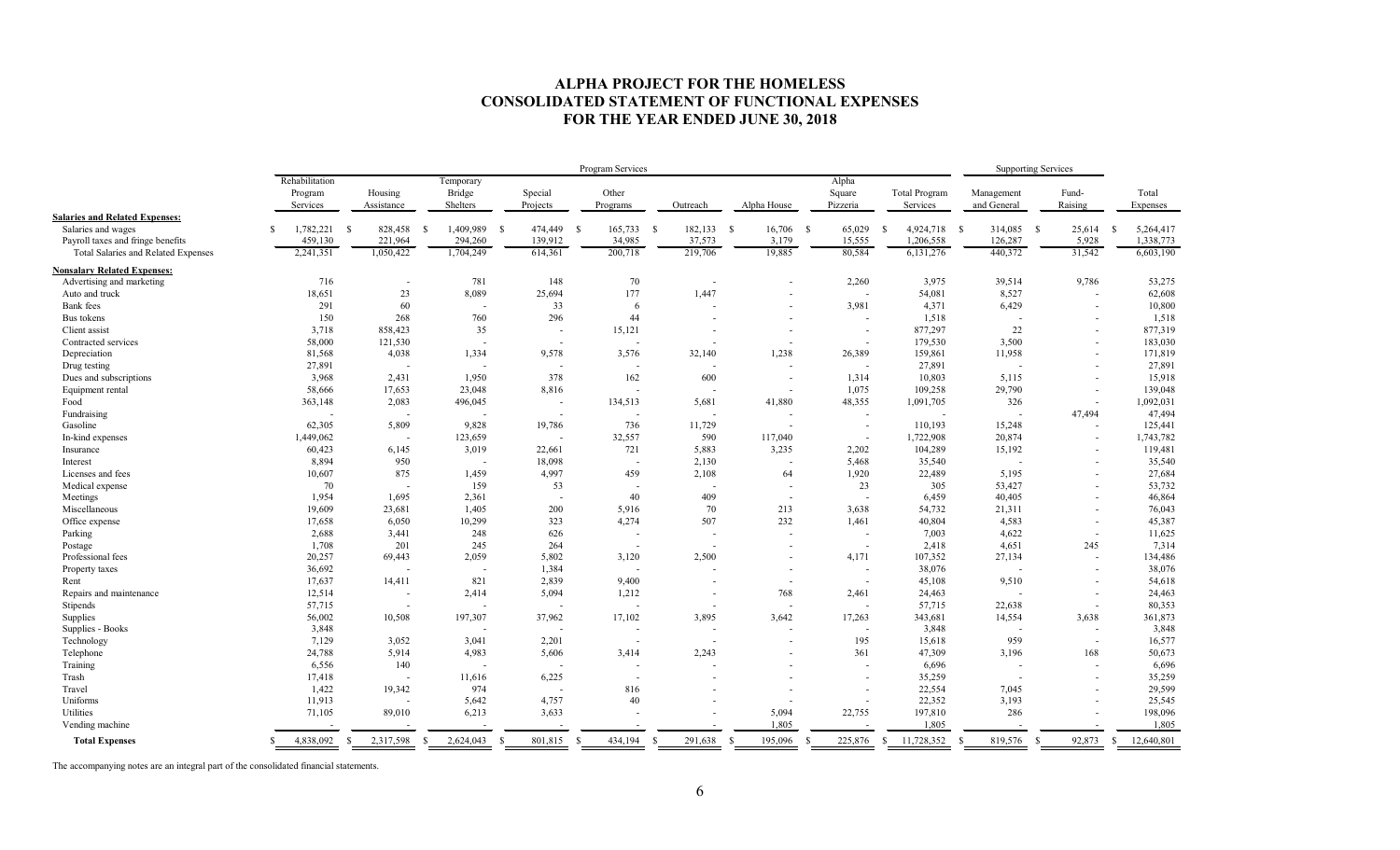### **ALPHA PROJECT FOR THE HOMELESS CONSOLIDATED STATEMENTS OF CASH FLOWS FOR THE YEARS ENDED JUNE 30, 2019 AND 2018**

|                                                                                    | 2019            | 2018            |
|------------------------------------------------------------------------------------|-----------------|-----------------|
| <b>Cash Flows From Operating Activities:</b>                                       |                 |                 |
| Change in net assets                                                               | \$<br>2,379,105 | \$<br>2,507,679 |
| Adjustments to reconcile change in net assets                                      |                 |                 |
| to net cash provided by operations:                                                |                 |                 |
| Depreciation                                                                       | 214,654         | 171,819         |
| Net realized and unrealized gains on investments                                   | (11, 975)       | (23, 589)       |
| Gain on sale of property and equipment                                             |                 | (4,960)         |
| <b>Endowment contributions</b>                                                     | (100)           |                 |
| Beneficial interest in endowment funds gain                                        | (1, 859)        | (3, 470)        |
| (Increase) Decrease in:                                                            |                 |                 |
| Grants and contracts receivable                                                    | (960, 711)      | (84, 688)       |
| Prepaid expenses                                                                   | (157, 684)      | (15, 439)       |
| Increase (Decrease) in:                                                            |                 |                 |
| Accounts payable                                                                   | (30, 175)       | 93,389          |
| Accrued expenses                                                                   | (46,992)        | 207,814         |
| Deferred revenue                                                                   | (70,316)        | 108,746         |
| Client trust                                                                       | (17, 403)       | (5,873)         |
| Interest payable                                                                   | 3,751           | 3,749           |
| Net Cash Provided by Operating Activities                                          | 1,300,295       | 2,955,177       |
| <b>Cash Flows From Investing Activities:</b>                                       |                 |                 |
| Sales (Purchases) of investments, net                                              | (27,091)        | (14, 387)       |
| Proceeds from disposal of property and equipment                                   |                 | 37,682          |
| Purchase of property and equipment                                                 | (276,986)       | (294, 174)      |
| Change in beneficial interest in endowment funds                                   | 2,282           | 2,361           |
| Net Cash Used in Investing Activities                                              | (301, 795)      | (268, 518)      |
| <b>Cash Flows From Financing Activities:</b>                                       |                 |                 |
| Repayments of line-of-credit, net                                                  | (28,318)        | (45,605)        |
| Proceeds from notes payable                                                        |                 | 85,272          |
| Repayments on notes payable                                                        | (50, 107)       | (76,038)        |
| <b>Endowment contributions</b>                                                     | 100             |                 |
| Net Cash Used in Financing Activities                                              | (78, 325)       | (36,371)        |
| Net Increase in Cash and Cash Equivalents                                          | 920,175         | 2,650,288       |
| Cash and Cash Equivalents at Beginning of Year                                     | 3,565,052       | 914,764         |
| CASH AND CASH EQUIVALENTS AT END OF YEAR                                           | 4,485,227<br>S  | 3,565,052       |
| <b>Supplemental Disclosure of Cash Flow Information:</b><br>Cash paid for interest | \$<br>23,722    | \$<br>31,791    |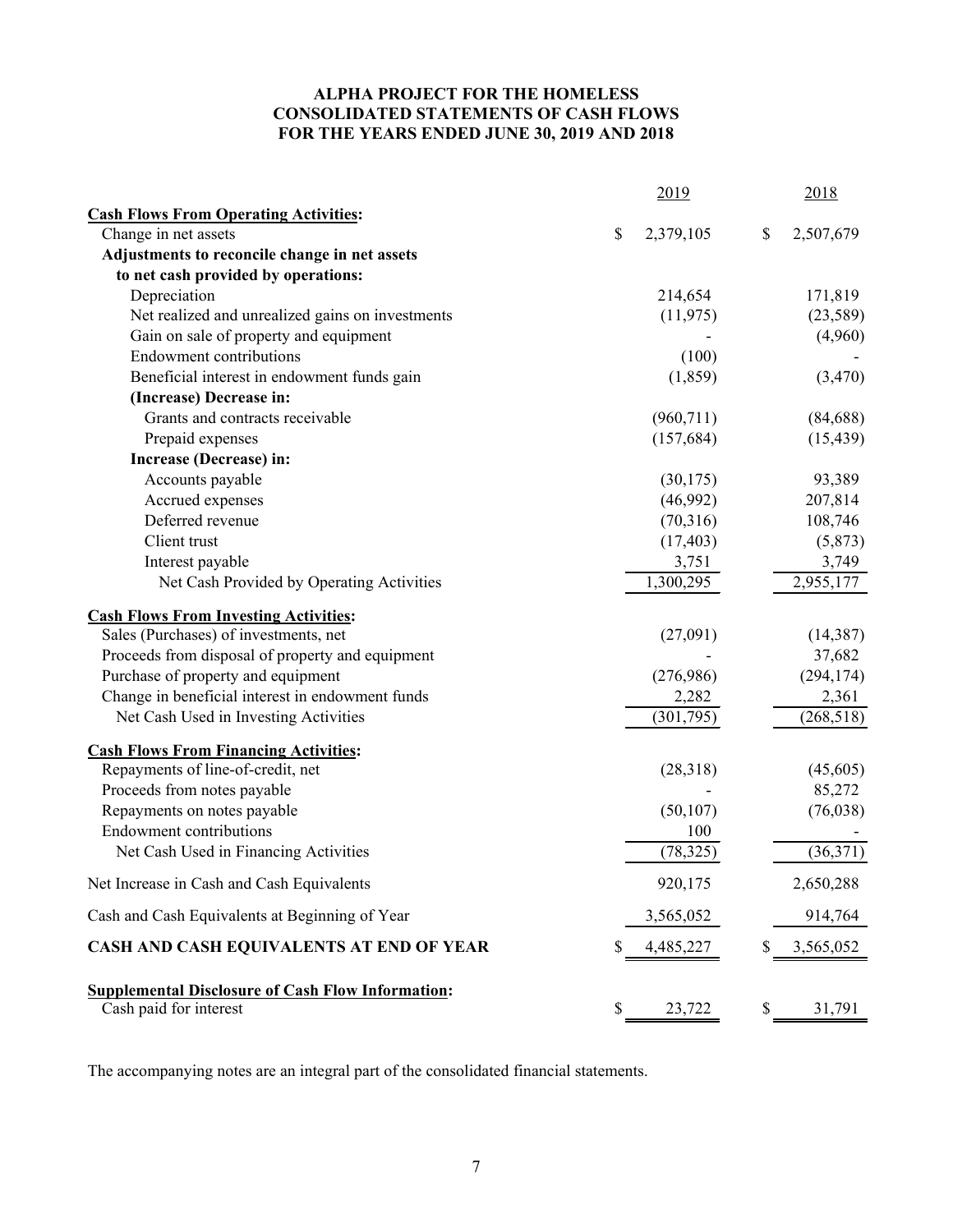#### **Note 1 - Organization:**

The consolidated financial statements include the following entities:

#### **Alpha Project for the Homeless**

Alpha Project for the Homeless ("Alpha Project") was organized in February 1987 under the Nonprofit Public Benefit Corporation Law for public and charitable purposes. The mission of Alpha Project is to empower individuals, families, and communities by providing work, recovery and support services to people who are motivated to change their lives and achieve self-sufficiency. Alpha Project's many programs are available to all persons in need regardless of race, creed, color, ethnicity, national origin, religion, gender, or sexual orientation.

Alpha Project strives not to manage homelessness, but rather to end it for its clients. The agency's programs do not aim at making homelessness easier, or less costly, or more tolerable. Alpha Project breaks the cycle of homelessness and provides an alternate direction for its clients out of hopelessness and despair, and into a life of responsibility and dignity.

Each program offered by the Alpha Project focuses on assisting participants to attain their own optimal level of independence. For most of the program participants, successful completion of the programs will mean complete and permanent independence through education, employment, sobriety, and stability. For those clients with special needs, the programs maximize their own potential and support as much independence as possible. All of the clients, regardless of their history, are encouraged, supported, and assisted in reaching their maximum potential with dignity and respect.

#### **Alpha Square Pizzeria and Deli, LLC**

Alpha Square Pizzeria and Deli, LLC ("Alpha Square Pizzeria") was incorporated as a single member limited liability corporation on June 8, 2016. The purpose of Alpha Square Pizzeria is to produce a great product as well as to support the residents in the permanent supportive housing building in Alpha Square. Alpha Square Pizzeria is located below Alpha Square, a 203-unit housing complex for people who once lived on the street. Residents of Alpha Square have the opportunity to help out in the pizzeria as paid interns which will help to equip them with skills so they can continue working in the food industry. Proceeds from Alpha Square Pizzeria will also help fund a future project involving a larger kitchen and work training program. Alpha Square Pizzeria is non-operative at June 30, 2019 and 2018.

The following is a brief description of Alpha Project's programs:

#### **Rehabilitation Program Services**

#### **Casa Raphael**

The program is a state-licensed and certified residential treatment program for men in recovery from substance abuse. The program provides housing, food, recovery workshops, case management, mental health counseling, health and work and financial assistance.

#### **Casa Base**

The State licensed program provides a six-week rehabilitation program for men who are entering into Casa Raphael, which incorporates job training, education, and room and board and all services listed above.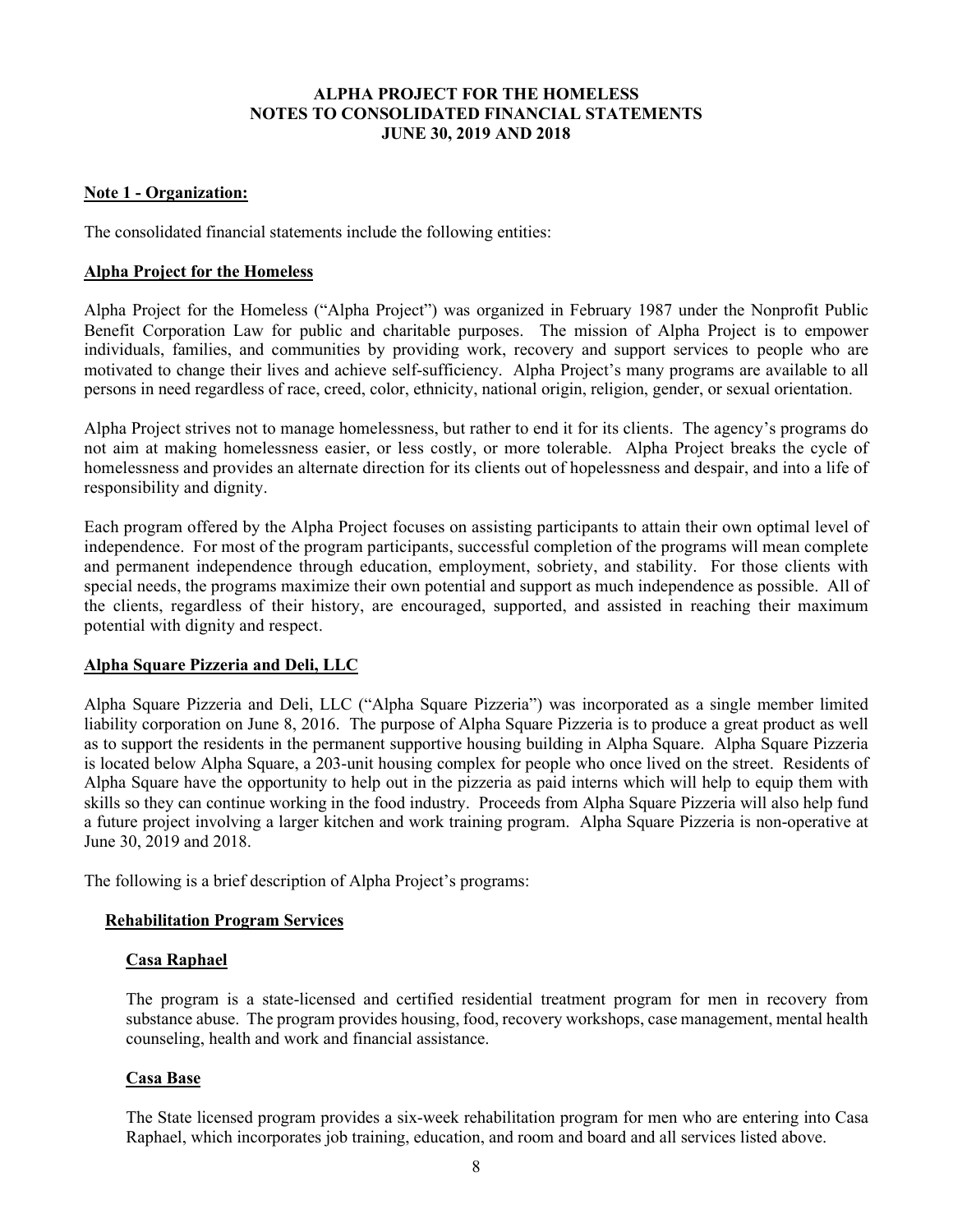#### **Note 1 - Organization: (Continued)**

#### **Temporary Bridge Shelter**

Alpha Project operates a 325-bed Temporary Bridge Sheller Program for single adults located in downtown San Diego at the corner of 16th Street and Newton Avenue. Clients are welcomed and supported at the sprung structure with emergency housing and wrap-around support services. The Program utilizes tools designed to effectively serve the target population in a welcoming and solutions-focused environment.

The temporary city-sanctioned campground for 200 homeless people near downtown San Diego holds nearly 150 tents, along with showers and toilets, hand-washing stations and shuttle transportation. Meals and snacks are provided, and health workers and housing navigators are also onsite.

#### **Housing Assistance**

#### **Home Finder Program**

The Home Finder Program ("Home Finder") is funded by the County of San Diego Behavioral Health Services (BHS). Home Finder serves clients who are homeless and are experiencing serious mental illness and are connected to designated outpatient County of San Diego B.H.S clinics. Home Finder is responsible for the provision of housing identification, housing navigation, supportive services and trainings. Home Finder has Housing Navigators who coordinate, broker, schedule appropriate client services with external medical, dental, and housing to meet client's needs. Our dedicated Housing Locator is responsible for housing identification including market rate, affordable housing, shared housing, and permanent supportive housing. The Housing Locator and Community Engagement Coordinator attend regional landlord meetings and develop relationships with community landlords. Home Finder staff meets with clients at the designated (Areta Crowell & North Central Mental Health) clinics.

Program Criteria:

- 18 years or older.
- Being treated at identified outpatient County of San Diego clinics.
- Homeless or unstably housed.

#### **Rapid Re-Housing**

The Rapid Re-Housing program provides financial assistance and services to prevent individuals and families from becoming homeless and help those who are experiencing homelessness to be quickly re-housed and stabilized. This program is intended to target individuals and families who would be homeless but for this assistance. The program provides short-term or medium-term rental assistance and housing relocation and stabilization services.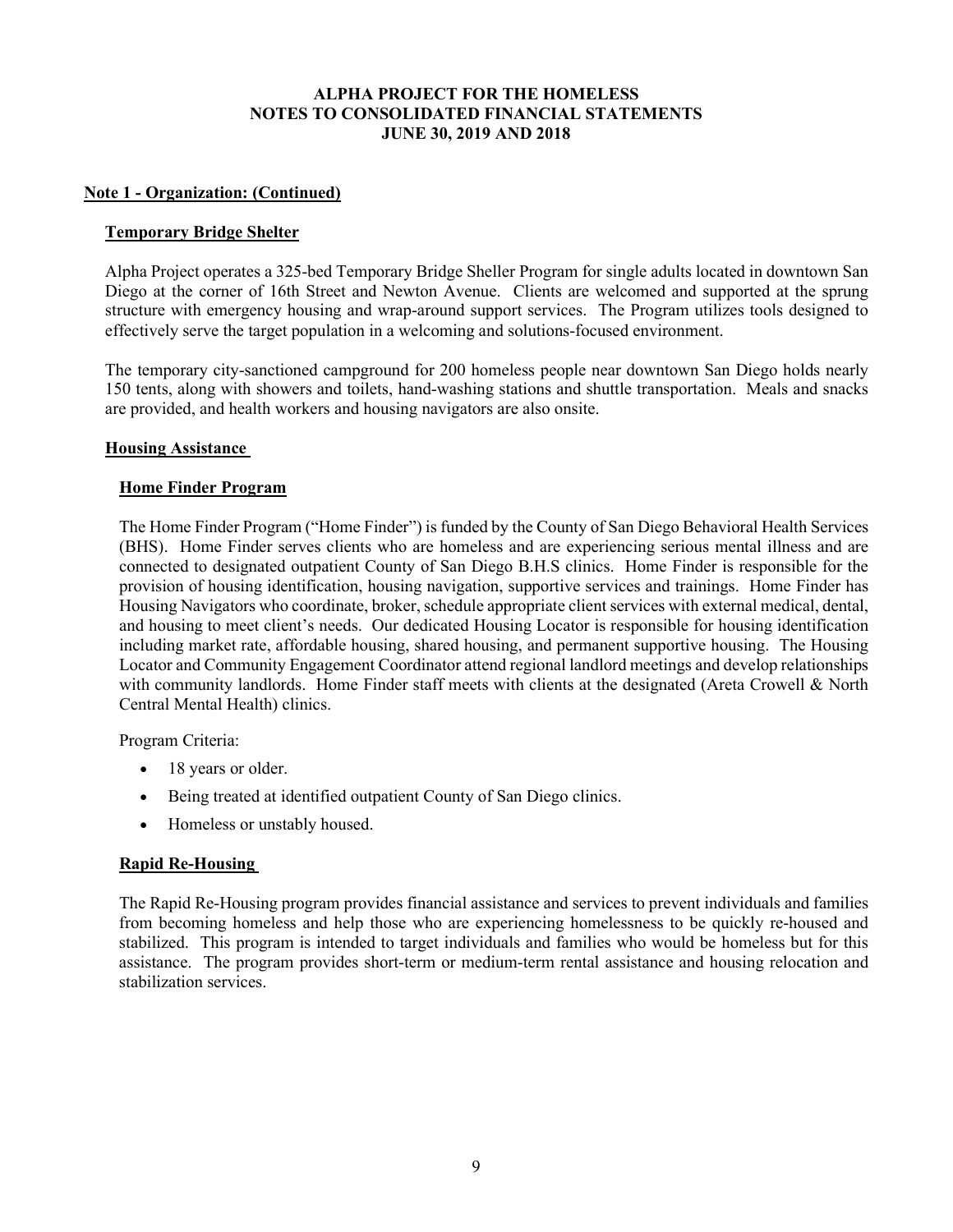#### **Note 1 - Organization: (Continued)**

#### **Other Programs**

#### **Tenant Peer Support Services Program (TPSS)**

The Tenant Peer Support Services Program (TPSS) is funded by the County of San Diego Behavioral Health Services (BHS). Tenant Peer Support Services serves clients who are ages 18 years or older, homeless or unstably housed and are connected to a designated county outpatient clinic. The TPSS program is responsible for identifying available housing in San Diego, helping participants navigated the housing market, and providing supportive case management services and trainings.

#### **Wheels of Change**

*Wheels of Change* empowers residents, builds self-esteem AND provides meaningful transitional employment, while giving back to the community. *Wheels of Change* provides transitional employment opportunities, paying minimum wage, to individuals residing at Alpha Project's *Temporary Bridge Shelter* program.

#### **Hospice for the Homeless**

Each year more than 100 homeless men and women die on the streets of San Diego. In 2007, Alpha Project launched Hospice for the Homeless to provide assistance to veterans, homeless and indigent people diagnosed with chronic and terminal illnesses. This program caters to those that have been told by a physician that they have 6 months or less to live. Alpha Project provides housing, support services and case management, and local hospice programs provide medical care, medications and hospice specific services.

#### **Permanent Supportive Housing**

Alpha Project's Permanent Supportive Housing Program is located at 550 14th Street in Downtown San Diego and includes 203 safe, high-quality, affordable and sustainable housing units. Alpha Square is unique in that the clients have access to on-site support services to address needs such as mental health counseling, addiction counseling, enrolling in benefits, financial support and access to long-term treatment and other services. Having direct access to these kinds of services will allow our clients to maintain their housing and become self–sufficient.

#### **Special Projects**

Throughout the year, Alpha Project contracts directly with various public departments and private entities to provide weed and brush abatement services and other community benefit projects to neighborhoods and rural areas throughout San Diego County.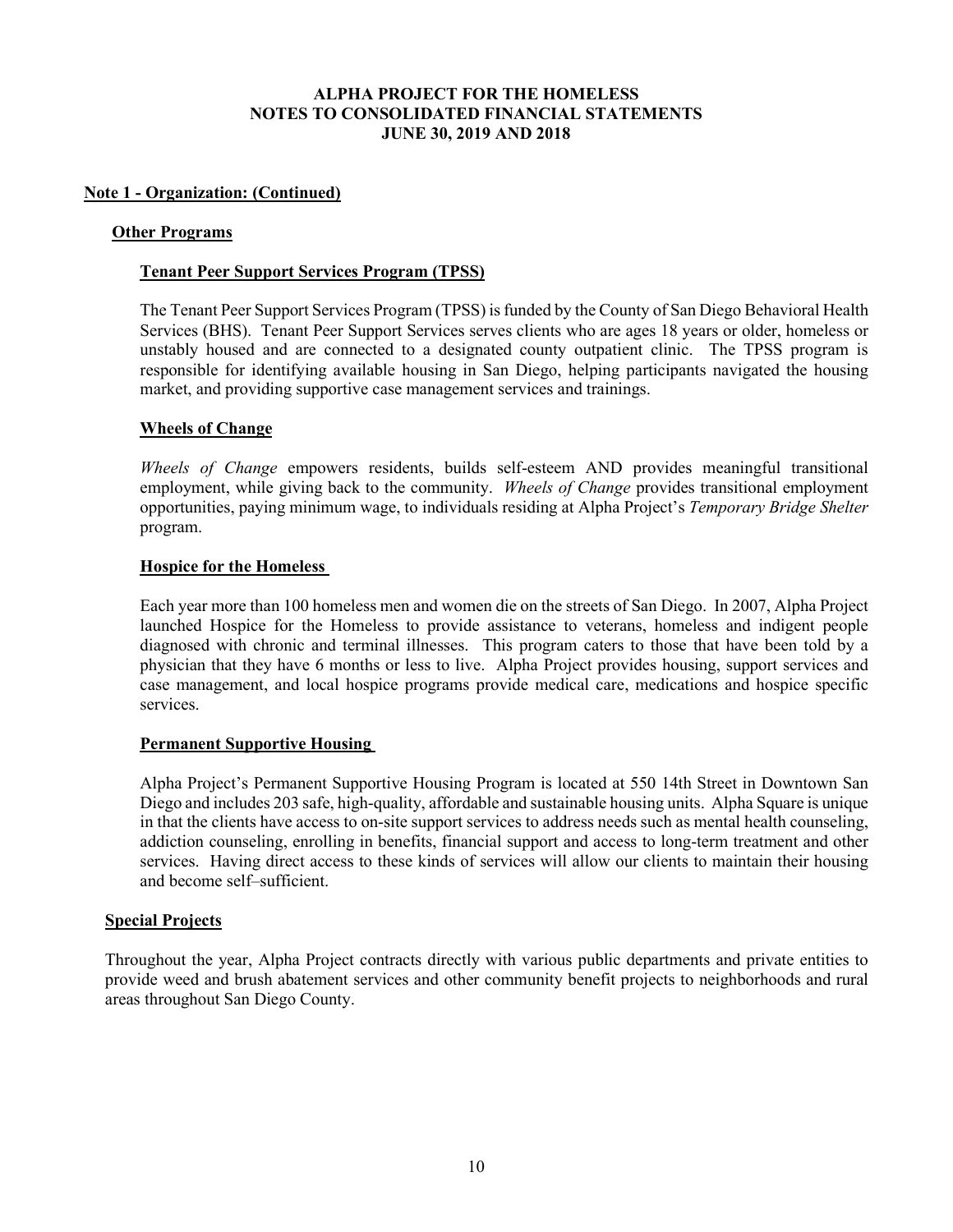#### **Note 1 - Organization: (Continued)**

#### **Cortez Hill Family Center**

The Cortez Hill Family Center for homeless families is a program of the City of San Diego, administered by the San Diego Housing Commission (SDHC) and operated by Alpha Project for the Homeless. The program provides 156 beds in 47 units for families with children experiencing homelessness. Annually, the program provides roughly 150 families and 500 family members with safe housing and supportive services needed to prepare for longer-term or permanent housing, as well as successfully promoting self-sufficiency, wellness, and recovery.

#### **Outreach**

At the core of all of Alpha Project's facilities and services is a program of Community Outreach, designed not only to assist those in need in accessing needed services, but also to assist the surrounding neighborhood in addressing homeless-related issues. Outreach workers are trained in crisis response and de-escalation, with access to transportation and a wealth of referral sources to help those in need connect with sources of support.

Outreach services combine safe, quality, affordable housing with sensitive, professional property management and support services. The program provides rental assistance for residents with special needs in downtown San Diego. Rents are restricted in all units to make them affordable to persons who live on fixed incomes.

#### **Alpha House**

Alpha House is designed to provide sober living and transitional housing to those needing safe, clean and affordable housing while transitioning back into the workforce through participation in Alpha Project's special projects worker program.

#### **Alpha Lofts**

Alpha Lofts at Normal Heights is a new affordable housing complex for Homeless Veterans in San Diego. Alpha Project provides essential supportive services for the residents of Alpha Lofts, which includes 52 affordable rental apartments and one manager's unit. Alpha Lofts at Normal Heights is a partnership between Alpha Project, San Diego Housing Commission, and Chelsea Investment Corporation.

#### **Note 2 - Significant Accounting Policies:**

#### **Consolidated Financial Statements**

The consolidated financial statements include the accounts of Alpha Project for the Homeless and Alpha Square Pizzeria and Deli, LLC, which are collectively referred to as "Alpha Project". All material intercompany transactions have been eliminated in consolidation.

#### **Accounting Method**

The consolidated financial statements of Alpha Project have been prepared on the accrual basis of accounting which is in accordance with accounting principles generally accepted in the United States of America (U.S. GAAP) and, accordingly, reflect all significant receivables, payables, and other liabilities.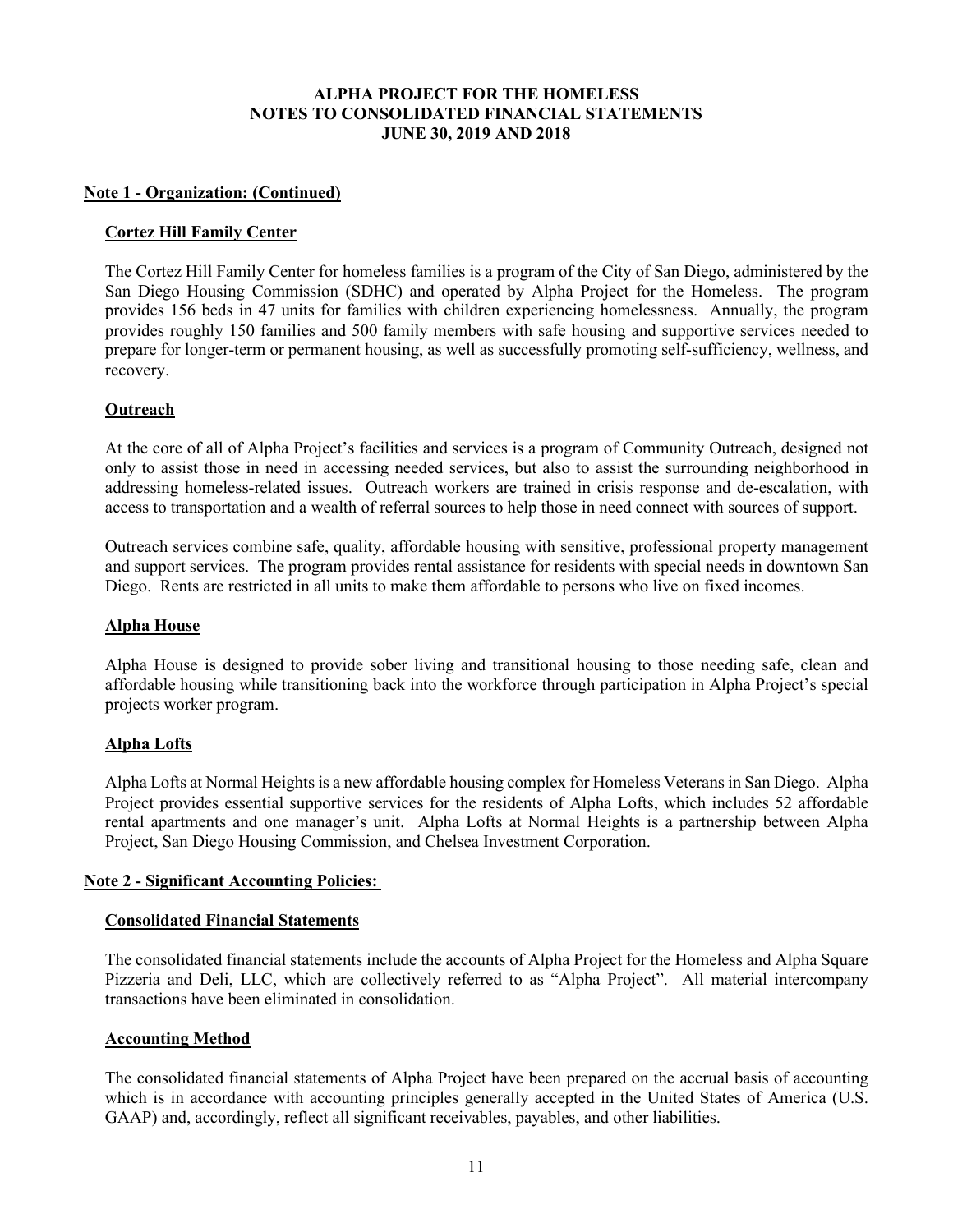### **Note 2 - Significant Accounting Policies: (Continued)**

#### **Financial Statement Presentation**

Net assets, revenues, gains, and losses are classified based on the existence or absence of donor or grantorimposed restrictions. Accordingly, net assets and changes thereon are classified and reported as follows:

- Net Assets Without Donor Restrictions Net assets available for use in general operations and not subject to donor (or certain grantor) restrictions.
- Net Assets With Donor Restrictions Net assets subject to donor (or certain grantor) imposed restrictions. Some donor-imposed restrictions are temporary in nature, such as those that will be met by the passage of time or other events specified by the donor. Other donor-imposed restrictions are perpetual in nature, where the donor stipulates that resources be maintained in perpetuity. Donorimposed restrictions are released when a restriction expires, that is, when the stipulated time has elapsed, when the stipulated purpose for which the resource was restricted has been fulfilled, or both.

#### **Estimates**

The preparation of consolidated financial statements in conformity with accounting principles generally accepted in the United States of America requires management to make estimates and assumptions that affect the reported amounts of assets and liabilities and disclosure of contingent assets and liabilities at the date of the consolidated financial statements and the reported amounts of revenues and expenses during the reporting period. Actual results could differ from those estimates.

#### **Risks and Uncertainties**

Alpha Project invests in various types of investment securities which are exposed to various risks, such as interest rate, market, and credit risks. Due to the level of risk associated with certain investment securities, it is at least reasonably possible that changes in the values of investment securities will occur in the near-term and such changes could materially affect the amounts reported in the consolidated statements of financial position.

#### **Fair Value Measurements**

Fair value accounting standards define fair value, establish a framework for measuring fair value, outline a fair value hierarchy based on inputs used to measure fair value and enhance disclosure requirements for fair value measurements. The fair value hierarchy distinguishes between market participant assumptions based on market data obtained from sources independent of the reporting entity (observable inputs that are classified within Level 1 or 2 of the hierarchy) and the reporting entity's own assumptions about market participant assumptions (unobservable inputs classified within Level 3 of the hierarchy).

- Level 1 inputs are quoted prices in active markets for identical investments that the investment manager has the ability to access at the measurement date.
- Level 2 inputs are inputs other than quoted prices included within Level 1 that are observable for the investment, either directly or indirectly.
- Level 3 inputs are unobservable inputs for the investment.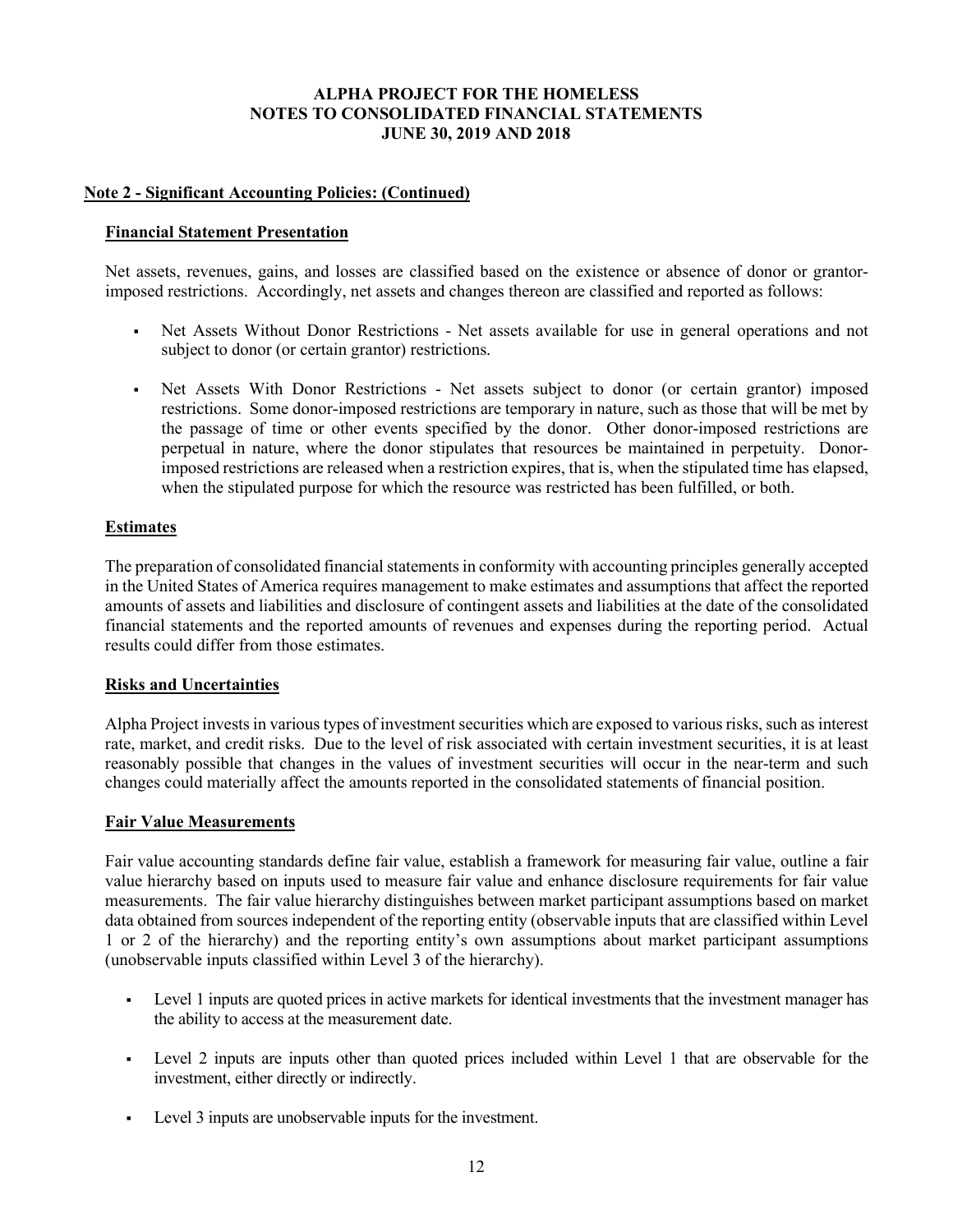### **Note 2 - Significant Accounting Policies: (Continued)**

#### **Fair Value Measurements (Continued)**

Alpha Project's consolidated statements of financial position include the following financial instruments that are required to be measured at fair value on a recurring basis:

- Investments in mutual funds and corporate stocks are considered Level 1 assets and are reported at fair value based on quoted prices in active markets for identical assets at the measurement date.
- Investments in mortgage-backed securities are considered Level 2 assets and are reported at fair value based on quoted prices in active markets for similar assets at the measurement date.
- Beneficial interest in endowment funds held by San Diego Foundation is considered a Level 3 asset which represents the fair value of the underlying assets as reported by San Diego Foundation (Note 7).

#### **Allowance for Doubtful Accounts**

Bad debts are recognized on the allowance method based on historical experience and management's evaluation of outstanding receivables. Management believes that all grants and contracts receivable were fully collectible; therefore, no allowance for doubtful grants and contracts receivable was recorded at June 30, 2019 and 2018.

#### **Capitalization and Depreciation**

Alpha Project capitalizes all expenditures in excess of \$500 for property and equipment at cost, while donations of property and equipment are recorded at their estimated fair values. Such donations are reported as support without donor restrictions unless the donor has restricted the donated asset to a specific purpose. Assets donated with explicit restrictions regarding their use and contributions of cash that must be used to acquire property and equipment are reported as support with donor restrictions. Absent donor stipulations regarding how those donated assets must be maintained, Alpha Project reports expirations of donor restrictions when the donated or acquired assets are placed in service as instructed by the donor. Alpha Project reclassifies net assets with donor restrictions to net assets without donor restrictions at that time. Property and equipment is depreciated using the straight-line method over the estimated useful asset lives as follows:

| Buildings and improvements        | 7 - 40 years  |
|-----------------------------------|---------------|
| Equipment, furniture and fixtures | $5 - 7$ years |
| Vehicles                          | $5 - 7$ years |

Depreciation totaled \$214,654 and \$171,819 for the years ended June 30, 2019 and 2018, respectively.

Maintenance and repairs are charged to operations as incurred. Upon sale or disposition of property and equipment, the asset account is reduced by the cost and the accumulated depreciation account is reduced by depreciation taken prior to the sale. Any resultant gain or loss is credited or charged to income or expense.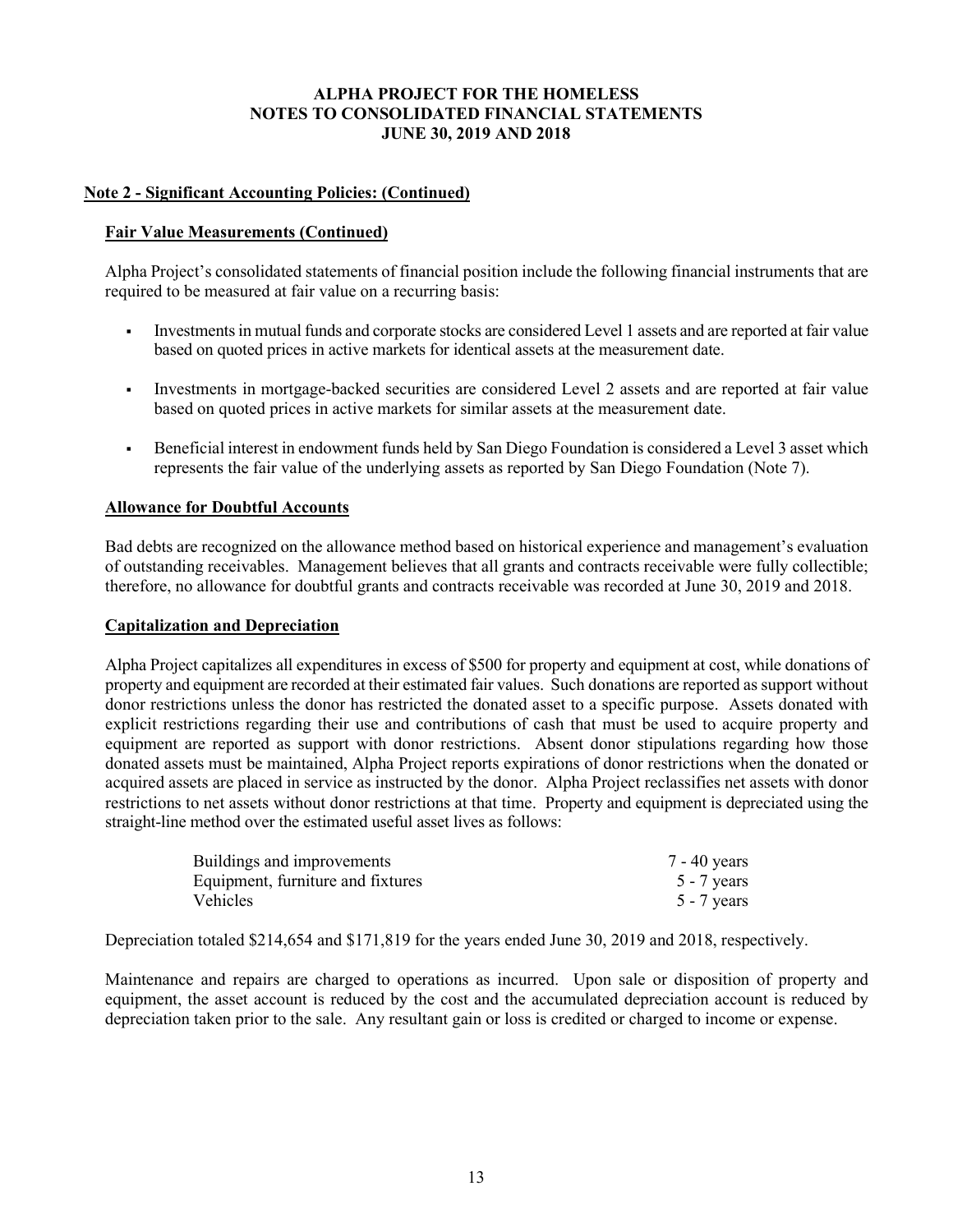#### **Note 2 - Significant Accounting Policies: (Continued)**

#### **Impairment of Real Estate**

Alpha Project reviews its investment in real estate for impairment whenever events and changes in circumstances indicate that the carrying value of such property may not be recoverable. Recoverability is measured by a comparison of the carrying amount of the real estate to the future net undiscounted net cash flows expected to be generated by the property and any estimated proceeds from the eventual disposition of the real estate. If the real estate is considered to be impaired, the impairment to be recognized is measured at the amount by which the carrying amount of real estate exceeds the fair value of such property. There were no impairment losses recognized in 2019 and 2018.

#### **Compensated Absences**

Accumulated unpaid vacation totaling \$252,827 and \$192,956 at June 30, 2019 and 2018, respectively, is accrued when incurred and included in accrued expenses.

#### **Revenue Recognition**

Grants and contracts revenue are recognized in the period in which the related work is performed in accordance with the terms of the grant or contract. Grants and contracts receivable are recorded when revenue earned under a grant or contract exceeds the cash received. Deferred revenue is recorded when cash received under a grant or contract exceeds the revenue earned. Deferred revenue totaled \$38,430 and \$108,746 at June 30, 2019 and 2018, respectively.

Contributions are recognized when the donor makes a promise to give to Alpha Project that is in substance, unconditional. Contributions that are restricted by the donor are reported as increases in net assets without donor restrictions if the restrictions expire in the fiscal year in which the contributions are recognized. All other donorrestricted contributions are reported as increases in net assets with donor restrictions depending on the nature of the restrictions. When a restriction expires, net assets with donor restrictions are reclassified to net assets without donor restrictions. Contributions to be received in future periods are discounted at an appropriate discount rate. Amortization of discounts is recorded as additional contribution revenue in accordance with donor-imposed restrictions, if any, on the contributions.

#### **Donated Services and Materials**

Alpha Project utilizes the services of many volunteers throughout the year. This contribution of services by the volunteers is not recognized in the financial statements unless the services received (a) create or enhance nonfinancial assets or (b) require specialized skills which are provided by individuals possessing those skills and would typically need to be purchased if not provided by donation. The donated services for the years ended June 30, 2019 and 2018 did not meet the requirements above, therefore no amounts were recognized in the financial statements.

Alpha Project has received substantial donations of materials, food and supplies. The donations of materials, food and supplies are recorded at their fair value and totaled \$1,757,375 and \$1,743,782 for the years ended June 30, 2019 and 2018, respectively, and have been reported as in-kind contributions and expenses.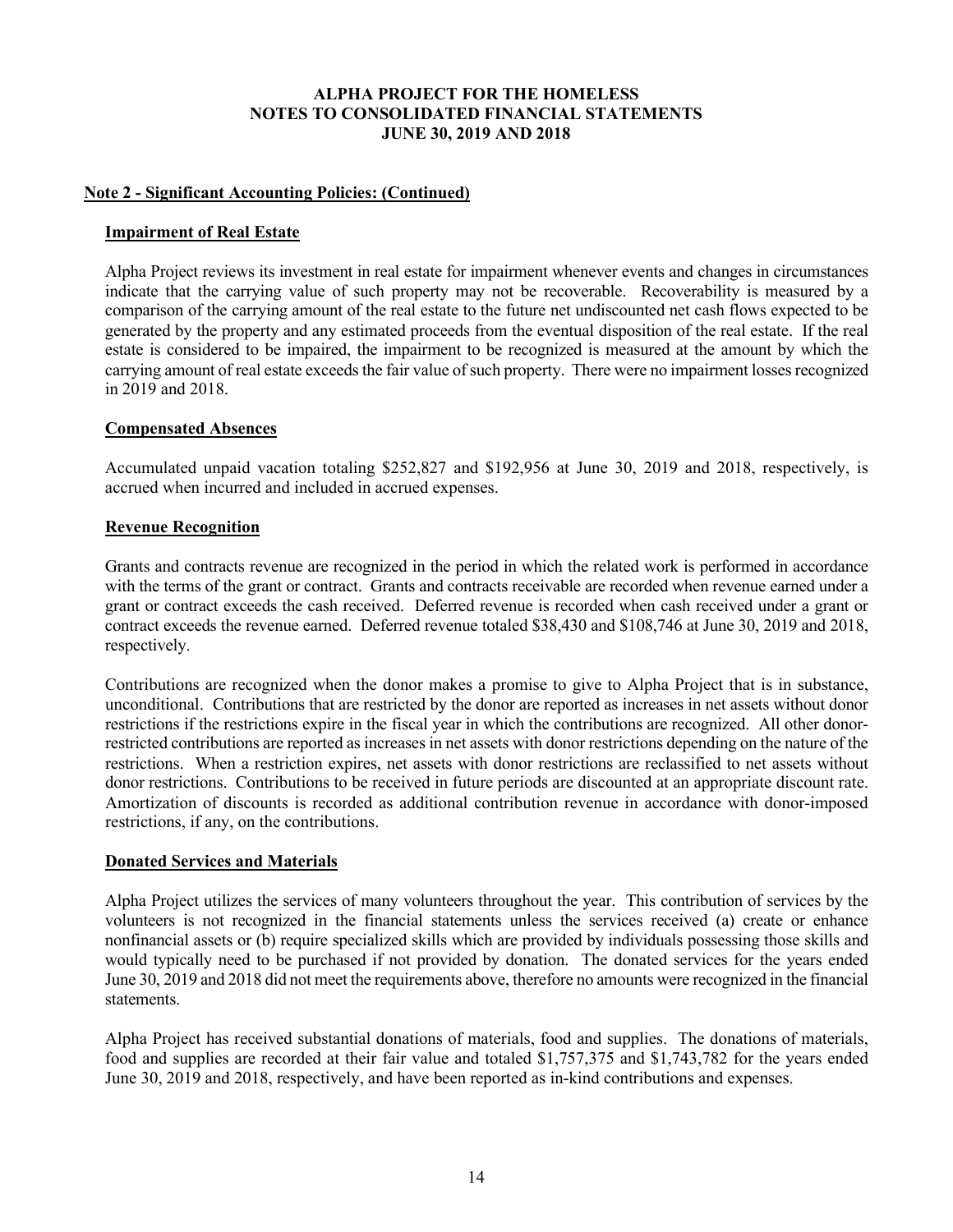### **Note 2 - Significant Accounting Policies: (Continued)**

#### **Functional Allocation of Expenses**

The statements of functional expenses present expenses by function and natural classification. Expenses directly attributable to a specific functional area are reported as expenses of those functional areas. A portion of expenses that benefit multiple functional areas have been allocated between programs and supporting services based on a cost allocation plan that allocates costs primarily based on the proportion of full-time employee equivalents of a program or supporting service versus the total Alpha Project full-time employee equivalents.

### **Income Taxes**

Alpha Project is a nonprofit California corporation and is exempt from income taxes under Section 501(c)(3) of the Internal Revenue Code and Section 23701(d) of the California Revenue and Taxation Code on income related to their tax-exempt purpose. Alpha Project believes that it has appropriate support for any tax positions taken, and as such, does not have any uncertain tax positions that are material to the consolidated financial statements. Alpha Project is not a private foundation.

No provision or benefit for income taxes for Alpha Project Pizzeria has been included in these consolidated financial statements since taxable income (loss) passes through to, and is reportable by, the Member individually.

Alpha Project's Return of Organization Exempt from Income Tax for the years ended June 30, 2019, 2018, 2017, and 2016 are subject to examination by the Internal Revenue Service and State taxing authorities, generally three to four years after the returns were filed.

#### **Concentration of Credit Risk**

Alpha Project maintains its cash in bank deposit accounts which, at times, may exceed federally insured limits. Alpha Project has not experienced any losses in such accounts. Alpha Project believes it is not exposed to any significant credit risk on cash and cash equivalents.

#### **Cash and Cash Equivalents**

For purposes of the consolidated statements of cash flows, Alpha Project considers all highly liquid investment instruments purchased with a maturity of three months or less to be cash equivalents.

### **Accounting Pronouncements Adopted**

In August 2016, the FASB issued ASU 2016-14, "Presentation of Financial Statements of Not-for-Profit Entities" (Topic 958). The ASU amends the current reporting model for nonprofit organizations and enhances their required disclosures. The major changes required by Alpha Project include: (a) requiring the presentation of only two classes of net assets now entitled "net assets without donor restrictions" and "net assets with donor restrictions", (b) modifying the presentation of underwater endowment funds and related disclosures, (c) disclose a summary of the allocation methods used to allocate costs, (d) requiring the disclosure of quantitative and qualitative information regarding liquidity and availability of resources, and (e) modifying other financial statement reporting requirements and disclosures intended to increase the usefulness of nonprofit financial statements. Alpha Project has adopted this ASU as of and for the year ended June 30, 2019.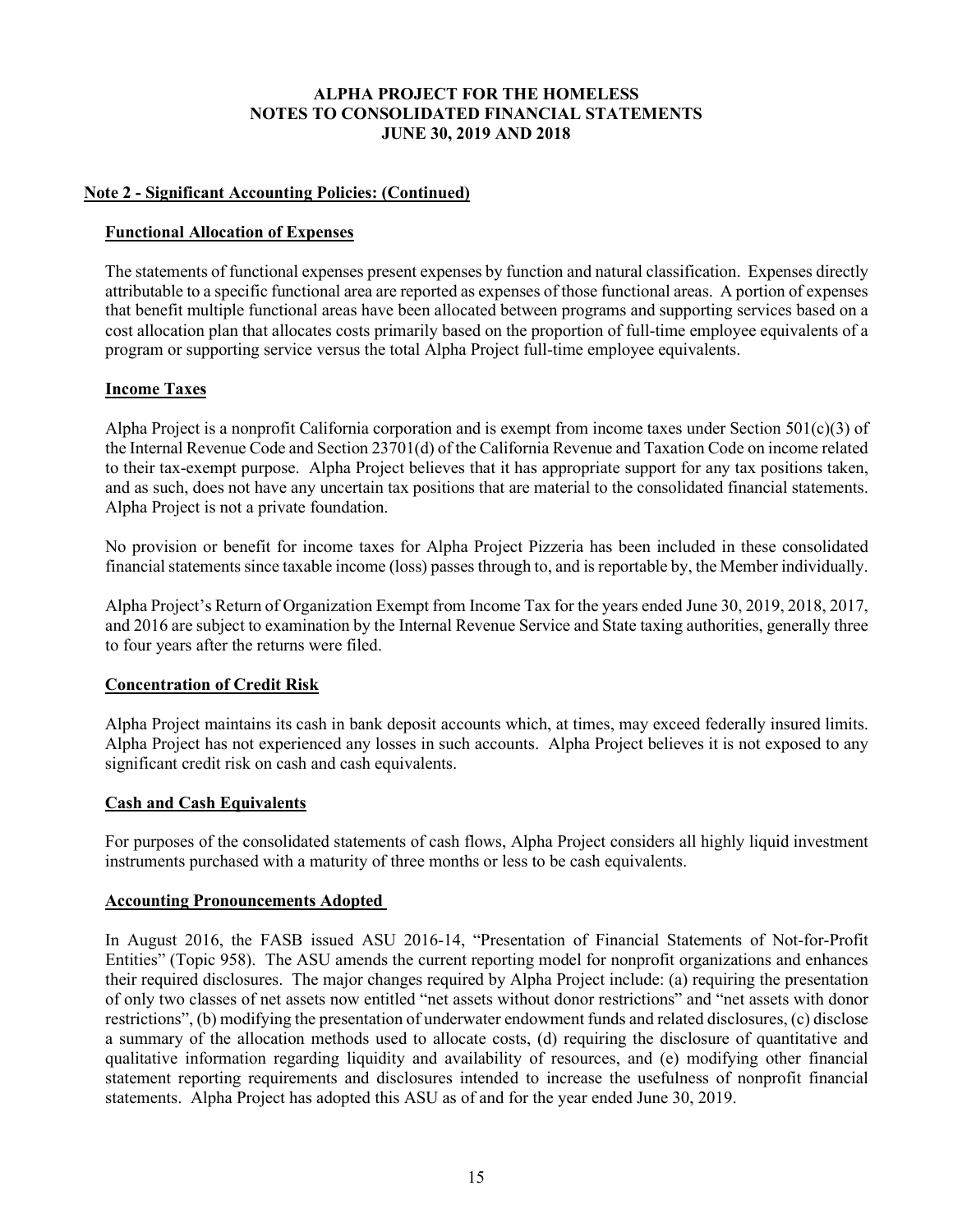#### **Note 2 - Significant Accounting Policies: (Continued)**

#### **Accounting Pronouncements Adopted (Continued)**

In June 2018, the FASB issued ASU 2018-08, Not-for-Profit Entities (Topic 958), Clarifying the Scope and the Accounting Guidance for Contributions Received and Contributions Made. The ASU clarifies and improves guidance for contributions received and contributions made and provides guidance to organizations on how to account for certain exchange transactions. This change is preferable in that it clarifies whether to account for transactions as contributions or as exchange transactions. In addition, it clarifies whether a contribution is conditional. As a result, it enhances comparability of financial information among not-for-profit entities. The change in accounting principle was adopted on a modified prospective basis in 2019. As a result, there was no cumulative-effect adjustment to opening net assets without donor restrictions or opening net assets with donor restrictions as of July 1, 2018. There was no effect of adopting the new accounting principles on contributions in 2019.

#### **Subsequent Events**

In preparing these consolidated financial statements, Alpha Project has evaluated events and transactions for potential recognition or disclosure through January 7, 2020, the date the consolidated financial statements were available to be issued and concluded that there were no events or transactions that needed to be disclosed.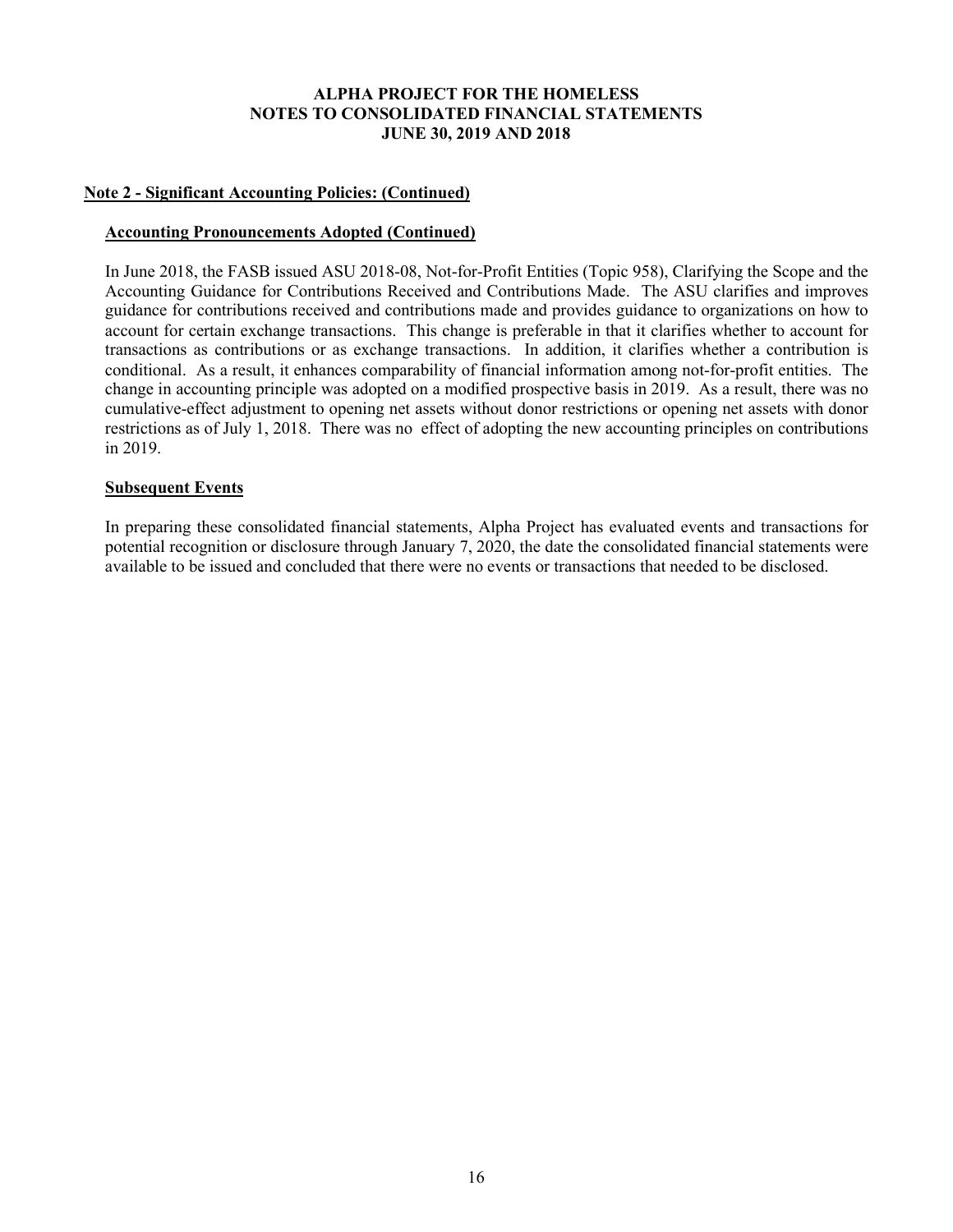### **Note 3 - Liquidity and Availability:**

Alpha Project regularly monitors the availability of resources required to meet its operating needs and other contractual commitments, while also striving to maximize the investment of its available funds. Alpha Project considers investment income without donor restrictions, appropriated earnings from donor-restricted endowments, contributions without donor restrictions and contributions with donor restrictions for use in current programs which are ongoing, major, and central to its annual operations to be available to meet cash needs for general expenditures. For purposes of analyzing resources available to meet general expenditures over a 12-month period, Alpha Project considers all expenditures related to its ongoing activities as well as the conduct of services undertaken to support those activities to be general expenditures.

Financial assets available for general expenditure within one year, are comprised of the following at June 30, 2019:

| Cash and cash equivalents                                           | 4,485,227 |
|---------------------------------------------------------------------|-----------|
| Investments                                                         | 380,049   |
| Grants and contracts receivable                                     | 1,981,508 |
| Appropriation of endowment fund earnings                            | 2,000     |
| Financial assets available for general expenditures within one year | 6,848,784 |

In addition to financial assets available to meet general expenditures over the next 12 months Alpha Project has a line-of-credit agreement with available borrowings totaling \$150,000 as described in Note 8. In addition, Alpha Project operates with a balanced budget and anticipates collecting sufficient revenue to cover general expenditures.

Endowment funds consist of donor-restricted endowments. Income from donor-restricted endowments is restricted for available for general use. Appropriations of endowment fund earnings are made in accordance with the spending policy as described in Note 11. Donor-restricted endowment funds of a perpetual nature are not available for general expenditure.

#### **Note 4 - Fair Value Measurements:**

The following table summarizes assets measured at fair value by classification within the fair value hierarchy at June 30:

|                            |                      |    |             | 2019 |             |     |            |
|----------------------------|----------------------|----|-------------|------|-------------|-----|------------|
|                            | <b>Quoted Prices</b> |    |             |      |             |     |            |
|                            | in Active            |    | Significant |      |             |     |            |
|                            | Markets for          |    | Other       |      | Significant |     |            |
|                            | Identical            |    | Observable  |      | Unobserva   |     | Balance at |
|                            | Assets               |    | Inputs      |      | ble Inputs  |     | June 30,   |
|                            | (Level 1)            |    | (Level 2)   |      | (Level 3)   |     | 2019       |
|                            |                      |    |             |      |             |     |            |
| Mutual funds               | \$<br>313,525        | \$ |             | \$   |             | \$  | 313,525    |
| Corporate stocks           | 65,455               |    |             |      |             |     | 65,455     |
| Mortgage-backed securities |                      |    | 1,069       |      |             |     | 1,069      |
| Beneficial interest in     |                      |    |             |      |             |     |            |
| endowment funds (Note 7)   |                      |    |             |      | 56,170      |     | 56,170     |
|                            | 378,980              | ۰D | 1,069       |      | 56,170      | ۰D. | 436,219    |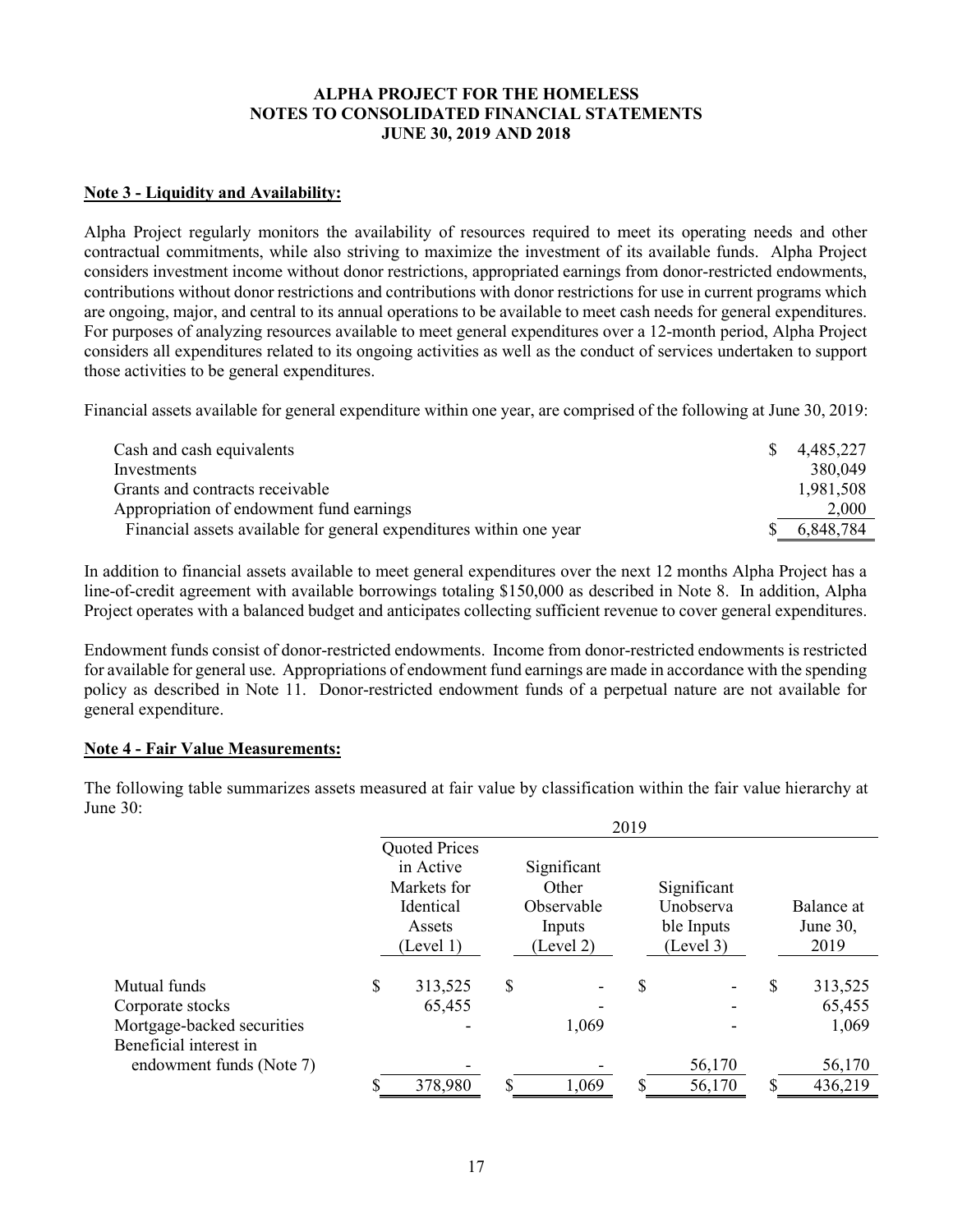# **Note 4 - Fair Value Measurements: (Continued)**

|                                                      |                                   |                                  | 2018 |                                      |   |                                |
|------------------------------------------------------|-----------------------------------|----------------------------------|------|--------------------------------------|---|--------------------------------|
|                                                      | <b>Quoted Prices</b><br>in Active |                                  |      |                                      |   |                                |
|                                                      | Markets for                       | Significant<br>Other             |      | Significant                          |   |                                |
|                                                      | Identical<br>Assets<br>(Level 1)  | Observable<br>Inputs<br>(Level 2 |      | Unobserva<br>ble Inputs<br>(Level 3) |   | Balance at<br>June 30,<br>2018 |
| Mutual funds                                         | \$<br>297,501                     | \$                               | \$   |                                      | S | 297,501                        |
| Corporate stocks                                     | 42,205                            |                                  |      |                                      |   | 42,205                         |
| Mortgage-backed securities<br>Beneficial interest in |                                   | 1,277                            |      |                                      |   | 1,277                          |
| endowment funds (Note 7)                             |                                   |                                  |      | 56,593                               |   | 56,593                         |
|                                                      | 339,706                           | 1,277                            |      | 56,593                               | Ф | 397,576                        |

The reconciliation for financial instruments measured at fair value on a recurring basis as significant unobservable inputs (Level 3) are included in Note 7 as indicated above.

The following table represents Alpha Project's Level 3 financial instrument, the valuation techniques used to measure the fair value of the financial instrument, and the significant unobservable inputs and the range of values for those inputs for the years ended June 30:  $2010$ 

|                                           |              | 2017                                                                          |                               |                                |
|-------------------------------------------|--------------|-------------------------------------------------------------------------------|-------------------------------|--------------------------------|
| Instrument                                | Fair Value   | Principal Valuation Technique                                                 | <b>Unobservable</b><br>Inputs | Significant<br>Input<br>Values |
| Beneficial interest in<br>endowment funds | \$<br>56,170 | Valuation of underlying assets as<br>provided by San Diego Foundation<br>2018 | Base price                    | N/A                            |
|                                           |              |                                                                               |                               | Significant                    |
|                                           |              |                                                                               | Unobservable                  | Input                          |
| Instrument                                | Fair Value   | Principal Valuation Technique                                                 | Inputs                        | Values                         |
| Beneficial interest in<br>endowment funds | \$<br>56,593 | Valuation of underlying assets as<br>provided by San Diego Foundation         | Base price                    | N/A                            |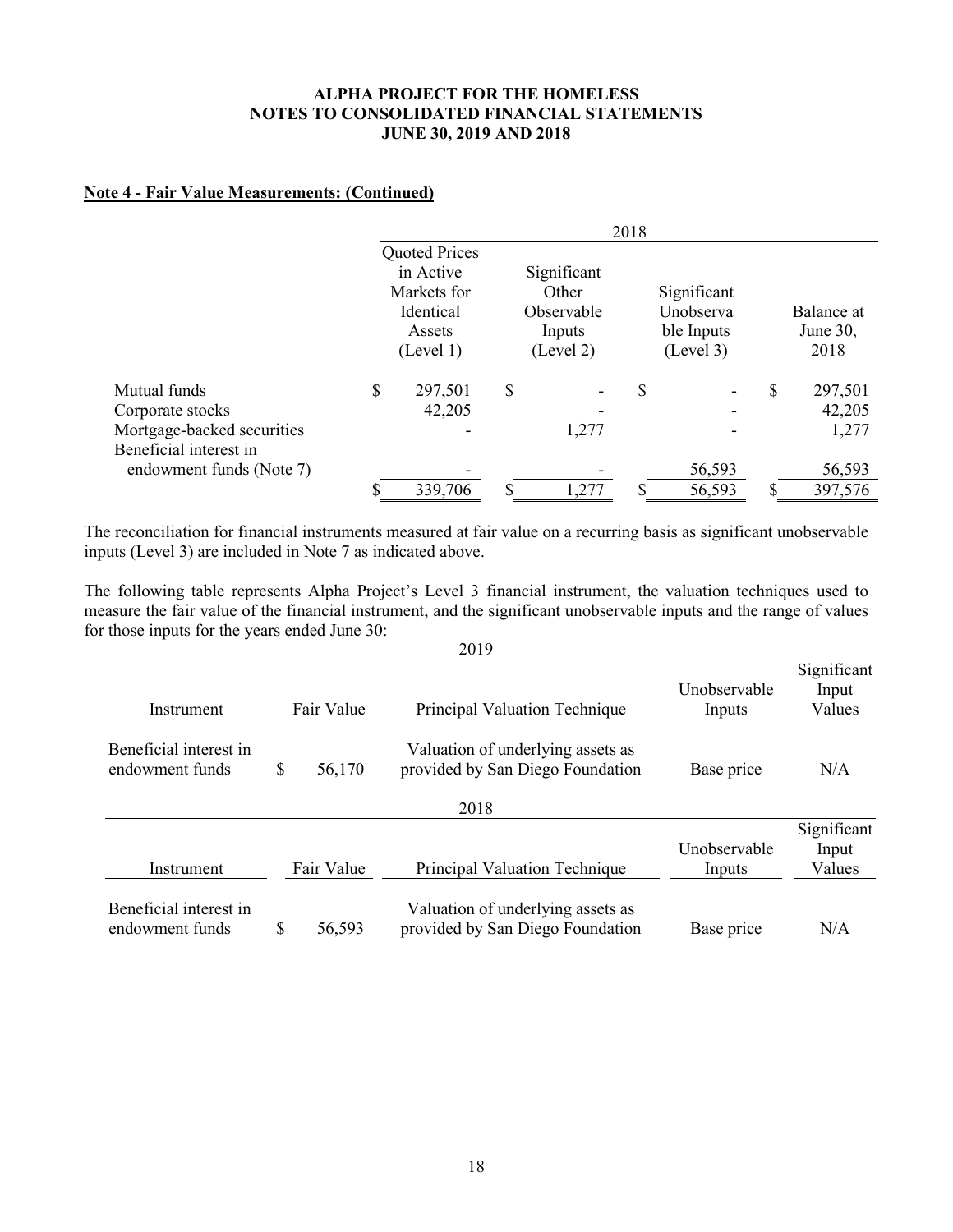# **Note 5 - Investments:**

Investments consist of the following at June 30:

|                            | <u>2019</u> |         |  | 2018    |  |  |
|----------------------------|-------------|---------|--|---------|--|--|
| Mutual funds               |             | 313,525 |  | 297,501 |  |  |
| Corporate stocks           |             | 65,455  |  | 42,205  |  |  |
| Mortgage-backed securities |             | 1.069   |  | l.277   |  |  |
| <b>Total Investments</b>   |             | 380,049 |  | 340,983 |  |  |

The following schedule summarizes the investment income presented in the consolidated statements of activities for the years ended June 30:

|                                   |    | Without<br>Donor<br>Restrictions |    | With Donor<br>Restrictions | Total<br>2019 |                            |  |               |
|-----------------------------------|----|----------------------------------|----|----------------------------|---------------|----------------------------|--|---------------|
| Interest and dividends            | \$ | 31,181                           | \$ |                            | \$            | 31,181                     |  |               |
| Net realized and unrealized gains |    | 11,975                           |    | 1,859                      |               | 13,834                     |  |               |
| Investment fees                   |    | (4,513)                          |    |                            |               | (4,513)                    |  |               |
| Total Investment Income           | S  | 38,643                           | S  | 1,859                      | \$            | 40,502                     |  |               |
|                                   |    | Without<br>Donor<br>Restrictions |    |                            |               | With Donor<br>Restrictions |  | Total<br>2018 |
| Interest and dividends            | \$ | 23,862                           | \$ |                            | \$            | 23,862                     |  |               |
| Net realized and unrealized gains |    | 23,589                           |    | 3,470                      |               | 27,059                     |  |               |
| Investment fees                   |    | (4,330)                          |    |                            |               | (4,330)                    |  |               |
| <b>Total Investment Income</b>    |    | 43,121                           |    | 3,470                      | S             | 46,597                     |  |               |

#### **Note 6 - Property and Equipment:**

Property and equipment consist of the following at June 30:

|                                   | 2019        | 2018          |
|-----------------------------------|-------------|---------------|
| Land                              | 992,592     | \$<br>992,592 |
| Buildings and improvements        | 1,520,294   | 1,510,222     |
| Equipment, furniture and fixtures | 585,601     | 500,031       |
| Vehicles                          | 1,429,291   | 1,247,949     |
| Construction in progress          | 10,218      | 10,218        |
| Subtotal                          | 4,537,996   | 4,261,012     |
| Less: Accumulated depreciation    | (2,320,819) | (2,106,167)   |
| Property and Equipment, Net       | 2,217,177   | 2,154,845     |
|                                   |             |               |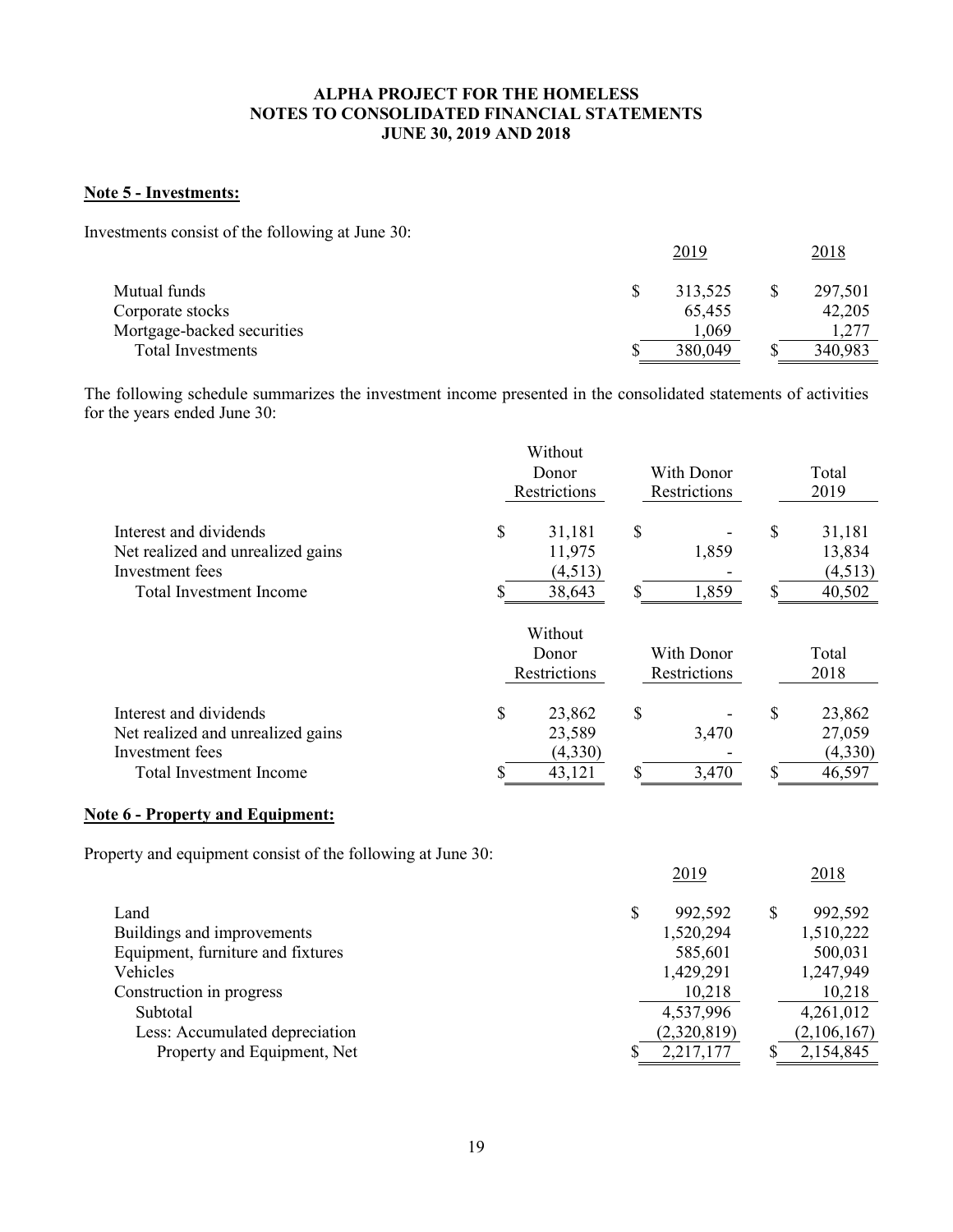### **Note 7 - Beneficial Interest in Endowment Funds:**

Alpha Project has a beneficial interest in endowment funds held by San Diego Foundation, which are classified as permanently restricted as these investments must be maintained in perpetuity. The beneficial interest is invested in a portfolio of equity and debt securities, which is structured for long-term return consisting of 27% international equities, 28% domestic equities, 20% alternative investments, 17% fixed income, 6% real estate and 2% commodities.

The activity in the beneficial interest in endowment funds consisted of the following for the years ended June 30:

|                              | 2019    |    |         |
|------------------------------|---------|----|---------|
| Balance at Beginning of Year | 56,593  | \$ | 55,484  |
| Contributions                | 100     |    |         |
| Investment gain              | 1,859   |    | 3,470   |
| <b>Distributions</b>         | (2,382) |    | (2,361) |
| Balance at End of Year       | 56,170  |    | 56,593  |

#### **Note 8 - Line-of-Credit:**

Alpha Project has an unsecured line-of-credit with Wells Fargo in the amount of \$150,000 with interest at the bank's prime rate plus 1.75% (7.25% at June 30, 2019). The outstanding balance totaled \$-0- and \$28,318 at June 30, 2019 and 2018, respectively.

### **Note 9 - Notes Payable:**

Notes payable consist of the following at June 30:

| Note payable to the Community Development Commission of the<br>City of Vista, payable in interest-only payments at 3.00% from<br>residual receipts, accrued interest and principal due August 2053. | 2019          | 2018          |
|-----------------------------------------------------------------------------------------------------------------------------------------------------------------------------------------------------|---------------|---------------|
| Secured by real property. Interest payable totaled \$78,438 and<br>\$74,687 at June 30, 2019 and 2018, respectively.                                                                                | \$<br>125,000 | \$<br>125,000 |
| Note payable to the County of San Diego Department of Housing and<br>Community Development, non-interest bearing, principal due<br>July 2053. Secured by real property.                             | 235,000       | 235,000       |
| Note payable to California Bank & Trust, payable in monthly installments<br>of \$2,136 including interest at 4.744%, due May 2019. Secured by real<br>property.                                     | 329,691       | 336,908       |
| Note payable to the City of San Diego, noninterest bearing, no monthly<br>payments. Repayment only upon termination of the related housing<br>program. Secured by real property.                    | 82,500        | 82,500        |

(Continued)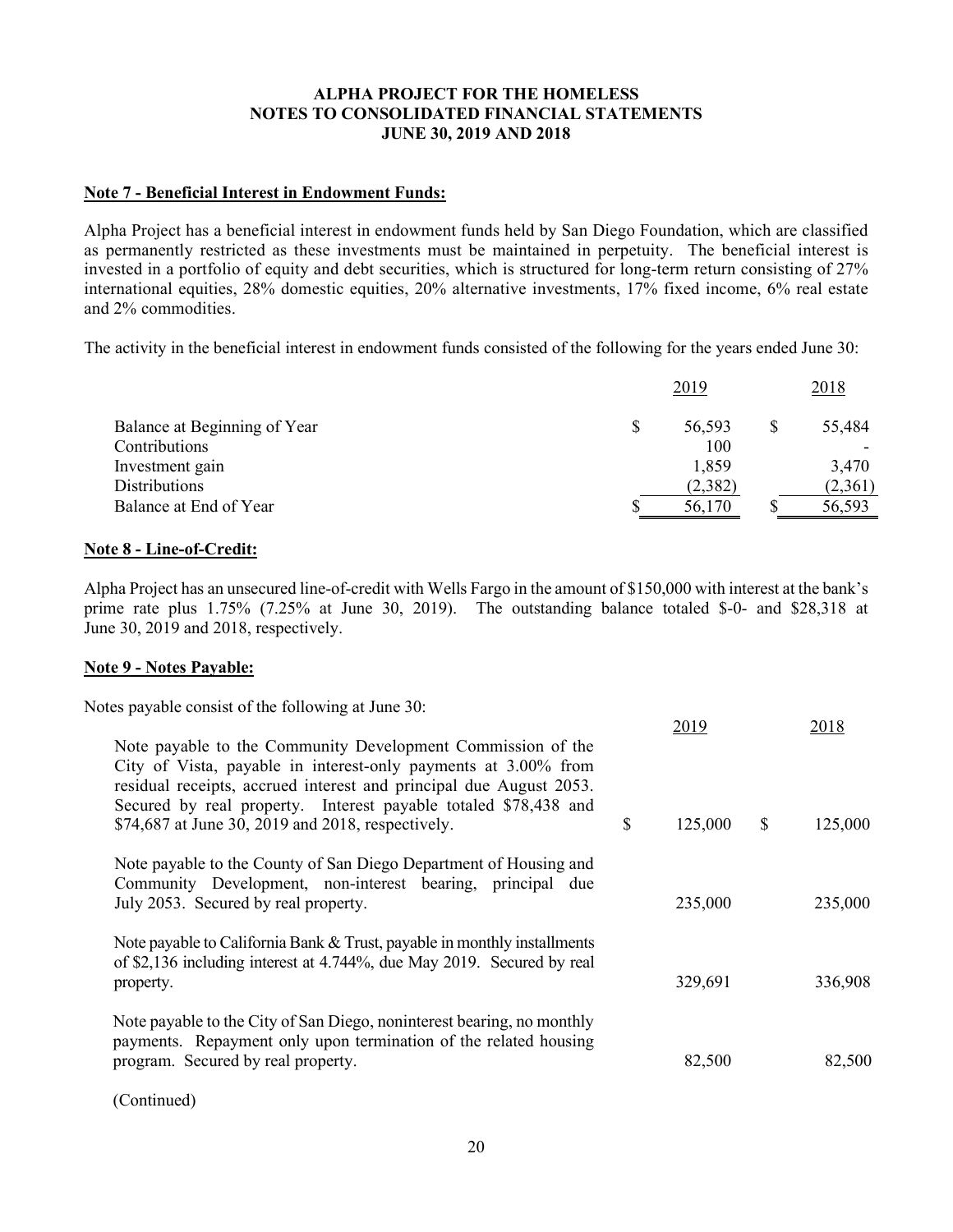# **Note 9 - Notes Payable: (Continued)**

|                                                                                                                                                                                                                              | 2019                                             | 2018                                       |
|------------------------------------------------------------------------------------------------------------------------------------------------------------------------------------------------------------------------------|--------------------------------------------------|--------------------------------------------|
| Note payable to Ally, payable in monthly installments of \$594 including<br>interest at 3.95%, due January 2019. Secured by a vehicle.                                                                                       | \$                                               | \$<br>3,501                                |
| Note payable to Ally, payable in monthly installments of \$593 including<br>interest at 2.94%, due February 2019. Secured by a vehicle.                                                                                      |                                                  | 4,676                                      |
| Note payable to Ally Bank & Trust, payable in monthly installments of<br>\$637 including interest at 3.35%, due November 2020. Secured by a<br>vehicle.                                                                      | 9,938                                            | 17,128                                     |
| Note payable to Ford Credit, payable in monthly installments of \$513<br>including interest at 3.39%. Secured by a vehicle.                                                                                                  | 14,605                                           | 20,016                                     |
| Note payable to Ford Credit, payable in monthly installments of \$551<br>including interest at 4.84%. Secured by a vehicle.                                                                                                  | 20,875                                           | 26,362                                     |
| Note payable to Ford Credit, payable in monthly installments of \$503<br>including interest at 4.84%. Secured by a vehicle.                                                                                                  | 20,403                                           | 25,912                                     |
| Note payable to Ford Credit, payable in monthly installments of \$503<br>including interest at 4.84%. Secured by a vehicle.                                                                                                  | 18,206                                           | 23,256                                     |
| Note payable to GM Financial, payable in monthly installments of \$556<br>including interest at 3.39%. Secured by a vehicle.<br><b>Total Notes Payable</b><br>Less: Current Portion<br>Notes Payable, Net of Current Portion | \$<br>14,422<br>870,640<br>(365, 769)<br>504,871 | 20,488<br>920,747<br>(379, 846)<br>540,901 |
| Future principal payments on the notes payable are as follows:                                                                                                                                                               |                                                  |                                            |
| Years Ended<br>June 30                                                                                                                                                                                                       |                                                  |                                            |

| 2020       | \$<br>365,769 |
|------------|---------------|
| 2021       | 32,504        |
| 2022       | 23,217        |
| 2023       | 6,650         |
| 2024       |               |
| Thereafter | 442,500       |
| Total      | 870,640       |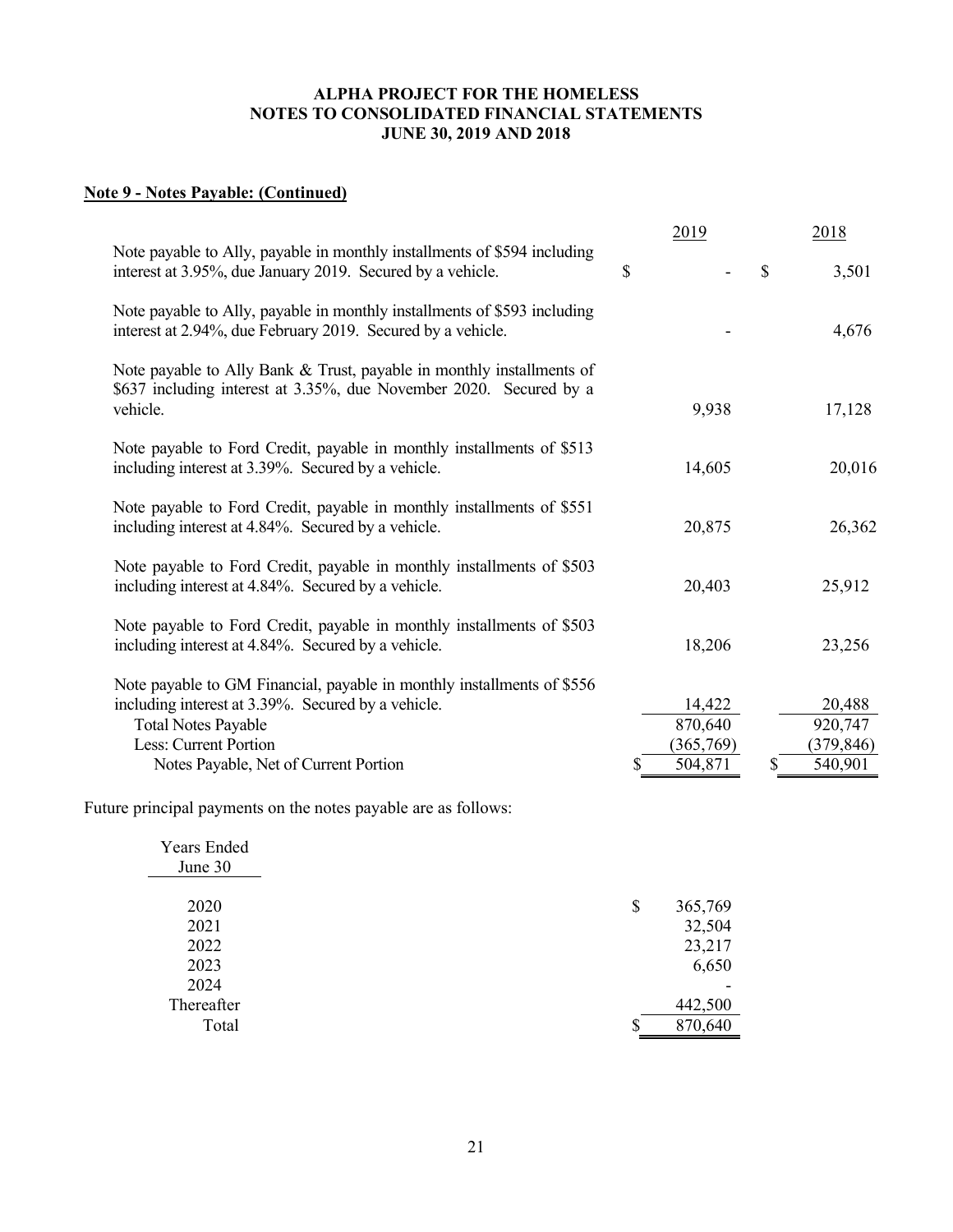#### **Note 10 - Net Assets With Donor Restrictions:**

Net assets with donor restrictions represent contributions received or receivable by Alpha Project, which are limited in their use by time or donor-imposed restrictions. Net assets with donor restrictions are available for the following purpose at June 30:

|                                                      | 2019 |         |   | 2018   |  |
|------------------------------------------------------|------|---------|---|--------|--|
| <b>Subject to Expenditure for Specified Purpose:</b> |      |         |   |        |  |
| Hospice                                              | \$   | 42,092  | S | 31,812 |  |
| Wheels for Change                                    |      | 75,000  |   |        |  |
| Rapid Rehousing Family                               |      | 43,062  |   |        |  |
| Total Subject to Expenditure for Specified Purpose   |      | 160,154 |   | 31,812 |  |
| <b>Subject to the Passage of Time:</b>               |      |         |   |        |  |
| Accumulated earnings on endowment assets             |      | 6,070   |   | 6,593  |  |
| <b>Perpetual in Nature:</b>                          |      |         |   |        |  |
| Endowment (Note 11)                                  |      | 50,100  |   | 50,000 |  |
| <b>Total Net Assets with Donor Restrictions</b>      |      | 216,324 |   | 88,405 |  |

Net assets released from donor restrictions by incurring expenses satisfying the restricted purpose or by the occurrence of the passage of time or other events specified by the donors are as follows for the years ended June 30:

|                                                           | 2019   |  |        |  |
|-----------------------------------------------------------|--------|--|--------|--|
| <b>Purpose Restrictions Accomplished:</b>                 |        |  |        |  |
| Hospice                                                   | 12,725 |  | 15,969 |  |
| Vehicle                                                   |        |  | 585    |  |
| Rapid Rehousing Family                                    | 7,938  |  |        |  |
| Appropriation of accumulated earnings on endowment assets | 2,382  |  | 2,361  |  |
| <b>Total Net Assets Released from Restrictions</b>        | 23.045 |  | 18.915 |  |
|                                                           |        |  |        |  |

#### **Note 11 - Endowment Net Assets:**

The endowment funds of Alpha Project are held by San Diego Foundation (the "Foundation"). The Foundation manages the funds in accordance with the Uniform Prudent Management of Institutional Funds Act of 2006 (UPMIFA). The Foundation's objective is to maintain the purchasing power (real value) of the endowment funds. Alpha Project classifies donor-restricted net assets of a perpetual nature held by the Foundation as:

- The original value of gifts donated to the fund
- The original value of Alpha Project funds transferred to the fund
- The original value of subsequent gifts donated to the fund

Alpha Project considers a fund to be underwater if the fair value of the fund is less than the sum of (a) the original value of initial and subsequent gift amounts donated to the fund and (b) any accumulations to the fund that are required to be maintained in perpetuity in accordance with the direction of the applicable donor gift instrument. Alpha Project has interpreted UPMIFA to permit spending from underwater funds in accordance with the prudent measures required under the law. Alpha Project has no underwater endowment funds at June 30, 2019 and 2018.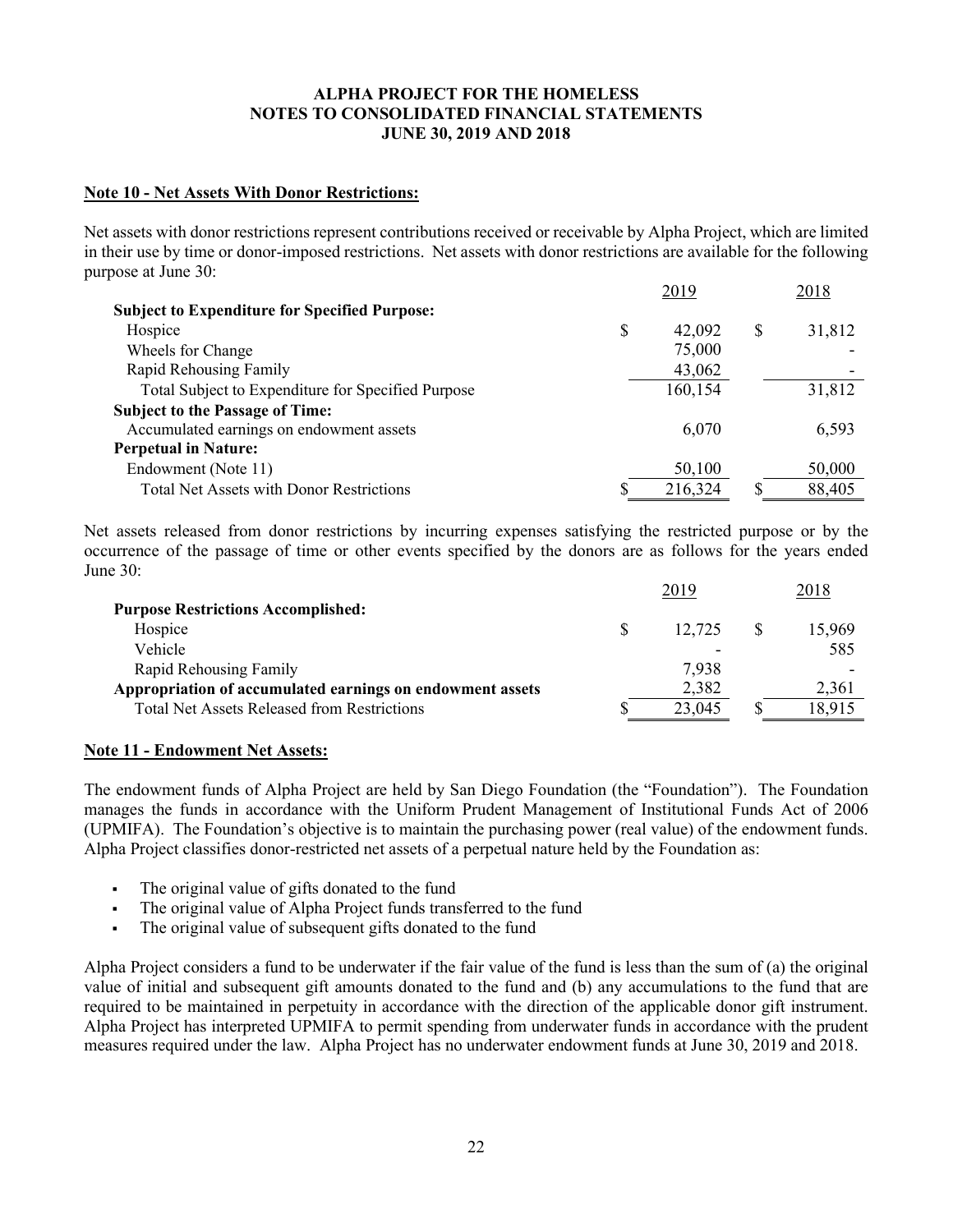### **Note 11 - Endowment Net Assets: (Continued)**

The Foundation has adopted investment and spending policies for endowment funds that:

- Protect the invested assets
- Preserve spending capacity of the fund income
- Maintain a diversified portfolio of assets that meet investment return objectives while keeping risk at a level commensurate with that of the median fund in comparable foundations
- Comply with applicable laws

The Foundation's endowment funds are invested in a portfolio of equity and debt securities, which is structured for long-term total return. The Foundation's spending policy is to disburse 5% annually, based upon endowment principal market value over the last 36 months. These calculations are made on a monthly basis. If the market value of the Endowment Principal of any fund, at the end of each month, is less than the initial value of all contributions made to the Endowment Principal, then distributions will be limited to interest and dividends received.

Endowment composition by type of fund and changes in endowment net assets as of and for the years ended June 30: With Donor

| Restrictions<br>- Perpetual<br>S<br>Endowment Net Assets at June 30, 2017<br>50,000<br>S<br>5,484<br>S<br>Net realized and unrealized appreciation<br>3,470<br>Appropriation of endowment assets for expenditure<br>(2,361)<br>Endowment Net Assets at June 30, 2018<br>6,593<br>50,000<br>Contributions<br>100<br>Net realized and unrealized appreciation<br>1,859<br>Appropriation of endowment assets for expenditure<br>(2,382) |                                       | With Donor |       |  | With Donor<br>Restrictions |  |          |  |
|--------------------------------------------------------------------------------------------------------------------------------------------------------------------------------------------------------------------------------------------------------------------------------------------------------------------------------------------------------------------------------------------------------------------------------------|---------------------------------------|------------|-------|--|----------------------------|--|----------|--|
|                                                                                                                                                                                                                                                                                                                                                                                                                                      |                                       |            |       |  |                            |  | Total    |  |
|                                                                                                                                                                                                                                                                                                                                                                                                                                      |                                       |            |       |  |                            |  | 55,484   |  |
|                                                                                                                                                                                                                                                                                                                                                                                                                                      |                                       |            |       |  |                            |  | 3,470    |  |
|                                                                                                                                                                                                                                                                                                                                                                                                                                      |                                       |            |       |  |                            |  | (2,361)  |  |
|                                                                                                                                                                                                                                                                                                                                                                                                                                      |                                       |            |       |  |                            |  | 56,593   |  |
|                                                                                                                                                                                                                                                                                                                                                                                                                                      |                                       |            |       |  |                            |  | 100      |  |
|                                                                                                                                                                                                                                                                                                                                                                                                                                      |                                       |            |       |  |                            |  | 1,859    |  |
|                                                                                                                                                                                                                                                                                                                                                                                                                                      |                                       |            |       |  |                            |  | (2, 382) |  |
|                                                                                                                                                                                                                                                                                                                                                                                                                                      | Endowment Net Assets at June 30, 2019 |            | 6,070 |  | 50,100                     |  | 56,170   |  |

### **Note 12 - Commitments:**

#### **Employee Benefit Plan**

Alpha Project established a 403(b) profit and sharing plan (the "Plan") covering all full-time employees of Alpha Project. Employees may defer up to 25% of their annual compensation, not to exceed the annual amount allowed by law. Alpha Project may contribute a discretionary matching contribution each year. There were no matching contributions for the years ended June 30, 2019 and 2018.

#### **Capital Contributions and Operating Guarantees**

From time to time, Alpha Project will engage in various obligations with other nonprofit organizations to assist in providing permanent housing for graduates of the Casa Raphael and Casa Base programs. There was no outstanding recourse debt relating to these obligations at June 30, 2019 and 2018.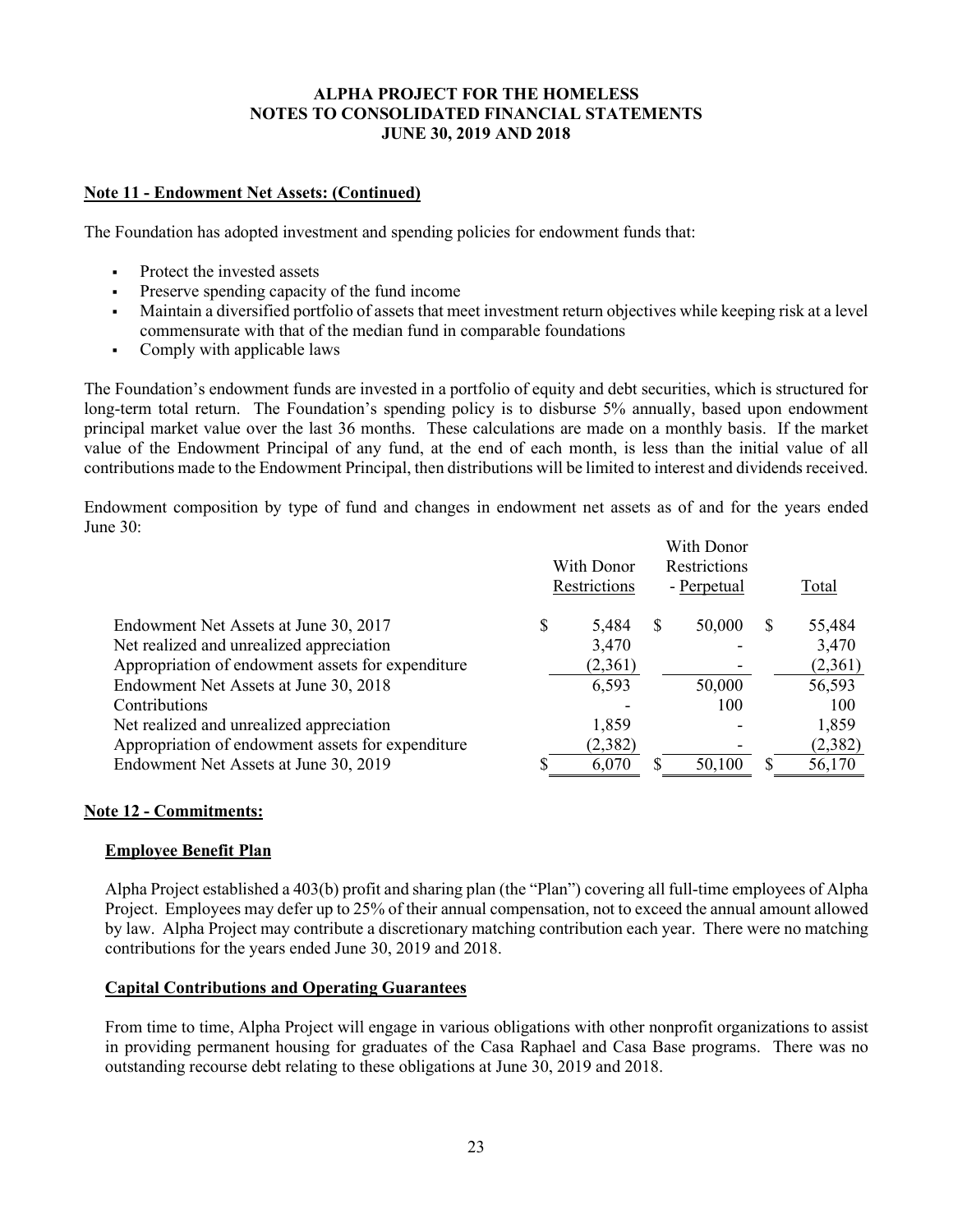#### **Note 12 - Commitments: (Continued)**

#### **Operating Leases**

Alpha Project leases vehicles and equipment under non-cancelable operating leases that expire at various dates through February 2023. Rental expense under these leases totaled \$89,773 and \$87,915 for the years ended June 30, 2019 and 2018, respectively, and is included in equipment rental. Alpha Project leases office space, storage facilities and other facilities under leases on a month-to-month basis. Rental expense under these leases totaled \$121,631 and \$54,617 for the years ended June 30, 2019 and 2018, respectively.

The following is a schedule of future minimum lease payments under the leases:

| <b>Years Ended</b><br>June 30 |               |
|-------------------------------|---------------|
|                               |               |
| 2020                          | \$<br>92,623  |
| 2021                          | 76,145        |
| 2022                          | 54,007        |
| 2023                          | 19,221        |
| 2024                          | 3,057         |
| Total                         | \$<br>245,053 |

#### **Development Fees**

A developer fee was earned by Alpha Project for development services provided to Oxford Terrace Partners, LP, in the amount of \$1,109,603. The unpaid balance totaled \$436,277 at June 30, 2019 and 2018. Alpha Project did not receive any developer fee payments for the years ended June 30, 2019 and 2018.

Alpha Project has an agreement with CL Dellums, LP to provide development services for a fee not to exceed \$825,720. The unpaid balance totaled \$663,031 at June 30, 2019 and 2018. Alpha Project received \$-0- and \$50,000 in developer fee payments for the years ended June 30, 2019 and 2018, respectively.

Alpha Project has an agreement with Chelsea Investment Corporation to provide development services for Alpha Square 9% and Alpha Square 4 Alpha Project did not receive any developer fee payments for the years ended June 30, 2019 and 2018.

Alpha Project has an agreement with CREA Luther Towers, LLC to provide development services for Luther Towers. Alpha Project received \$767,759 and \$1,009,484 for development fees for the years ended June 30, 2019 and 2018, respectively.

Alpha Project has an agreement with Normal Heights CIC, LP, to provide development services for Alpha Lofts. Alpha Project received \$87,500 and \$87,500 for development fees for the years ended June 30, 2019 and 2018, respectively.

Due to restrictions on the funds available to pay the developer fees, the likelihood of collection of these amounts are not known and not assured as of the date of these financial statements, therefore, no amounts have been recorded as a receivable at June 30, 2019 and 2018.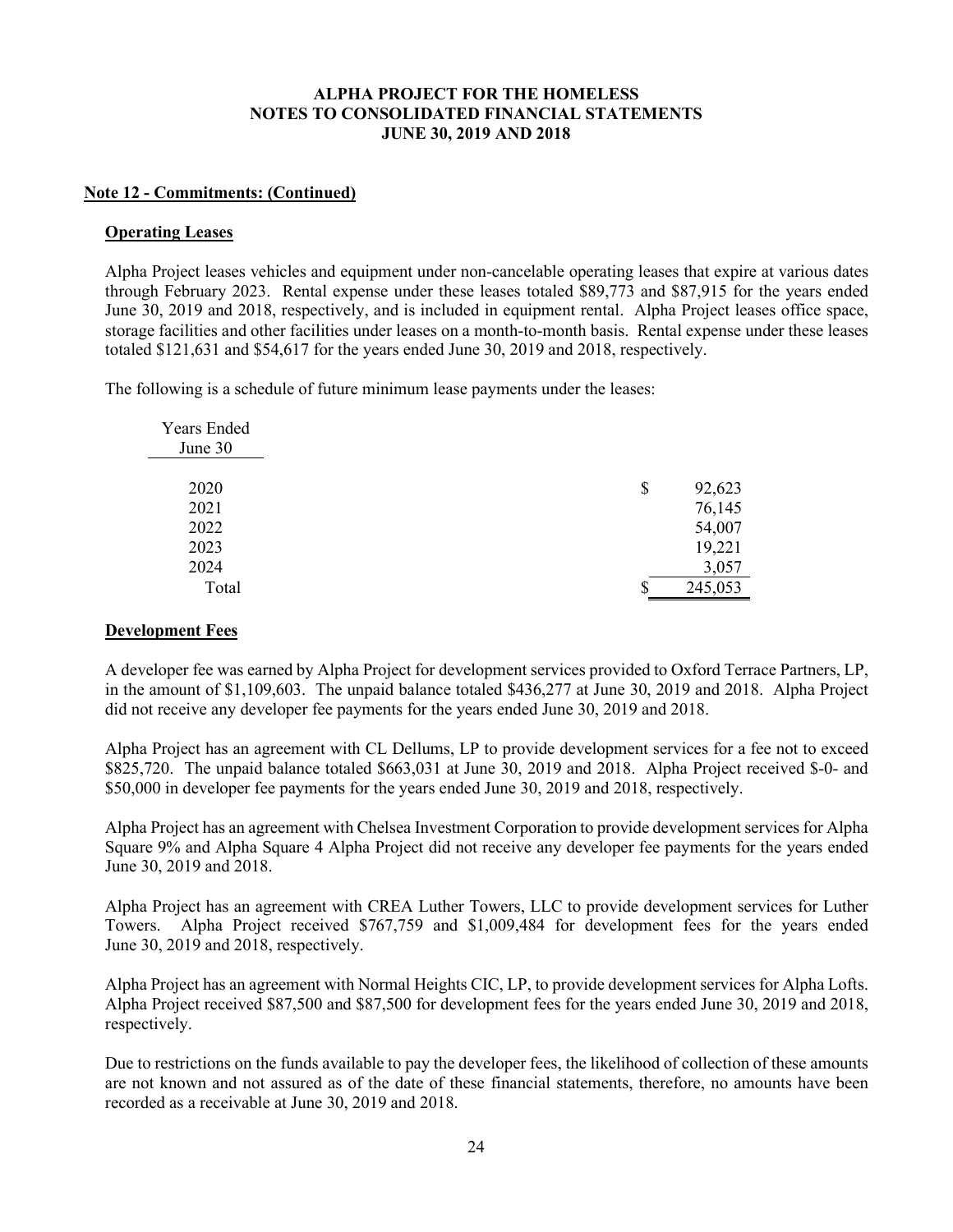# **Note 13 - Contingency:**

Legal claims and lawsuits arise from time to time in the normal course of business. Alpha Project's management and legal counsel estimate that the potential claims against Alpha Project not covered by insurance, resulting from such litigation, would not materially affect the operations or financial condition of Alpha Project.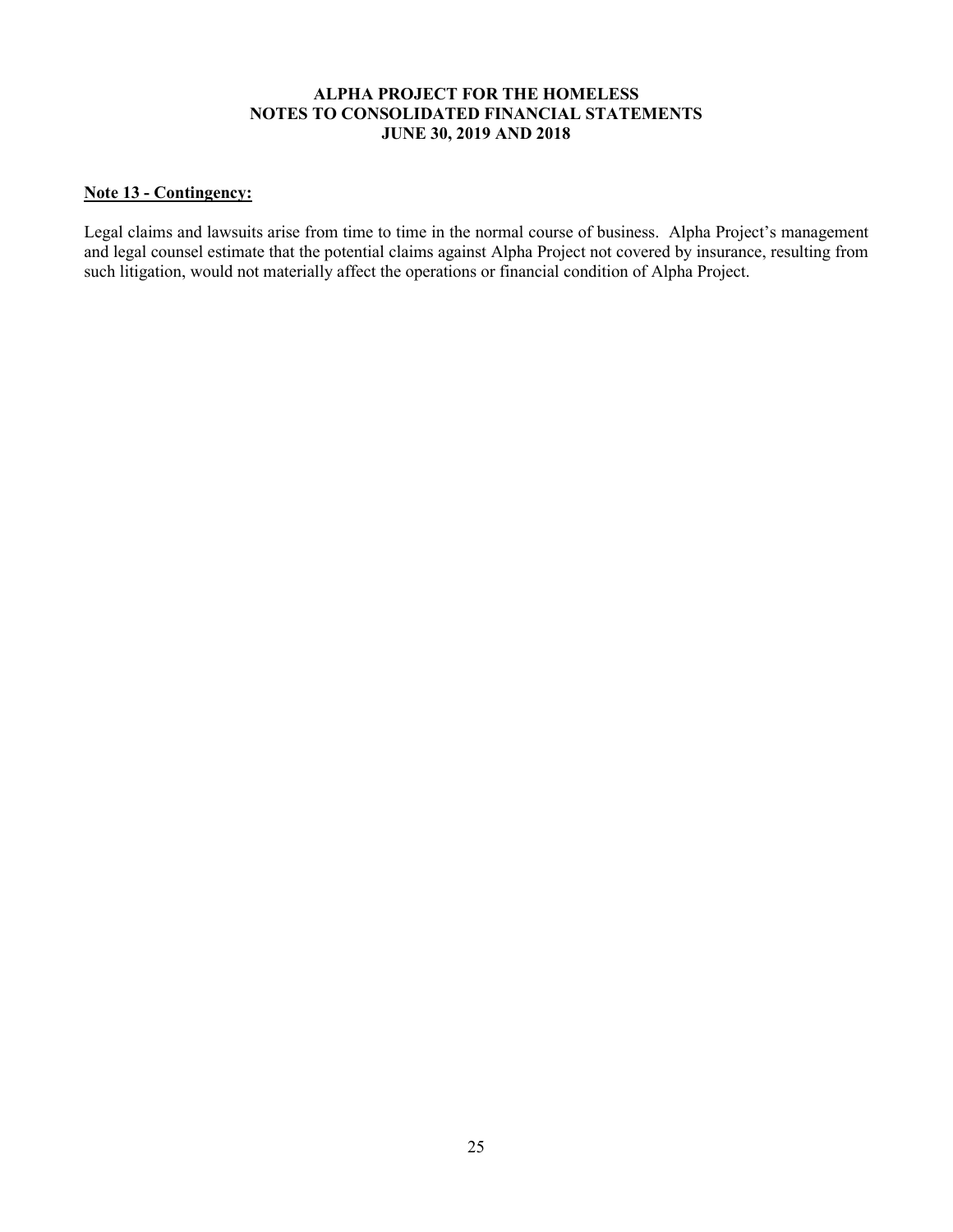### **ALPHA PROJECT FOR THE HOMELESS CONSOLIDATING SCHEDULE OF FINANCIAL POSITION FOR THE YEAR ENDED JUNE 30, 2019**

#### **ASSETS**

|                                                 |              | Alpha Project<br>for the          |      | Alpha Square<br>Pizzeria and |                  |     |              |
|-------------------------------------------------|--------------|-----------------------------------|------|------------------------------|------------------|-----|--------------|
|                                                 |              | Homeless                          |      | Deli, LLC                    | Eliminations     |     | Consolidated |
| <b>Current Assets:</b>                          |              |                                   |      |                              |                  |     |              |
| Cash and cash equivalents                       | \$           | 4,483,898                         | \$   | 1,329                        | \$               | \$  | 4,485,227    |
| Investments                                     |              | 380,049                           |      |                              |                  |     | 380,049      |
| Grants and contracts receivable                 |              | 1,981,508                         |      |                              |                  |     | 1,981,508    |
| Prepaid expenses                                |              | 180,228                           |      | 702                          |                  |     | 180,930      |
| <b>Total Current Assets</b>                     |              | 7,025,683                         |      | 2,031                        |                  |     | 7,027,714    |
| <b>Noncurrent Assets:</b>                       |              |                                   |      |                              |                  |     |              |
| Deposits                                        |              | 1,189                             |      |                              |                  |     | 1,189        |
| Note receivable                                 |              | 607,456                           |      |                              | (607, 456)       |     |              |
| Property and equipment, net                     |              | 1,933,891                         |      | 283,286                      |                  |     | 2,217,177    |
| Beneficial interest in endowment funds          |              | 56,170                            |      |                              |                  |     | 56,170       |
| <b>Total Noncurrent Assets</b>                  |              | 2,598,706                         |      | 283,286                      | (607, 456)       |     | 2,274,536    |
| <b>TOTAL ASSETS</b>                             |              | 9,624,389                         | S    | 285,317                      | \$<br>(607, 456) | S   | 9,302,250    |
|                                                 |              | <b>LIABILITIES AND NET ASSETS</b> |      |                              |                  |     |              |
| <b>Current Liabilities:</b>                     |              |                                   |      |                              |                  |     |              |
| Accounts payable                                | $\mathbb{S}$ | 120,155                           | \$   |                              | \$               | \$  | 120,155      |
| Accrued expenses                                |              | 339,614                           |      | 319                          |                  |     | 339,933      |
| Deferred revenue                                |              | 38,430                            |      |                              |                  |     | 38,430       |
| Client trust                                    |              | 1,251                             |      |                              |                  |     | 1,251        |
| Current portion of notes payable                |              | 365,769                           |      |                              |                  |     | 365,769      |
| <b>Total Current Liabilities</b>                |              | 865,219                           |      | 319                          |                  |     | 865,538      |
| <b>Noncurrent Liabilities:</b>                  |              |                                   |      |                              |                  |     |              |
| Notes payable, net of current portion           |              | 504,871                           |      | 607,456                      | (607, 456)       |     | 504,871      |
| Interest payable                                |              | 78,438                            |      |                              |                  |     | 78,438       |
| <b>Total Noncurrent Liabilities</b>             |              | 583,309                           |      | 607,456                      | (607, 456)       |     | 583,309      |
| <b>Total Liabilities</b>                        |              | 1,448,528                         |      | 607,775                      | (607, 456)       |     | 1,448,847    |
| <b>Net Assets:</b>                              |              |                                   |      |                              |                  |     |              |
| <b>Without Donor Restrictions</b>               |              | 7,959,537                         |      | (322, 458)                   |                  |     | 7,637,079    |
| With Donor Restrictions:                        |              |                                   |      |                              |                  |     |              |
| Purpose restriction                             |              | 160,154                           |      |                              |                  |     | 160,154      |
| Time restriction                                |              | 6,070                             |      |                              |                  |     | 6,070        |
| Perpetual in nature                             |              | 50,100                            |      |                              |                  |     | 50,100       |
| <b>Total Net Assets With Donor Restrictions</b> |              | 216,324                           |      |                              |                  |     | 216,324      |
| <b>Total Net Assets</b>                         |              | 8,175,861                         |      | (322, 458)                   |                  |     | 7,853,403    |
| <b>TOTAL LIABILITIES AND NET ASSETS</b>         | \$           | 9,624,389                         | $\$$ | 285,317                      | \$<br>(607, 456) | \$. | 9,302,250    |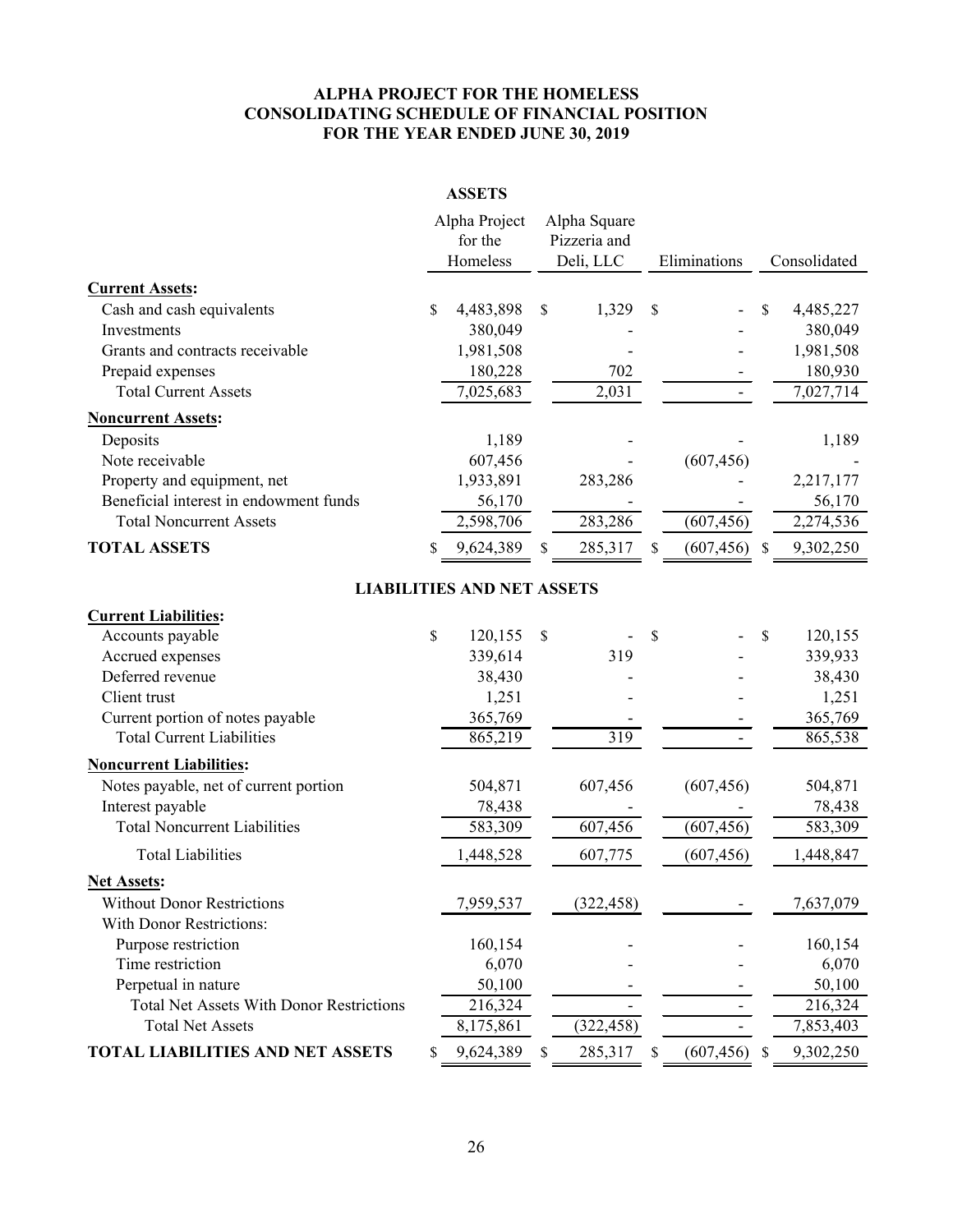### **ALPHA PROJECT FOR THE HOMELESS CONSOLIDATING SCHEDULE OF ACTIVITIES FOR THE YEAR ENDED JUNE 30, 2019**

|                                   | Alpha Project   | Alpha Square     |               |                  |
|-----------------------------------|-----------------|------------------|---------------|------------------|
|                                   | for the         | Pizzeria and     |               |                  |
|                                   | Homeless        | Deli, LLC        | Eliminations  | Consolidated     |
| <b>Support and Revenues:</b>      |                 |                  |               |                  |
| Grants and contracts              | 14,010,350<br>S | \$               | \$            | \$<br>14,010,350 |
| Program revenues                  | 1,959,051       |                  |               | 1,959,051        |
| In-kind contributions             | 1,757,375       |                  |               | 1,757,375        |
| Contributions                     | 985,331         |                  |               | 985,331          |
| Development and other fees        | 873,427         |                  |               | 873,427          |
| Investment income                 | 40,502          |                  |               | 40,502           |
| Miscellaneous income              | 20,019          |                  |               | 20,019           |
| <b>Total Support and Revenues</b> | 19,646,055      |                  |               | 19,646,055       |
| <b>Expenses:</b>                  |                 |                  |               |                  |
| <b>Program Services:</b>          |                 |                  |               |                  |
| Rehabilitation program services   | 5,267,648       |                  |               | 5,267,648        |
| Temporary bridge shelter          | 4,585,218       |                  |               | 4,585,218        |
| Housing assistance                | 2,546,494       |                  |               | 2,546,494        |
| Other programs                    | 1,935,384       |                  |               | 1,935,384        |
| Special projects                  | 1,141,998       |                  |               | 1,141,998        |
| Cortez Hill family center         | 442,075         |                  |               | 442,075          |
| Outreach                          | 357,768         |                  |               | 357,768          |
| Alpha House                       | 62,631          |                  |               | 62,631           |
| Alpha Lofts                       | 57,594          |                  |               | 57,594           |
| Alpha Square Pizzeria             |                 | 44,865           |               | 44,865           |
| <b>Total Program Services</b>     | 16,396,810      | 44,865           |               | 16,441,675       |
| <b>Supporting Services:</b>       |                 |                  |               |                  |
| Management and general            | 722,151         |                  |               | 722,151          |
| Fundraising                       | 103,124         |                  |               | 103,124          |
| <b>Total Supporting Services</b>  | 825,275         |                  |               | 825,275          |
| <b>Total Expenses</b>             | 17,222,085      | 44,865           |               | 17,266,950       |
| Change in Net Assets              | 2,423,970       | (44, 865)        |               | 2,379,105        |
| Net Assets at Beginning of Year   | 5,751,891       | (277, 593)       |               | 5,474,298        |
| <b>NET ASSETS AT END OF YEAR</b>  | \$<br>8,175,861 | \$<br>(322, 458) | $\mathcal{S}$ | \$<br>7,853,403  |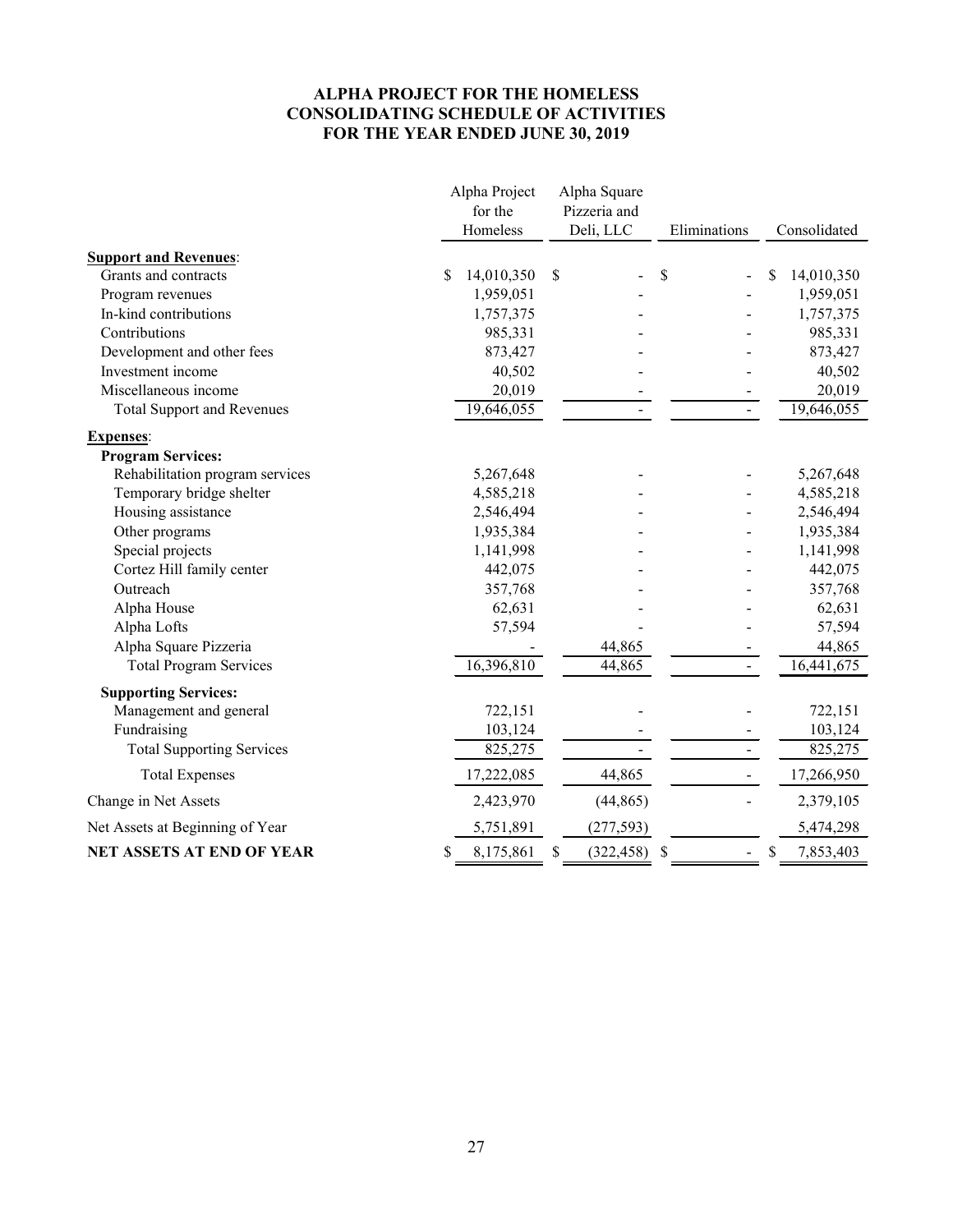### **ALPHA PROJECT FOR THE HOMELESS SCHEDULE OF EXPENDITURES OF FEDERAL AWARDS FOR THE YEAR ENDED JUNE 30, 2019**

| Federal Grants/Pass - Through<br>Grantor/Program or Cluster Title | Federal<br><b>CFDA</b><br>Number | Agency or<br>Pass - Through<br>Number | Passed<br>Through to<br>Subrecipient |    | Federal<br>Expenditures |
|-------------------------------------------------------------------|----------------------------------|---------------------------------------|--------------------------------------|----|-------------------------|
| <b>U.S. Department of Housing and Urban Development:</b>          |                                  |                                       |                                      |    |                         |
| <b>Direct Program:</b>                                            |                                  |                                       |                                      |    |                         |
| Continuum of Care Program                                         | 14.267                           | CA1508L9D011601 \$                    |                                      | \$ | 134,254                 |
| Continuum of Care Program                                         |                                  | CA1508L9D011702                       |                                      |    | 340,092                 |
| Continuum of Care Program                                         |                                  | CA1509L9D011601                       |                                      |    | 13,731                  |
| Continuum of Care Program                                         |                                  | CA1509L9D011702                       |                                      |    | 177,972                 |
| Continuum of Care Program                                         |                                  | CA1600L9D011700                       |                                      |    | 704,091                 |
| Continuum of Care Program                                         |                                  | CA1696L9D011701                       |                                      |    | 313,271                 |
| <b>Total Direct Program</b>                                       |                                  |                                       |                                      |    | 1,683,411               |
| <b>Pass-Through Programs From:</b>                                |                                  |                                       |                                      |    |                         |
| <b>Emergency Solutions Grant Program:</b>                         | 14.231                           |                                       |                                      |    |                         |
| San Diego Housing Commission                                      |                                  | HHI-19-06                             |                                      |    | 26,884                  |
| <b>Total Emergency Solutions Grant Program</b>                    |                                  |                                       |                                      |    | 26,884                  |
| <b>Pass-Through Programs From:</b>                                |                                  |                                       |                                      |    |                         |
| Community Development Block Grants/                               |                                  |                                       |                                      |    |                         |
| <b>Entitlement Grants:</b>                                        | 14.218                           |                                       |                                      |    |                         |
| San Diego Housing Commission                                      |                                  | HHI-19-06                             |                                      |    | 159,188                 |
| City of Vista                                                     |                                  | None                                  |                                      |    | 10,434                  |
| <b>Total Community Development Block</b>                          |                                  |                                       |                                      |    | 169,622                 |
| Total U.S. Department of Housing and Urban Development            |                                  |                                       |                                      |    | 1,879,917               |
| U.S. Department of Health and Human Services:                     |                                  |                                       |                                      |    |                         |
| <b>Pass-Through Program From:</b>                                 |                                  |                                       |                                      |    |                         |
| <b>Block Grants for Prevention and Treatment</b>                  |                                  |                                       |                                      |    |                         |
| of Substance Abuse:                                               | 93.959                           |                                       |                                      |    |                         |
| County of San Diego                                               |                                  | 553468                                |                                      |    | 596,084                 |
| Total U.S. Department of Health and Human Services                |                                  |                                       |                                      |    | 596,084                 |
| <b>Total Expenditures of Federal Awards</b>                       |                                  | \$                                    |                                      | S  | 2,476,001               |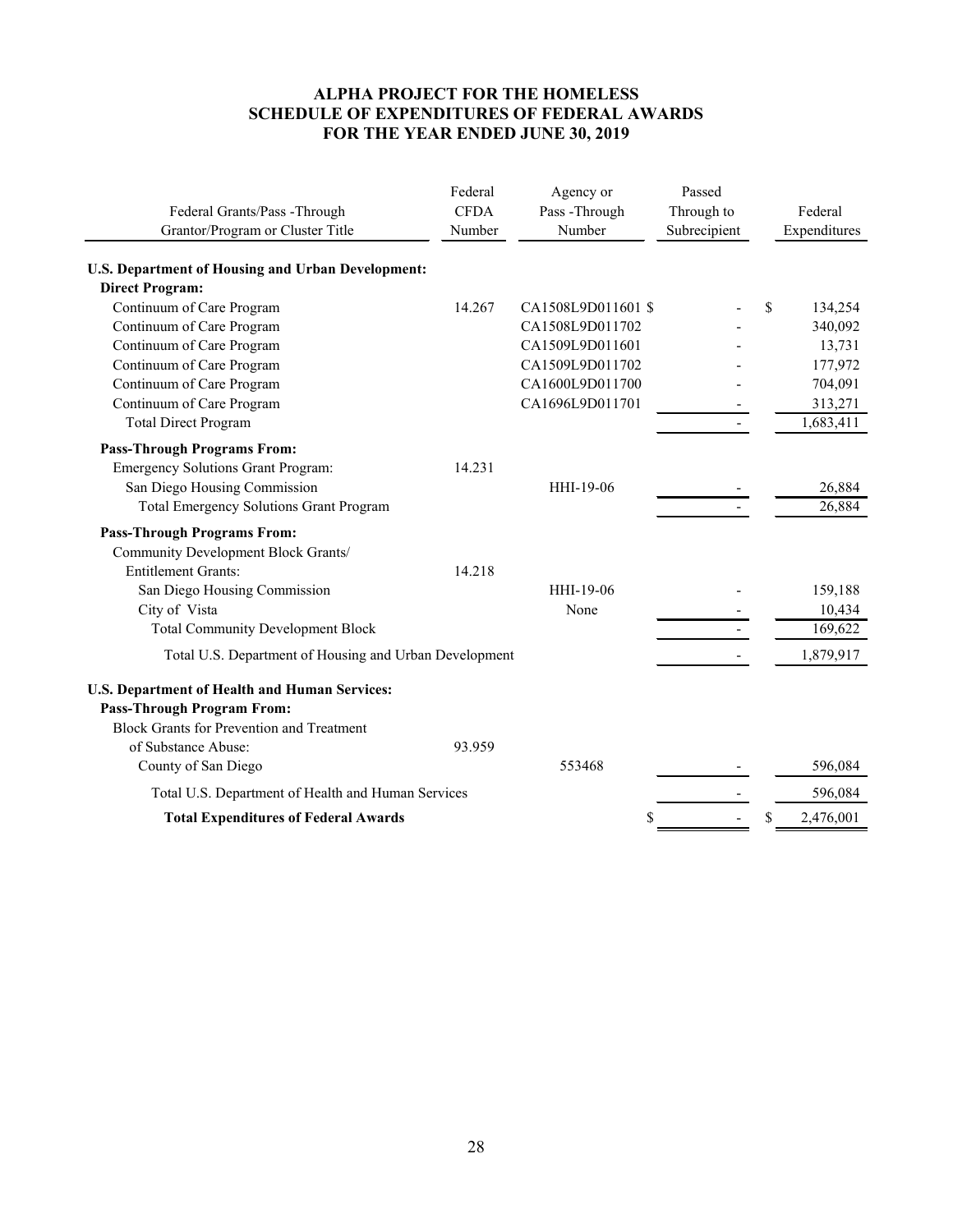### **ALPHA PROJECT FOR THE HOMELESS SCHEDULE OF EXPENDITURES OF FEDERAL AWARDS (CONTINUED) FOR THE YEAR ENDED JUNE 30, 2019**

#### **Note 1 - Basis of Presentation:**

The accompanying schedule of expenditures of federal awards (the Schedule) includes the federal award activity of Alpha Project for the Homeless under programs of the federal government for the year ended June 30, 2019. The information in this Schedule is presented in accordance with the requirements of Title 2 U.S. *Code of Federal Regulations* Part 200, *Uniform Administrative Requirements, Cost Principles, and Audit Requirements for Federal Awards* (Uniform Guidance). Because the Schedule presents only a selected portion of the operations of Alpha Project for the Homeless, it is not intended to and does not present the financial position, changes in net assets, or cash flows of Alpha Project for the Homeless.

### **Note 2 - Summary of Significant Accounting Policies:**

Expenditures reported on the Schedule are reported on the accrual basis of accounting. Such expenditures are recognized following, as applicable, either the cost principles contained in Uniform Guidance wherein certain types of expenditures are not allowable or are limited as to reimbursement. Pass through entity identifying numbers are presented where available.

Alpha Project for the Homeless has elected not to use the 10-percent de minimis indirect cost rate as allowed under Uniform Guidance.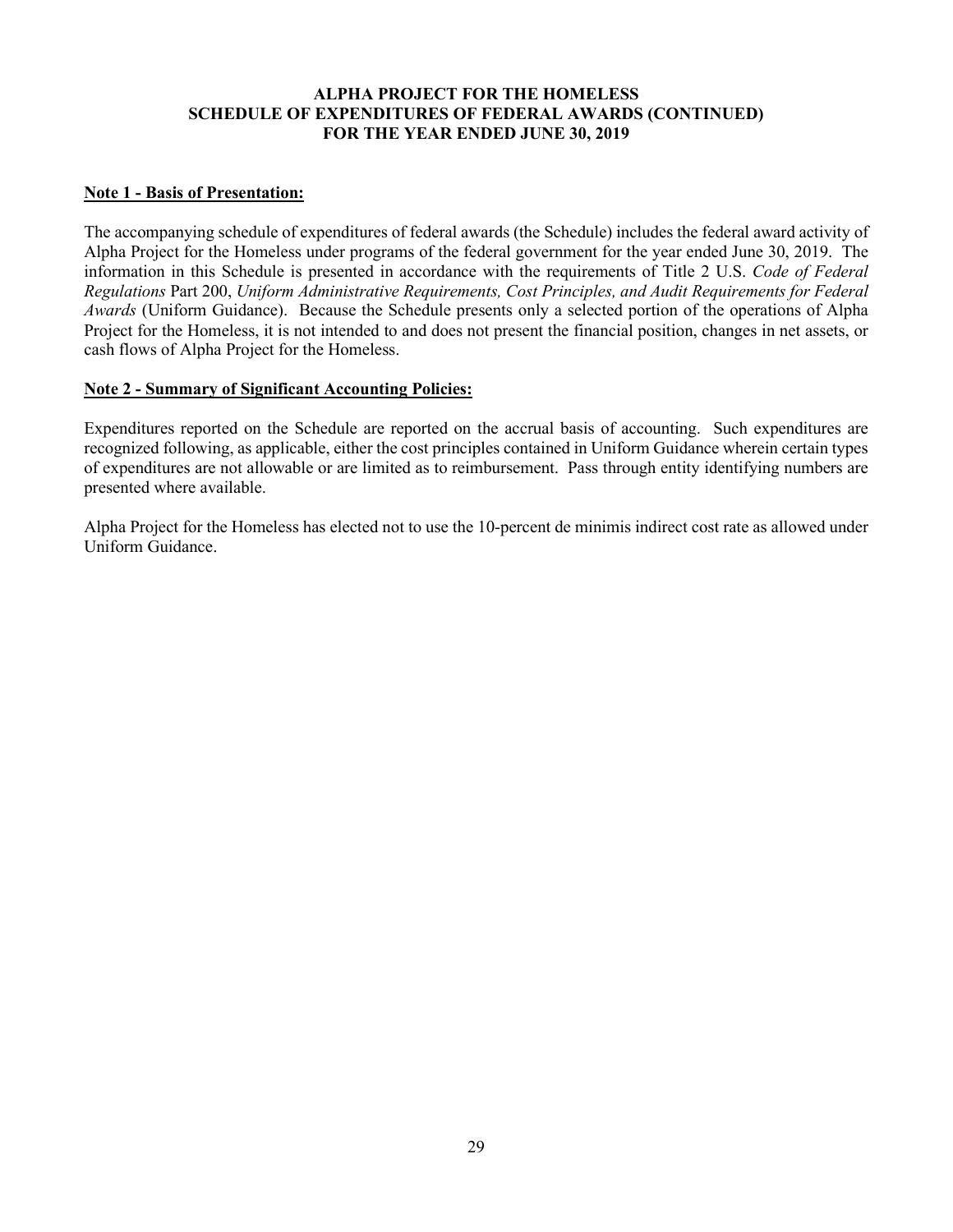

*Certified Public Accountants A Partnership of Professional Corporations* Leaf *&* Cole, LLP

> **Independent Auditor's Report on Internal Control Over Financial Reporting and on Compliance and Other Matters Based on an Audit of Financial Statements Performed in Accordance With** *Government Auditing Standards*

To the Board of Directors Alpha Project for the Homeless

We have audited, in accordance with the auditing standards generally accepted in the United States of America and the standards applicable to financial audits contained in *Government Auditing Standards* issued by the Comptroller General of the United States, the financial statements of Alpha Project for the Homeless, which comprise the statement of financial position as of June 30, 2019, and the related statements of activities, functional expenses and cash flows for the year then ended and the related notes to the financial statements, and have issued our report thereon dated June 30, 2019.

### **Internal Control Over Financial Reporting**

In planning and performing our audit of the financial statements, we considered Alpha Project for the Homeless' internal control over financial reporting (internal control) to determine the audit procedures that are appropriate in the circumstances for the purpose of expressing our opinion on the financial statements, but not for the purpose of expressing an opinion on the effectiveness of Alpha Project for the Homeless' internal control. Accordingly, we do not express an opinion on the effectiveness of Alpha Project for the Homeless' internal control.

A *deficiency in internal control* exists when the design or operation of a control does not allow management or employees, in the normal course of performing their assigned functions, to prevent, or detect and correct, misstatements on a timely basis. A *material weakness* is a deficiency, or a combination of deficiencies, in internal control, such that there is a reasonable possibility that a material misstatement of the entity's financial statements will not be prevented, or detected and corrected, on a timely basis. A *significant deficiency* is a deficiency, or a combination of deficiencies, in internal control that is less severe than a material weakness, yet important enough to merit attention by those charged with governance.

Our consideration of internal control was for the limited purpose described in the first paragraph of this section and was not designed to identify all deficiencies in internal control that might be material weaknesses or significant deficiencies. Given these limitations, during our audit we did not identify any deficiencies in internal control that we consider to be material weaknesses. However, material weaknesses may exist that have not been identified.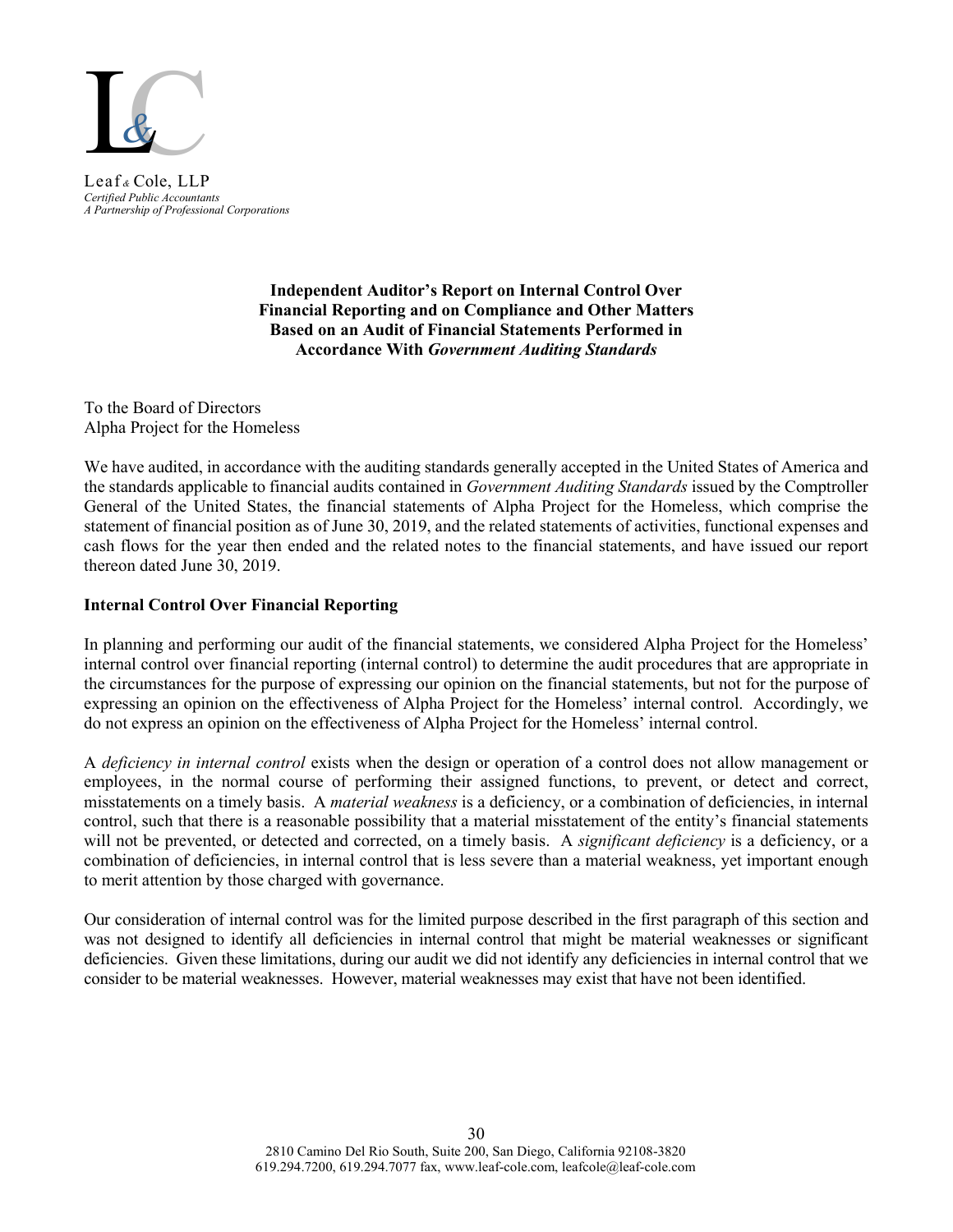#### **Compliance and Other Matters**

As part of obtaining reasonable assurance about whether Alpha Project for the Homeless' financial statements are free from material misstatement, we performed tests of its compliance with certain provisions of laws, regulations, contracts, and grant agreements, noncompliance with which could have a direct and material effect on the determination of financial statement amounts. However, providing an opinion on compliance with those provisions was not an objective of our audit, and accordingly, we do not express such an opinion. The results of our tests disclosed no instances of noncompliance or other matters that are required to be reported under *Government Auditing Standards*.

#### **Purpose of this Report**

The purpose of this report is solely to describe the scope of our testing of internal control and compliance and the results of that testing, and not to provide an opinion on the effectiveness of Alpha Project for the Homeless' internal control or on compliance. This report is an integral part of an audit performed in accordance with *Government Auditing Standards* in considering Alpha Project for the Homeless' internal control and compliance. Accordingly, this communication is not suitable for any other purpose.

 $L$ eaf: $C$ ole  $L L \rho$ 

San Diego, California January 7, 2020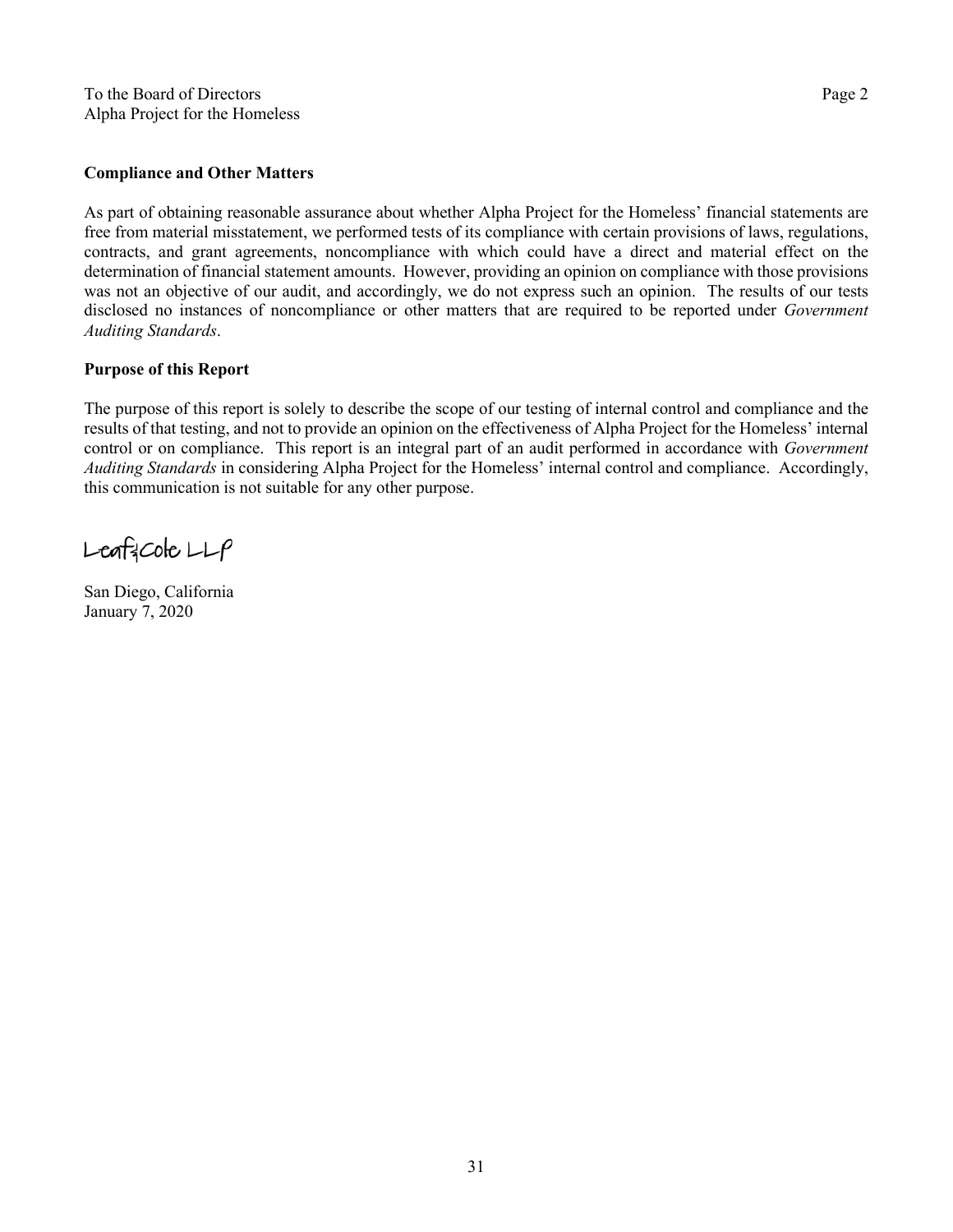

*Certified Public Accountants A Partnership of Professional Corporations* Leaf *&* Cole, LLP

> **Independent Auditor's Report on Compliance for the Major Program and on Internal Control Over Compliance Required by the Uniform Guidance**

To the Board of Directors Alpha Project for the Homeless

### **Report on Compliance for the Major Federal Program**

We have audited Alpha Project for the Homeless' compliance with the types of compliance requirements described in the *OMB Compliance Supplement* that could have a direct and material effect on Alpha Project for the Homeless' major federal program for the year ended June 30, 2019. Alpha Project for the Homeless' major federal program is identified in the summary of auditor's results section of the accompanying schedule of findings and questioned costs.

#### *Management's Responsibility*

Management is responsible for compliance with federal statutes, regulations, and the terms and conditions of its federal awards applicable to its federal program.

#### *Auditor's Responsibility*

Our responsibility is to express an opinion on compliance for Alpha Project for the Homeless' major federal program based on our audit of the types of compliance requirements referred to above. We conducted our audit of compliance in accordance with auditing standards generally accepted in the United States of America; the standards applicable to financial audits contained in *Government Auditing Standards*, issued by the Comptroller General of the United States; and the audit requirements of Title 2 U.S. *Code of Federal Regulations* Part 200, *Uniform Administrative Requirements, Cost Principles, and Audit Requirements for Federal Awards* (Uniform Guidance). Those standards and the Uniform Guidance require that we plan and perform the audit to obtain reasonable assurance about whether noncompliance with the types of compliance requirements referred to above that could have a direct and material effect on a major federal program occurred. An audit includes examining, on a test basis, evidence about Alpha Project for the Homeless' compliance with those requirements and performing such other procedures as we considered necessary in the circumstances.

We believe that our audit provides a reasonable basis for our opinion on compliance for the major federal program. However, our audit does not provide a legal determination of Alpha Project for the Homeless' compliance.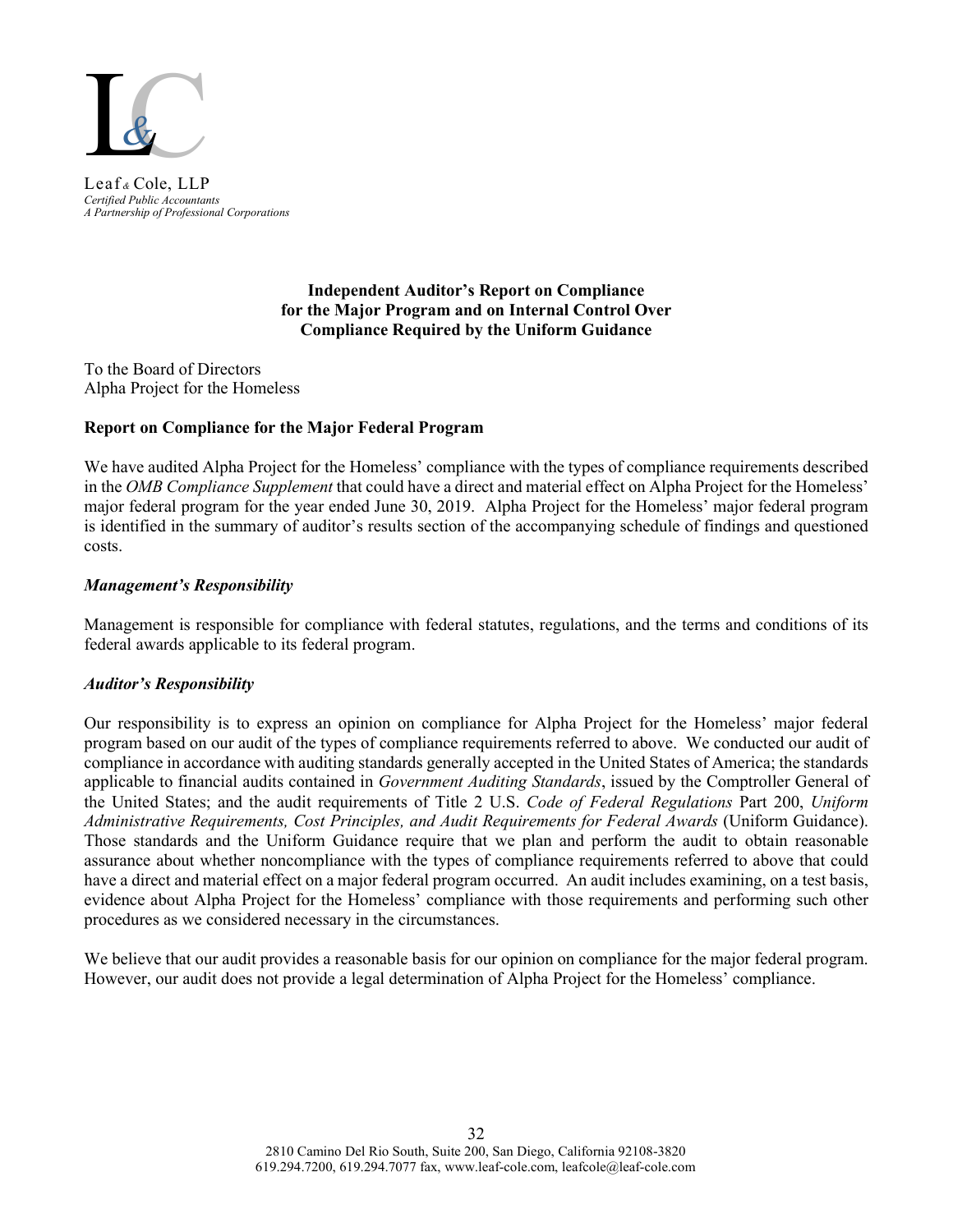#### *Opinion on the Major Federal Program*

In our opinion, Alpha Project for the Homeless complied, in all material respects, with the types of compliance requirements referred to above that could have a direct and material effect on its major federal program for the year ended June 30, 2019.

#### **Report on Internal Control over Compliance**

Management of Alpha Project for the Homeless is responsible for establishing and maintaining effective internal control over compliance with the types of compliance requirements referred to above. In planning and performing our audit of compliance, we considered Alpha Project for the Homeless' internal control over compliance with the types of requirements that could have a direct and material effect on the major federal program to determine the auditing procedures that are appropriate in the circumstances for the purpose of expressing an opinion on compliance for the major federal program and to test and report on internal control over compliance in accordance with the Uniform Guidance, but not for the purpose of expressing an opinion on the effectiveness of internal control over compliance. Accordingly, we do not express an opinion on the effectiveness of Alpha Project for the Homeless' internal control over compliance.

A *deficiency in internal control over compliance* exists when the design or operation of a control over compliance does not allow management or employees, in the normal course of performing their assigned functions, to prevent, or detect and correct, noncompliance with a type of compliance requirement of a federal program on a timely basis. A *material weakness in internal control over compliance* is a deficiency, or combination of deficiencies, in internal control over compliance, such that there is a reasonable possibility that material noncompliance with a type of compliance requirement of a federal program will not be prevented, or detected and corrected, on a timely basis. A *significant deficiency in internal control over compliance* is a deficiency, or a combination of deficiencies, in internal control over compliance with a type of compliance requirement of a federal program that is less severe than a material weakness in internal control over compliance, yet important enough to merit attention by those charged with governance.

Our consideration of internal control over compliance was for the limited purpose described in the first paragraph of this section and was not designed to identify all deficiencies in internal control over compliance that might be material weaknesses or significant deficiencies. We did not identify any deficiencies in internal control over compliance that we consider to be material weaknesses. However, material weaknesses may exist that have not been identified.

The purpose of this report on internal control over compliance is solely to describe the scope of our testing of internal control over compliance and the results of that testing based on the requirements of the Uniform Guidance. Accordingly, this report is not suitable for any other purpose.

 $LengthColeLLP$ 

San Diego, California January 7, 2020